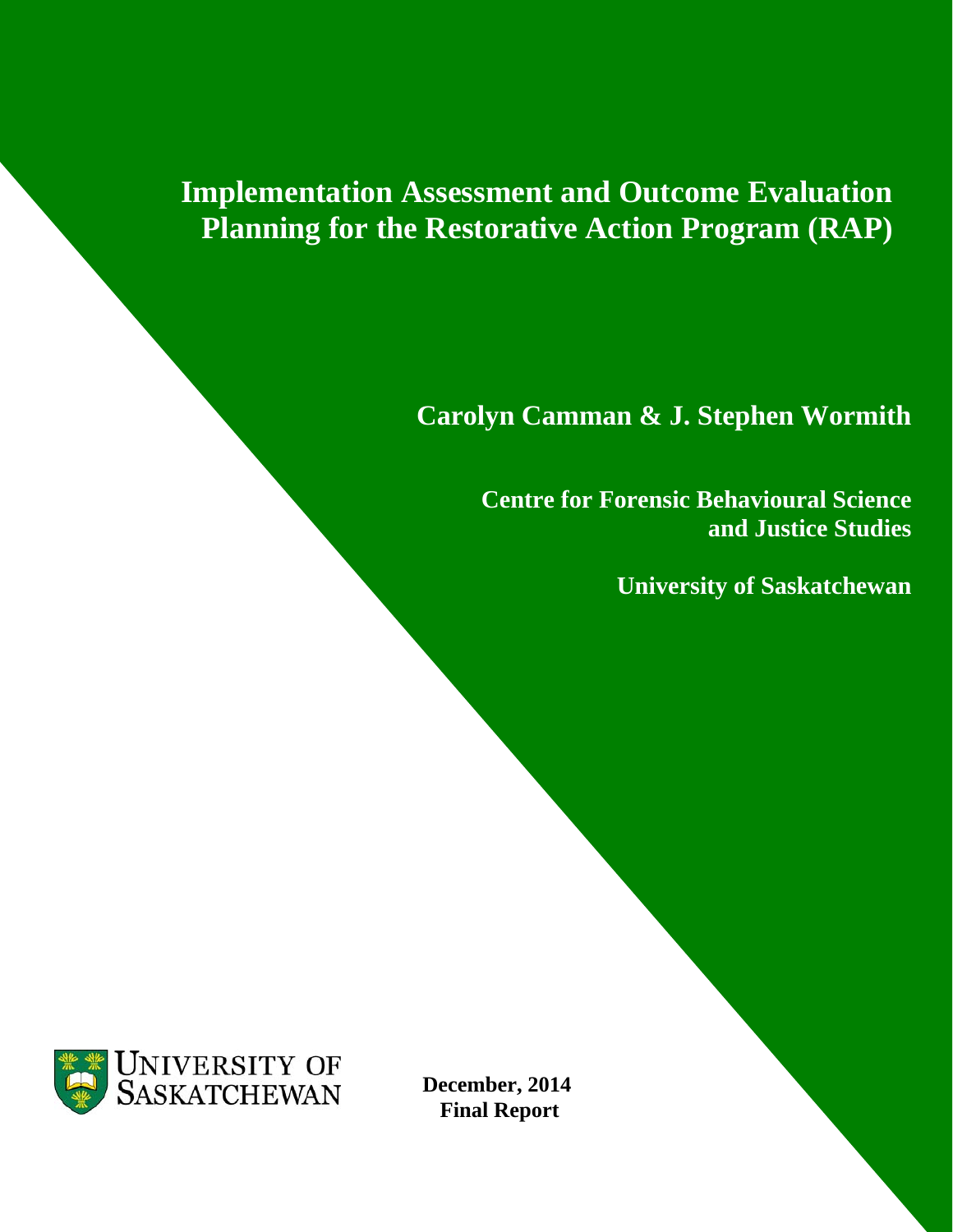## **Implementation Assessment and Outcome Evaluation Planning for the Restorative Action Program (RAP)**

Prepared by:

**Carolyn Camman, MA J. Stephen Wormith, PhD** 

On behalf of the

**Centre for Forensic Behavioural Science and Justice Studies** 

December, 2014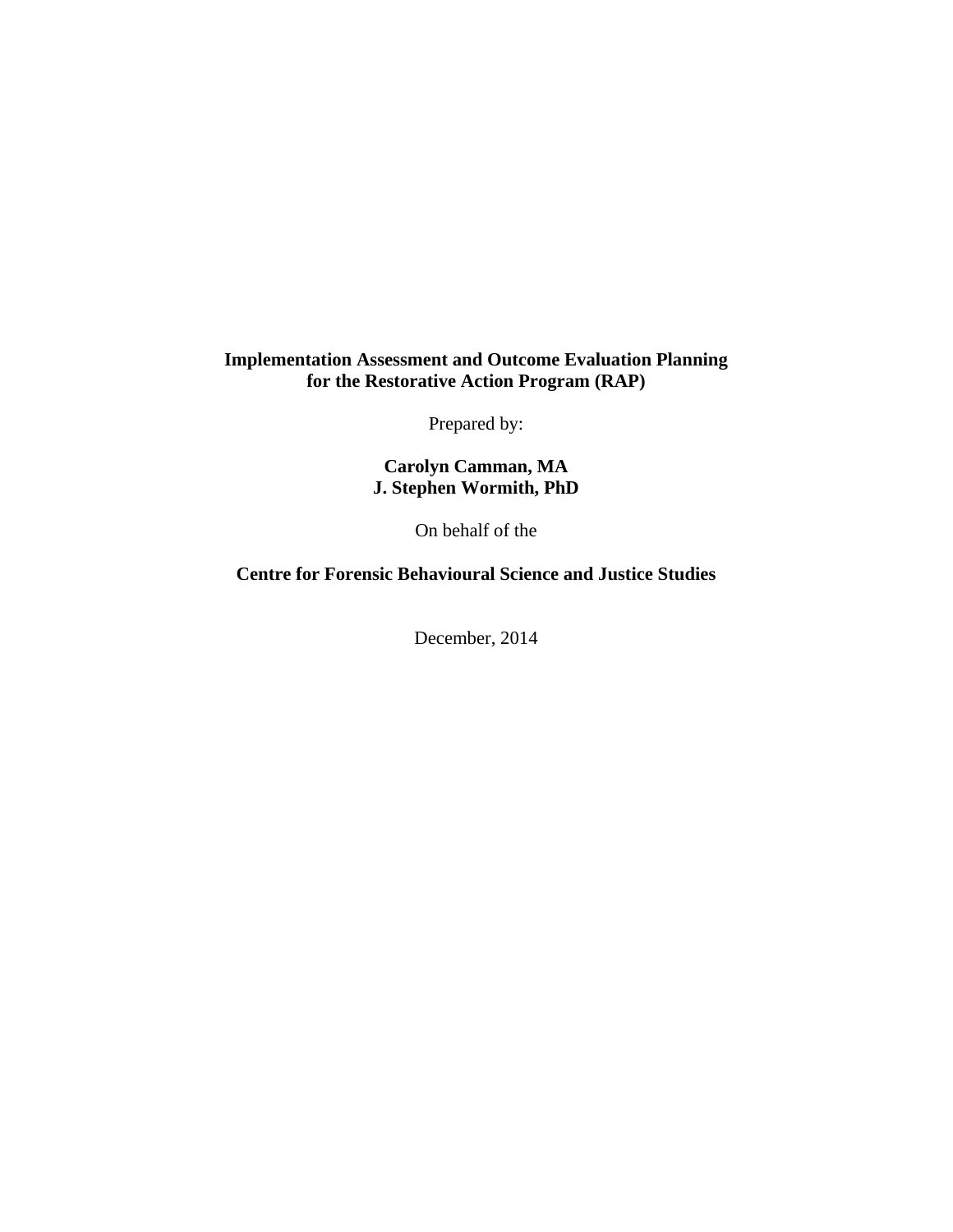# **Executive Summary**

This report is the third in an on-going, multi-phased evaluation of the Restorative Action Program (RAP). It includes two components:

- An **implementation assessment** examining the functionality and sustainability of the new program monitoring system as well as assessing the consistency of RAP's implementation based on these performance indicators.
- An assessment of RAP's **outcome evaluability** examining the options for evaluating RAP's effectiveness as a program and providing recommendations on how to proceed.

### **2013-14 Program Data Highlights**

The data generated in RAP's first official year of program monitoring were compiled, analyzed, and summarized. The full data summary is presented in the Appendix while the report contains selected highlights organized in five profiles:

- **Service use profile:** The level of student participation in RAP and volume of service delivery was consistent between this year and the pilot year.
	- o Overall, 915 individual students received direct RAP services in addition to those students who participated in special activities offered in the classroom or school
	- o RAP workers reported 1719 one-on-one support cases, 143 mediations, and 217 special activities
- **Student user profile:** The profile of students accessing the one-on-one and mediation services was also consistent with the pilot year in terms of the distribution by gender, grade, other demographic characteristics, and RAP usage characteristics.
	- o RAP students were evenly balanced by gender (although this varied by school) and most likely to be Grades 9 and 10
	- o 52% of the students were reported to be first-time users of the program
	- o The student profile characteristics varied more by school than by year
- **Service partner profile:** Service partner involvement continued to be a substantial component of RAP's service delivery, particularly as a source of referrals and collaboration
	- o The majority of referrals for one-on-one and mediation services came from the school administration or the students themselves
	- o The majority of collaborations were with school administration and teachers, or, in the case of special activities, with teachers and other RAP workers
- **Issue profile:** As with the pilot year, RAP workers reported helping students address a wide range of issues and conflicts
	- o The majority of reported conflicts were with peers (particularly for mediations) or with the self
	- o The majority of conflicts were categorized as "other interpersonal conflict" or "other personal troubles"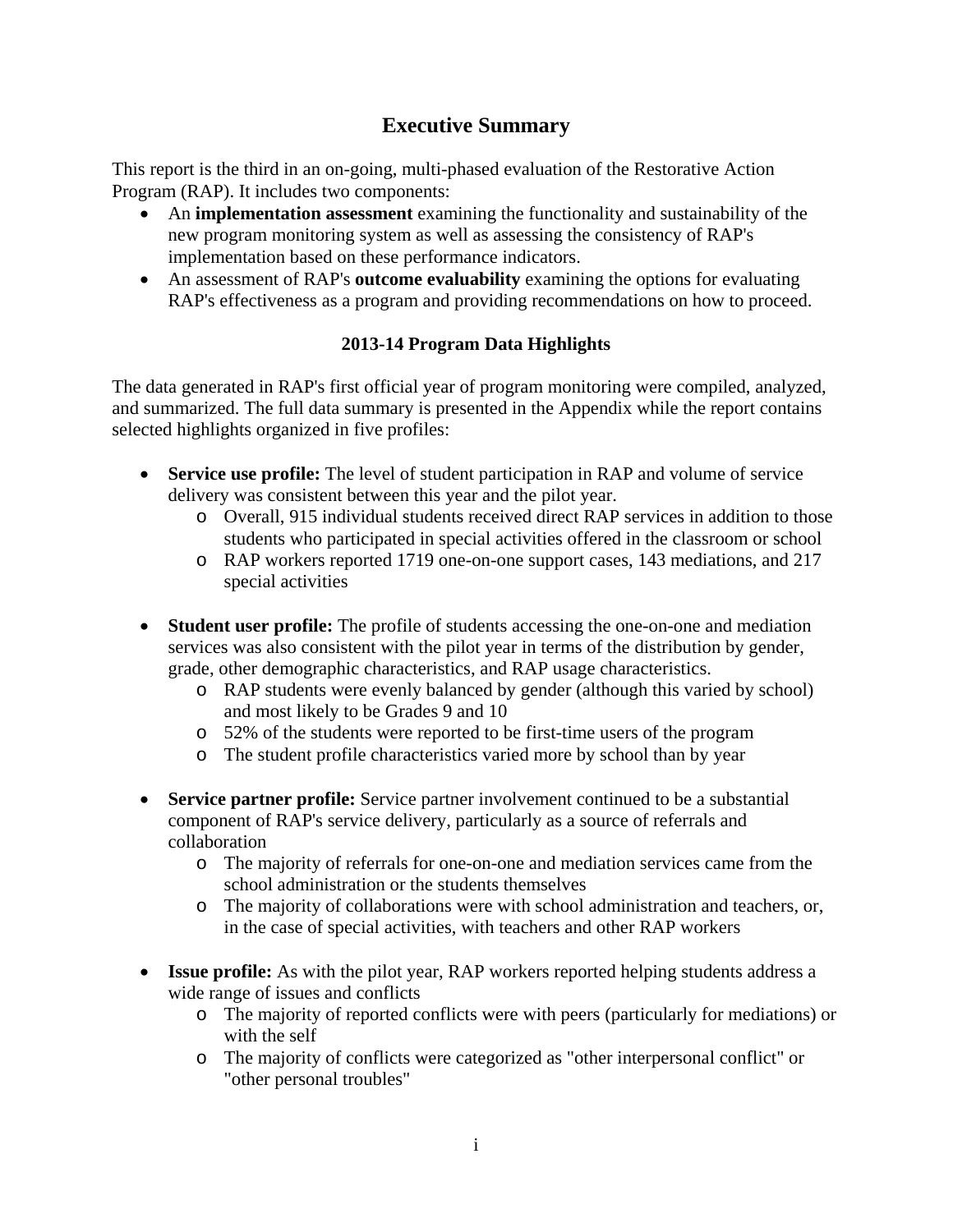- o Six key conflict indicators were identified representing the types of issues that are the most significant for tracking purposes (bullying, physical violence, criminal acts, mental health concerns, substance abuse, and suicidality/self-harm) and of these bullying was the most prevalent (13% of one-on-ones and mediations)
- **Asset target profile:** As with the pilot year, no clear trends emerged regarding the frequency of the different asset targets identified by RAP workers, which include five skill sets and ten leadership traits. Although every asset was incorporated to some extent across all service delivery types, otherwise the lack of consistency in how these assets are targeted reflects the high degree of discretion that RAP workers have in incorporating asset development in their service delivery

### **Implementation Assessment: Conclusion and Recommendations**

Based on the review of this year's program monitoring data, the following recommendations were made regarding certain outstanding issues with the data collection mechanism:

- **Minimizing technical errors and system failures:** In the short-term, keep the database design simple and continue to provide technical support as needed. In the long-term, upgrade to a more stable centralized database which is managed by a professional database administrator
- **Minimizing user error:** Keep the database system simple and user-friendly, incorporate basic data quality controls, provide constructive feedback to RAP workers on problem areas, and keep staff motivation and investment in the program monitoring process high
- **Inclusion of irregular services:** Continue to assess service variations as they arise and incorporate these into data collection as needed, keeping in mind that a program monitoring system requires some level of program standardization and continuity and cannot adapt to all short-term or highly localized variations
- **Addressing variance in underlying school populations:** There is normal and unavoidable variation in the populations, needs, and opportunities associated with each school. Be aware of and account for these underlying differences when interpreting the program monitoring data and when setting standard benchmarks for program delivery
- **Addressing variance in how RAP workers deliver their services:** Where necessary, define appropriate benchmarks for consistent service delivery across sites. Communicate these to frontline staff with clear and explicit guidelines, taking into account the unique circumstances and needs of the different service delivery environments
- **Addressing variance in how RAP workers report on their services:** Focus the program monitoring system on simple and objective indicators which can be collected reliably across time, location, and staff person, and ensure that any necessary subjective indicators are straightforward and well-defined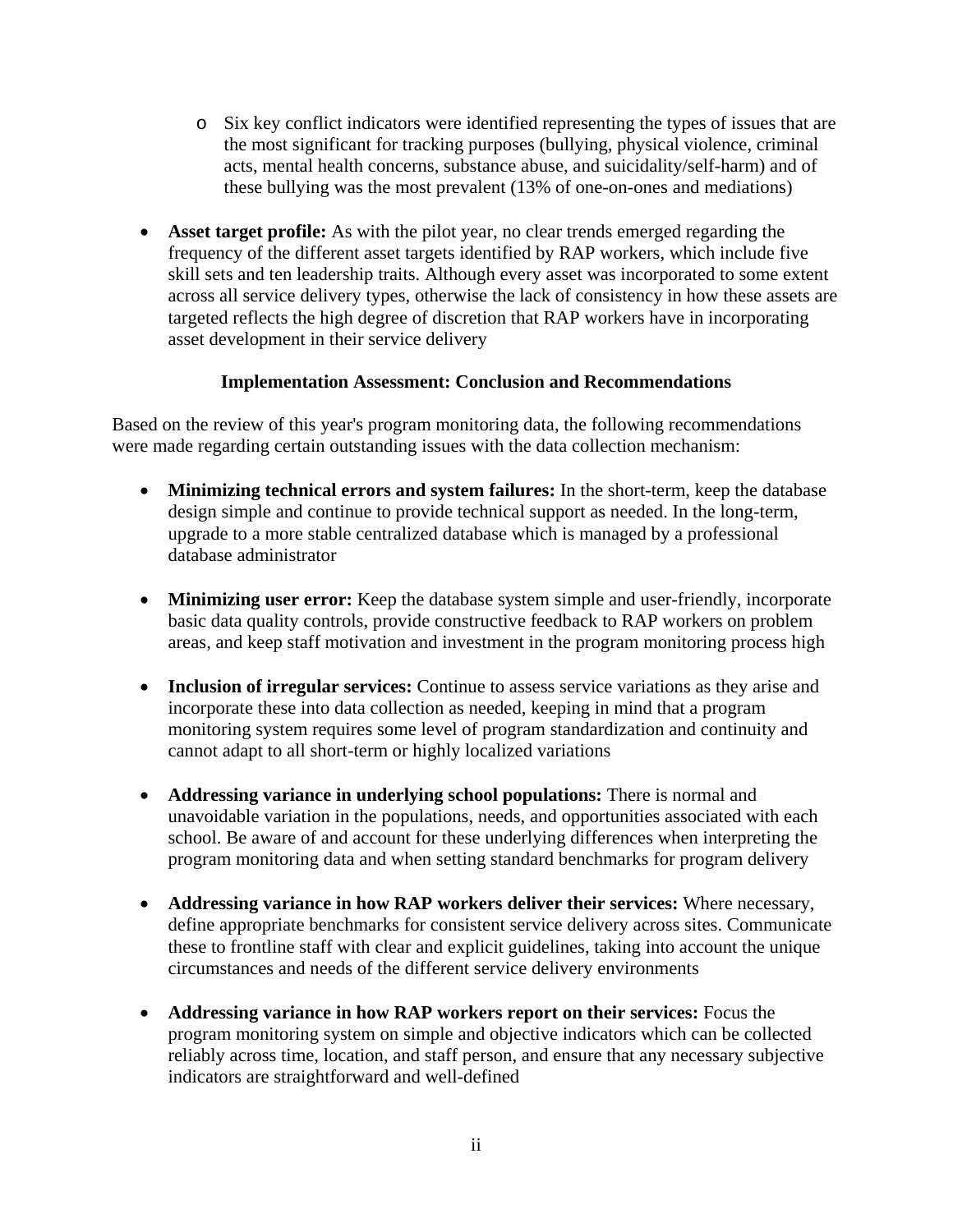### **RAP Outcome Evaluation Planning**

While the program monitoring system is useful for providing reliable quantitative information on key indicators of the routine activities of RAP, it does not provide conclusive information on RAP's effectiveness at achieving its program goals. To do this requires outcome evaluation.

Outcome evaluation can take many forms, and the various approaches differ in their complexity, scope, cost and time required, the type of information they produce and the type of questions they can answer about the program.

Given the current status and needs of RAP, **three methodological considerations** for the outcome evaluation of RAP are that it be:

- **Theory-driven:** RAP has recently developed a relatively well-defined program model and theory which includes assumptions about how the program works and how it achieves the outcomes it is intended to. However, this model is currently unverified and requires testing.
- **Cost-effective, timely and sufficiently rigorous:** RAP's current evaluative needs do not require the most complex and rigorous evaluation methodologies, as these are likely to be costly and time-consuming. While it is important to conduct valid and reliable evaluations, the first step is a preliminary investigation of key accessible indicators which can generate relatively quick and efficient insights into whether it is worth pursuing more extensive outcome evaluation or not at this time.
- **Methodologically-mixed:** All evaluation methodologies have advantages and limitations, and the strongest designs are typically those which include complementary strategies, usually qualitative (descriptive) and quantitative (numeric) components, in which the strengths of each balance out the weaknesses of the other.

Based on these three considerations, an outcome evaluation incorporating two complementary methodologies is suggested:

 **Interrupted time-series analysis:** This quantitative approach entails looking at trends over time in indicators relevant to RAP's intermediate school-level outcomes (e.g., rates of suspensions, attendance, and major incidents), both before and after the program was implemented, to identify trends and changes that can be attributed to RAP.

The strengths of this approach are that it is relatively cost-effective and timely, can incorporate a number of design controls to increase the validity of the findings, and presents an opportunity to do a cost-savings analysis (depending on data quality). Limitations are that it is highly dependent on having access to archival school data, that the necessary data exist and are of sufficient quality for analysis, and that the program effects are not too subtle, indirect, or obscured by other factors to detect.

 **Success case method:** This qualitative case study approach involves identifying key instances where the program was most successful and conducting extensive interviews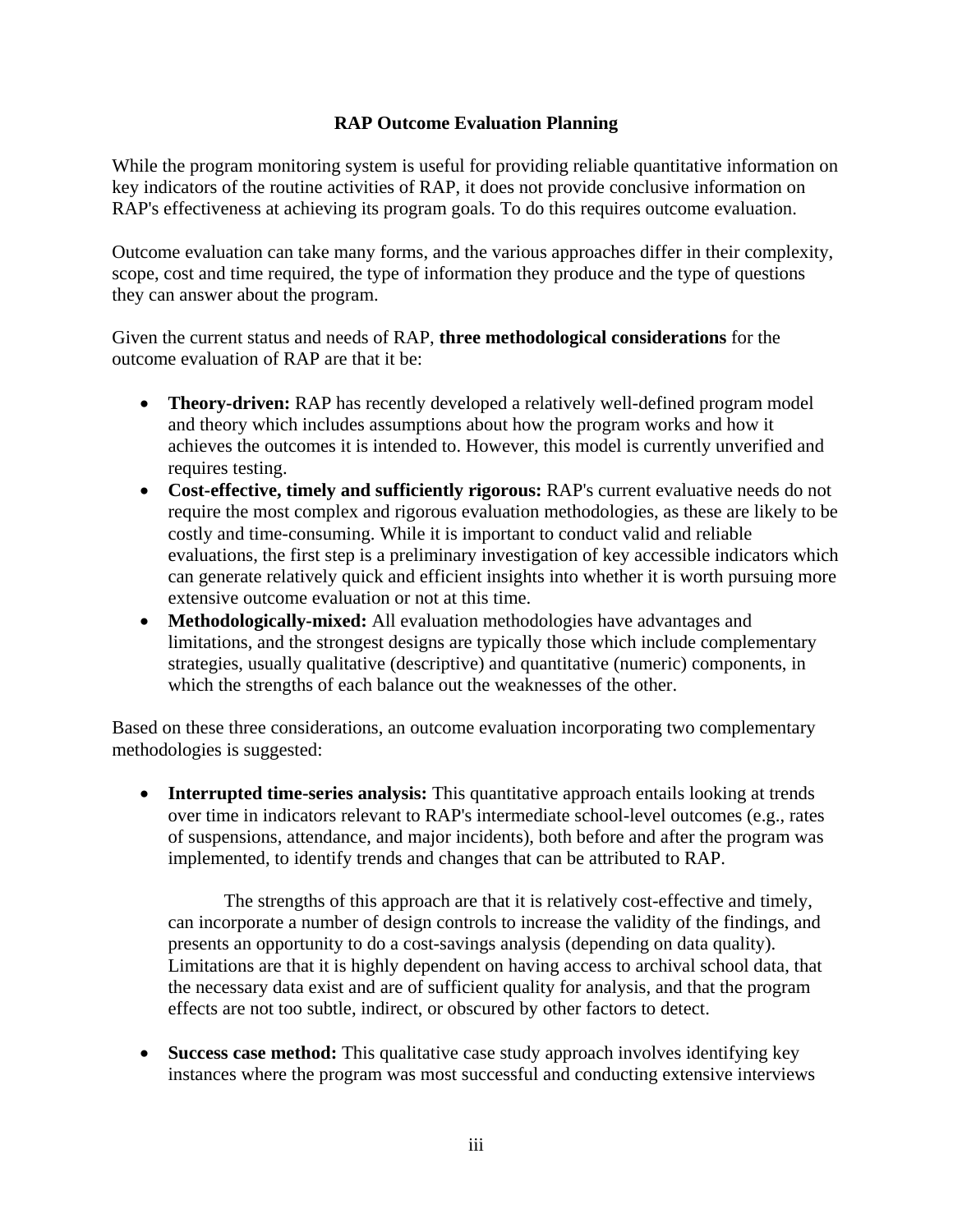with program beneficiaries to learn what made their experience positive, what impact the program had on them and how (or, if the experience was a failure, what made it so).

The strengths of this approach is that it is relatively cost-effective and timely, that it will provide rich, informative feedback and potentially surprising insights into what aspects of the program work best and how, and it will generate compelling, studentcentric narratives of the program's potential. Limitations are that the findings will not be generalizable or representative of the 'average' experience, that they will rely on individual perceptions of what makes the program successful, and that there will be an enhanced need to protect student privacy.

### **Outcome Evaluation Planning: Conclusion and Recommendations**

Together these methods will provide relatively rapid preliminary feedback on key RAP outcomes which can be used to determine what if any additional evaluation is appropriate.

However, before the outcome evaluation can proceed, there are a number of issues that must be addressed regarding RAP's ability to collect and use school-based data. Recommendations for the **next steps in moving forward with RAP's outcome evaluation** are:

- **Make outcome evaluation an explicit priority:** To create and sustain the necessary momentum for a project of this complexity to be completed in a timely manner, there must be a clear and explicit commitment to this on the part of all major stakeholders. This includes the identification the individual or group within RAP with the responsibility to oversee the evaluation and liaise between the evaluators, the RAP board and the other stakeholders.
- **Plan an extensive consultation period with school partners:** By necessity any data used in evaluating RAP will be collected in or by the schools themselves, and therefore the cooperation and collaboration of the school stakeholders, at the school and division level, is paramount. A consultation and discussion period should be undertaken during a time when the necessary stakeholders will be available for participation and follow-up (i.e., September to April). This process will be most effectively led by representatives of RAP with input provided by the evaluators on issues of methodology as needed.
- **Prepare for the cost of the evaluation:** Without a detailed evaluation plan, it is not possible to estimate an exact cost figure. The scope and type of analysis conducted will depend on what information is available and what specific methods are approved for use in the schools. However, given that the proposed design includes two separate methodologies and that it will take approximately a year to complete both concurrently, it is likely that the cost will be at least twice that of previous projects or more depending on the possible scope of the project.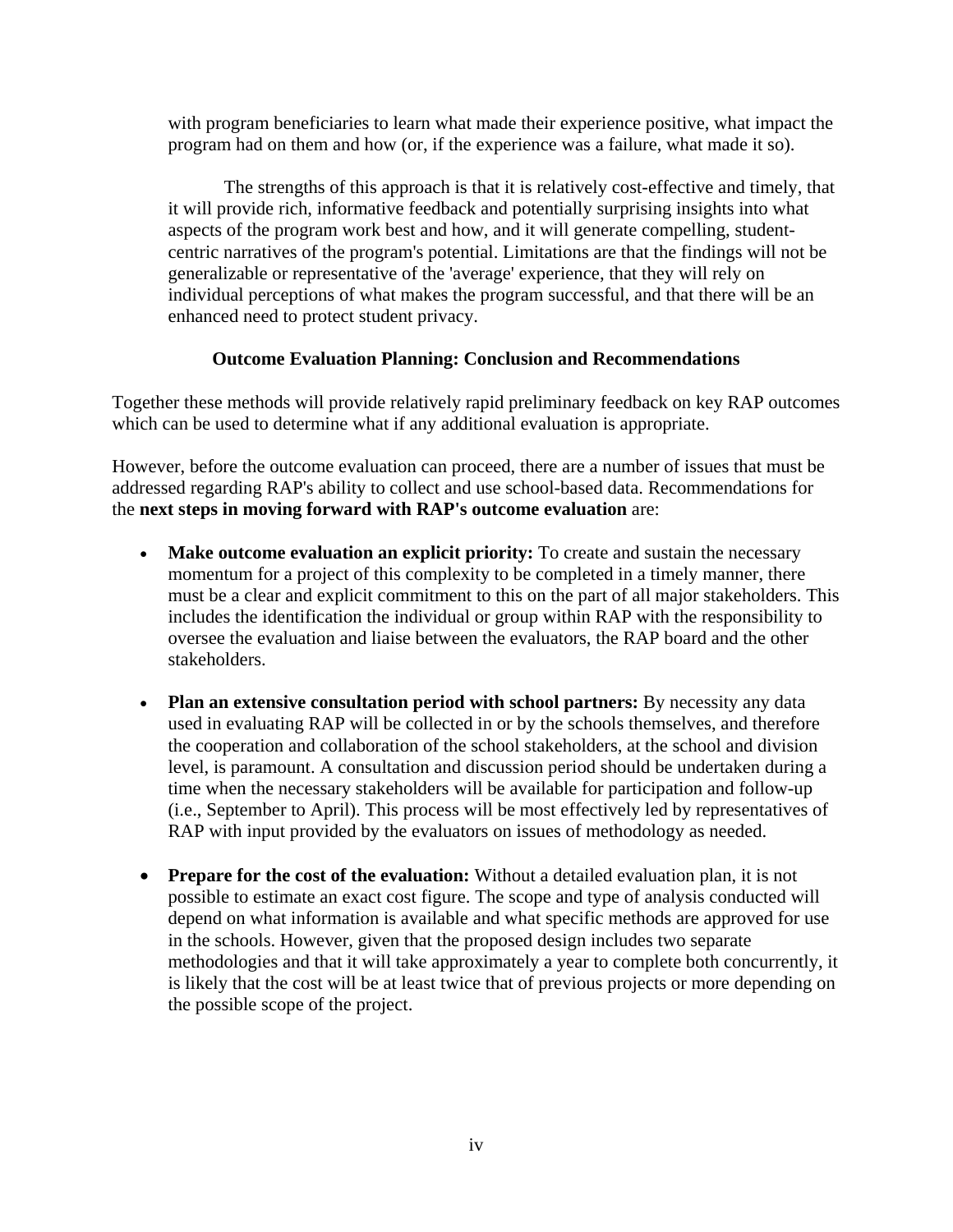# **Table of Contents**

| <b>Introduction and Overview.</b>                                  |                              |                                                                            |                               |                           |  |  | 1              |
|--------------------------------------------------------------------|------------------------------|----------------------------------------------------------------------------|-------------------------------|---------------------------|--|--|----------------|
| RAP Program Monitoring 2013-14 Data Highlights                     |                              |                                                                            |                               |                           |  |  | $\overline{2}$ |
|                                                                    | A) Service Use Profile       |                                                                            |                               |                           |  |  | 3              |
|                                                                    | B) Student User Profile      |                                                                            |                               |                           |  |  | 4              |
|                                                                    | C) Service Partner Profile   |                                                                            |                               |                           |  |  | 5              |
|                                                                    | D) Issue Profile             |                                                                            |                               |                           |  |  | 7              |
|                                                                    | E) Asset Target Profile      |                                                                            |                               |                           |  |  | 9              |
| <b>Implementation Assessment: Conclusion and Recommendations</b>   |                              |                                                                            |                               |                           |  |  | 12             |
| <b>Background: Process vs. Outcome in Evaluation.</b>              |                              |                                                                            |                               |                           |  |  | 16             |
| <b>RAP Outcome Evaluation Planning</b>                             |                              |                                                                            |                               |                           |  |  | 18             |
|                                                                    | Theory-driven.               | <b>Methodological Considerations</b>                                       |                               |                           |  |  | 18<br>18       |
|                                                                    |                              | Cost-effective, timely and sufficiently rigorous<br>Methodologically-mixed | $\mathbf{r}$ and $\mathbf{r}$ | $\mathbf{L}^{\text{max}}$ |  |  | 19<br>20       |
|                                                                    | Proposed Methodologies       | Interrupted time-series analysis<br>Success case analysis.                 | $\overline{a}$                |                           |  |  | 21<br>21<br>23 |
| <b>Outcome Evaluation Planning: Conclusion and Recommendations</b> |                              |                                                                            |                               |                           |  |  | 27             |
| <b>References</b>                                                  |                              |                                                                            |                               |                           |  |  | 29             |
| Appendix: RAP 2013-14 Data Summary.                                |                              |                                                                            |                               |                           |  |  | 30             |
|                                                                    | <b>Glossary of Terms</b>     |                                                                            |                               |                           |  |  | 30             |
|                                                                    | <b>Student Data Summary</b>  |                                                                            |                               |                           |  |  | 31             |
|                                                                    |                              | One-on-One Data Summary                                                    |                               |                           |  |  | 33             |
|                                                                    |                              | <b>Mediation Data Summary</b>                                              |                               |                           |  |  | 37             |
|                                                                    | <b>Activity Data Summary</b> |                                                                            |                               |                           |  |  | 41             |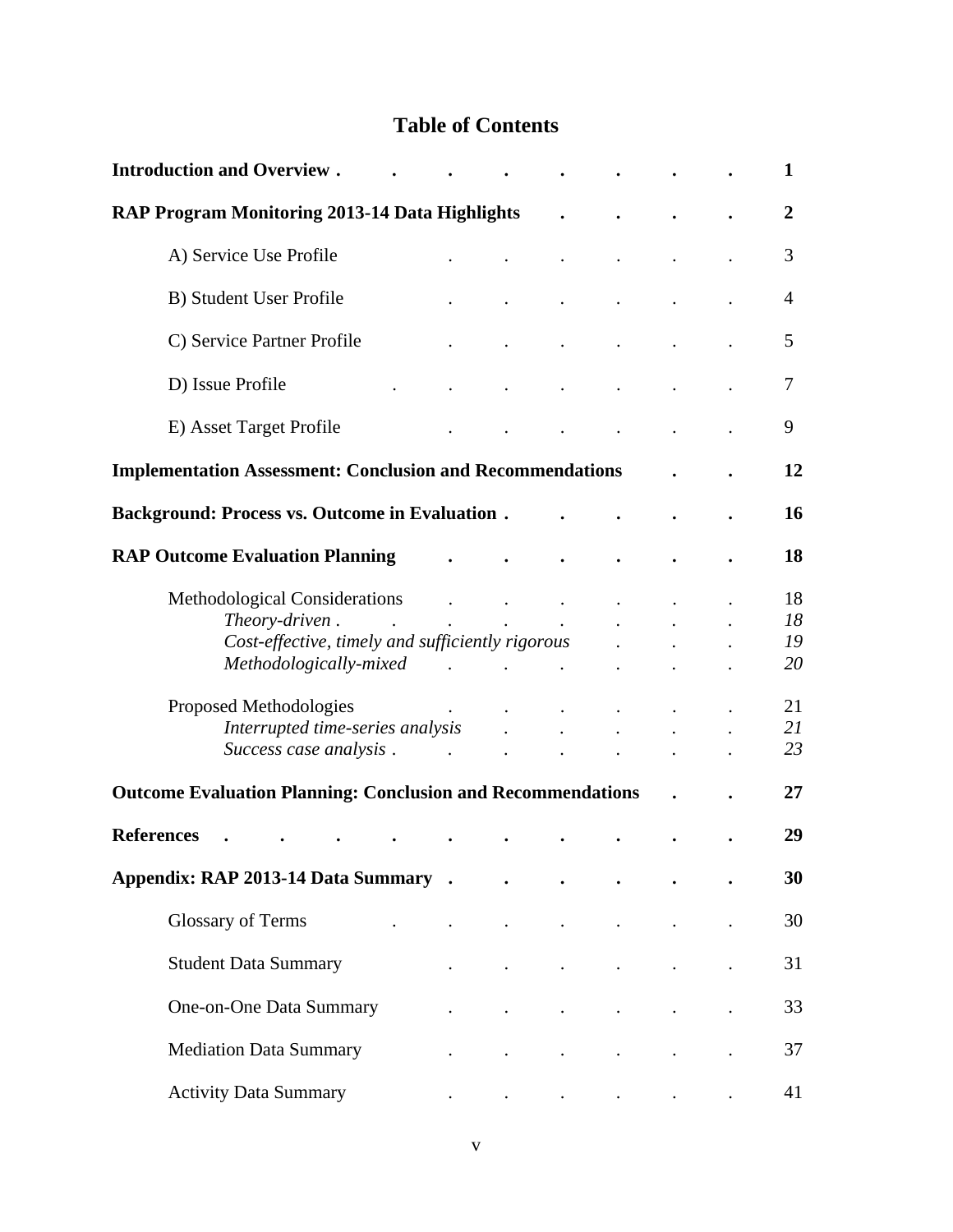# **Introduction and Overview**

This report is the third in an on-going, multi-phased evaluation of the Restorative Action Program (RAP). The completed phases of the RAP evaluation are as follows:

- Phase 1, 2011: An **evaluability assessment** was conducted to define RAP's program theory and operational model and generate an overview of its evaluative potential in order to identify evaluation priorities.
- Phase 2, 2012-13: Informed by the results of the evaluability assessment, an updated **program monitoring system** was developed and piloted in order to provide detailed and reliable data on program operations and inform program and evaluation planning.

The focus of the current report was to:

- An **implementation assessment** was done to examine the functionality and sustainability of the new program monitoring system as well as assess the consistency of RAP's implementation based on these performance indicators. The results of this year's data collection have been analyzed and summarized and recommendations have been made for how to further refine and make use of this system.
- Concurrently, a specific assessment of RAP's **outcome evaluability** was undertaken to examine the options for evaluating RAP's effectiveness as a program. Based on consultation with program administrators and school division stakeholders as well as a review of the available program data and status, recommendations were made for how to move forward in this process.

The findings and recommendations of this report are based on the data provided by the RAP program monitoring system, feedback from RAP administrative and frontline staff, and consultations with RAP stakeholders in the Greater Saskatoon Public School Division (GSCS) and the Saskatoon Public School Division (SPSD), as well as the relevant program evaluation literature. Thanks and acknowledgement are given to all those who participated and contributed their time and commentary.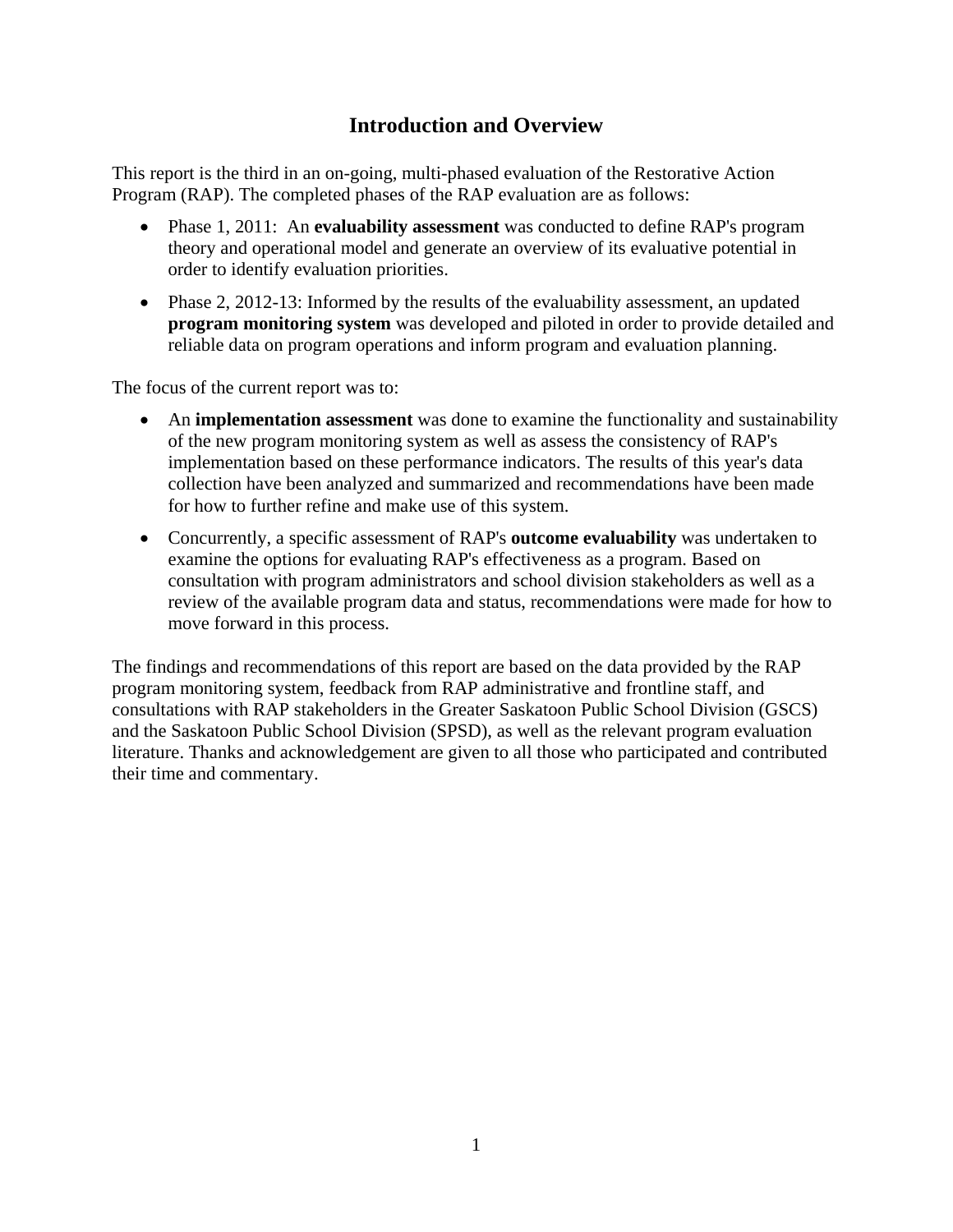## **RAP Program Monitoring 2013-14 Data Highlights**

RAP's program monitoring process was developed in 2012 based on extensive consultation with the RAP workers and program administrators. The program monitoring system allows RAP workers to report details of their day-to-day activities and services in a systematic and standardized manner. This provides a baseline of RAP's routine service delivery and allows overall trends in how the program operates to be tracked (see Camman & Wormith, 2013, for a complete review of the program monitoring system and components).

RAP workers collect information on their services using a series of standardized forms:

- **Intake:** Basic demographic information (e.g., grade, gender, date of intake) for each new student seen in the year.
- **One-on-one & conflict mediation:** Detailed information about the issue at hand and how it was resolved (e.g., who referred the student, what the conflict was about, what service partners were involved) for every one-on-one case and mediation.
- **Activity:** Detailed information on every group-oriented service (e.g., presentations, workshops, regular group activities, special events) provided.

The information collected on the forms is then entered into a computer database designed specifically for RAP. The hardcopy forms are stored securely and the databases themselves can only be accessed by the RAP worker assigned to that school. At the end of the school year, RAP workers submit de-identified datasets for consolidation and analysis by the evaluator. The RAP workers can also generate simple automated summary reports of their own data throughout the year to share with their management committees.

A full summary of the data analysis is presented in the **Appendix**. This summary includes the raw counts for each measured indicator as well as calculated percentages and averages where applicable. It also includes two columns "Min %" and "Max %" which display the minimum and maximum proportions of indicators from the school-level analysis (e.g., overall 52% of RAP students were female, from a minimum of 37% at one school to a maximum of 62% at another school; where applicable, averages are also presented in this manner). The purpose of these columns is to give a sense how RAP's service use and delivery varies across schools while maintaining the anonymity of the schools themselves.

Highlights of the analysis are presented here in five profiles:

- A) **Service use profile:** Degree of student participation in RAP and volume of service delivery.
- B) **Student user profile:** Characteristics of students accessing the one-on-one and mediation services.
- C) **Service partner profile:** Nature and frequency of the involvement of service partners.
- D) **Issue profile:** Nature and frequency of specific issues and conflicts addressed by RAP workers.
- E) **Asset target profile:** Nature and frequency of the skill sets and traits targeted by RAP workers for enhancement.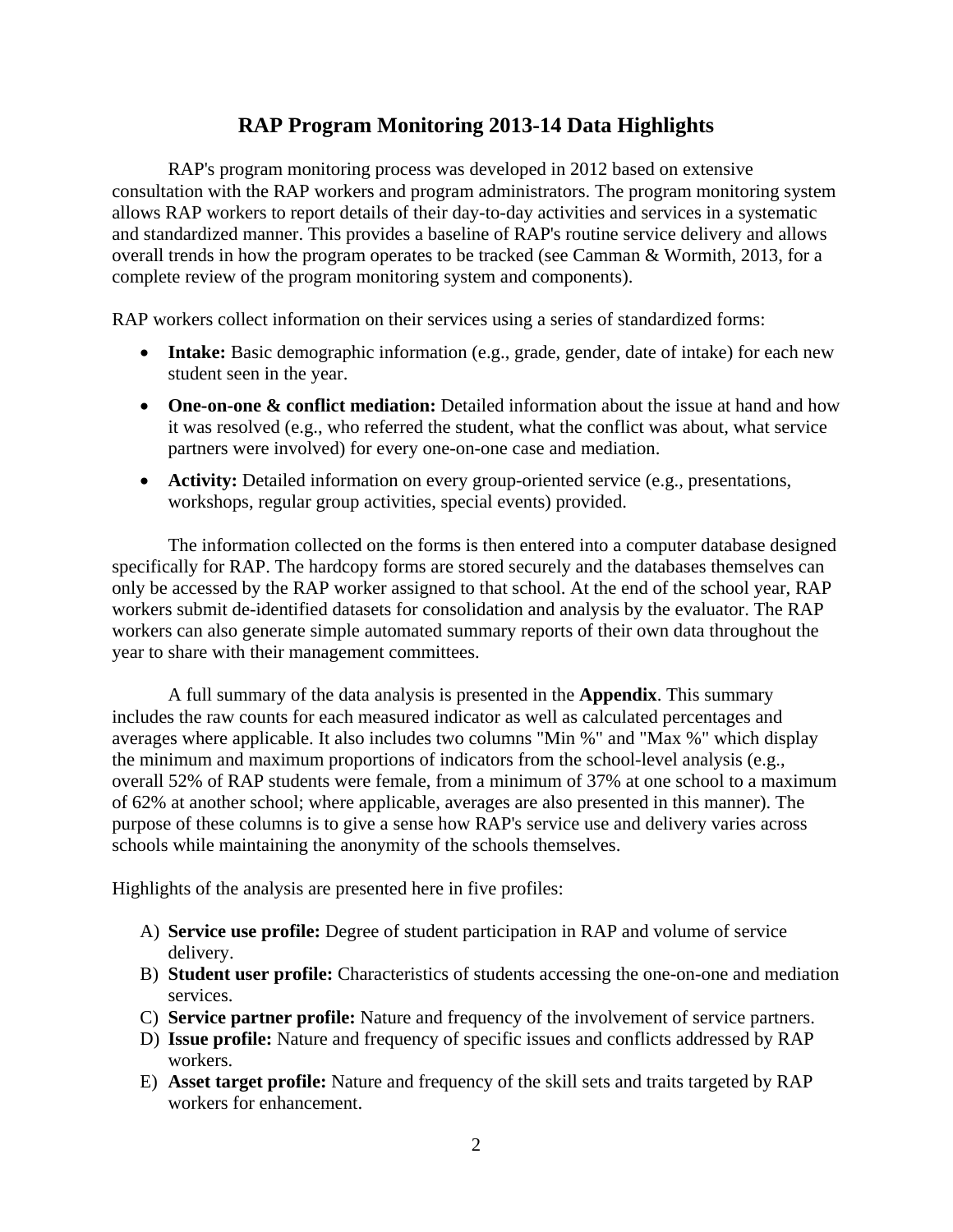#### **A) Service Use Profile**

Overall, the services delivered this past year were similar to those delivered in the pilot year (see Table 1). RAP workers reported **915 individual students** accessing their direct services in addition to those students who had indirect contact via presentations, workshops, events, and other programming around the school.

The most common service offered was one-on-one support, with **1719 individual cases** reported, where each "case" represents a separate issue that the RAP worker helped the student address. Consistent with the pilot year, most students were involved in 1 or 2 cases each, with only 16% of students bringing 3 or more cases to their RAP worker. Each case involves at least one sit-down meeting with the RAP worker, but it is also common for there to be some form of **follow-up contact**, whether it is more sit-down sessions or brief hallway check-ins. Half of the reported cases (50%) involved at least one follow-up contact with an average of just over 1 additional contact per case.

In the instances where one-on-one support is not enough to address the issue, RAP workers also offer conflict mediations for groups of 2 to 6 individuals at a time. There were **143 conflict mediations** reported in the 2013-14 school year. As with the one-on-one support, very few students (4%) participated in multiple mediations.

Finally, RAP workers also engage in a number of **additional activities**, from classroom presentations and workshops to helping organize special events like school days and field trips. Presentations accounted for the largest proportion of these (38%).

|                                     | In 2013-14 | In 2012-13 |
|-------------------------------------|------------|------------|
| <b>Total students</b>               | 915        | 850        |
| <b>Total one-on-one cases</b>       | 1719       | 1407       |
| % of students with $3+$ cases       | 19%        | 16%        |
| <b>Total cases with follow-up</b>   | 861 (50%)  |            |
| Average follow-up contacts per case | 1.1        |            |
| <b>Total mediations</b>             | 143        | 184        |
| % of students with $2+$ mediations  | 4%         | 8%         |
| <b>Total activities</b>             | 217        | 184        |
| Presentations                       | 38%        | 42%        |
| Workshops                           | 9%         | 14%        |
| Regular programming                 | 22%        | 23%        |
| Special events                      | 30%        | 12%        |

**Table 1.** Comparison of 2012-13 and 2013-14 service use profiles.

*Note*. The manner in which follow-up contacts were counted changed substantially from the pilot year and cannot be compared to current data. Regarding special events, some of the reported instances referred to event planning activities, not the events themselves.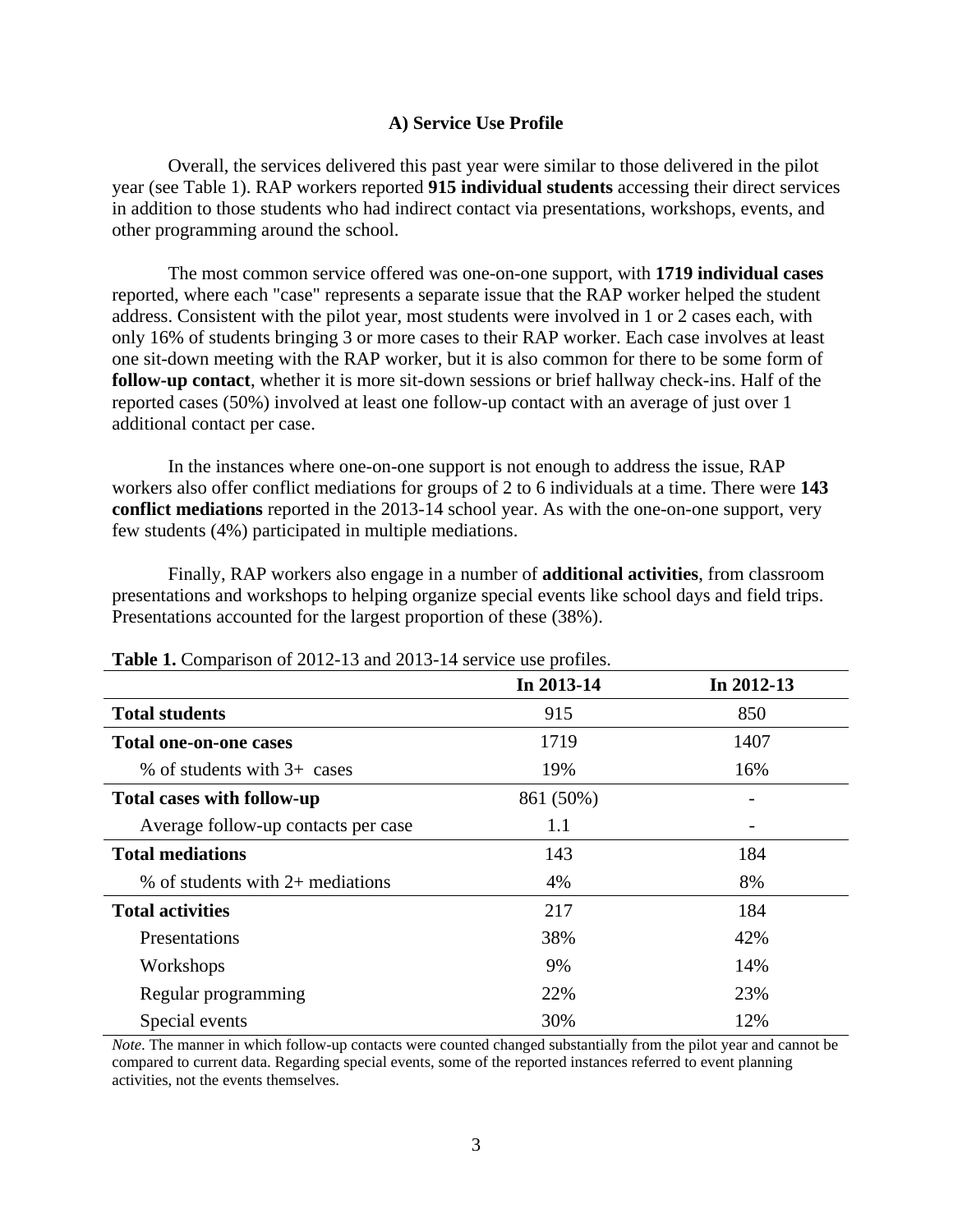#### **B) Student User Profile**

The profile of the students using RAP services was also highly consistent (see Table 2), though the variability between schools on some of the profile characteristics (see Table 3) suggests the stability of these indicators may change as more schools implement the program.

There was a fairly even breakdown by gender overall (52% female, 47% male, 1% other). However, when analyzed by school (not shown), the typical breakdown was actually 60-40%, with a tendency for schools with male RAP workers to see more male students and vice versa for female RAP workers. This was also conflated with school division (i.e., the majority of SPSD RAP workers are women and the majority of GCSC RAP workers are women). The reason for the moderate skew in gender is therefore unclear.

For the distribution of students by grade, **Grade 9 and 10 students** made up the largest proportion of participating students (60% combined), also consistent with the year before. A comparable proportion of students were also identified as being **new Canadians** (i.e., not born in Canada and having lived in Canada for four years or less); **First Nations, Inuit, or Métis**; and having been enrolled in a **non-mainstream class** (e.g., Bridges), although the proportion of Aboriginal students varied considerably by school (5% to 60%; Table 3). This means the baseline for this indicator may shift as new schools are added. As well, without comparison to school-level data, it is not possible to say whether these groups are being represented proportionately at their respective schools.

Finally, just over half the students seen (52%) were reported to be **using the program for the first time** ever and 13% of students were reported as having **regular check-ins** with their RAP worker. These indicators were measured differently in the pilot so no baseline has been established.

|                |                          | In 2013-14 | In 2012-13 |
|----------------|--------------------------|------------|------------|
| <b>Gender</b>  | Female                   | 52%        | 55%        |
|                | Male                     | 47%        | 44%        |
| Grade          | Grade 9                  | 32%        | 36%        |
|                | Grade 10                 | 28%        | 27%        |
|                | Grade 11                 | 19%        | 21%        |
|                | Grade 12                 | 19%        | 16%        |
|                | No grade                 | 1%         | n/a        |
| <b>Other</b>   | In non-mainstream class  | 5%         | 6%         |
| demographics   | New Canadian             | 10%        | 7%         |
|                | First Nation/Inuit/Métis | 33%        | 30%        |
| <b>RAP Use</b> | First-time RAP user      | 52%        | n/a        |
|                | Has regular check-ins    | 13%        | n/a        |

| <b>Table 2.</b> Comparison of 2012-13 and 2013-14 student user profiles. |  |  |
|--------------------------------------------------------------------------|--|--|
|--------------------------------------------------------------------------|--|--|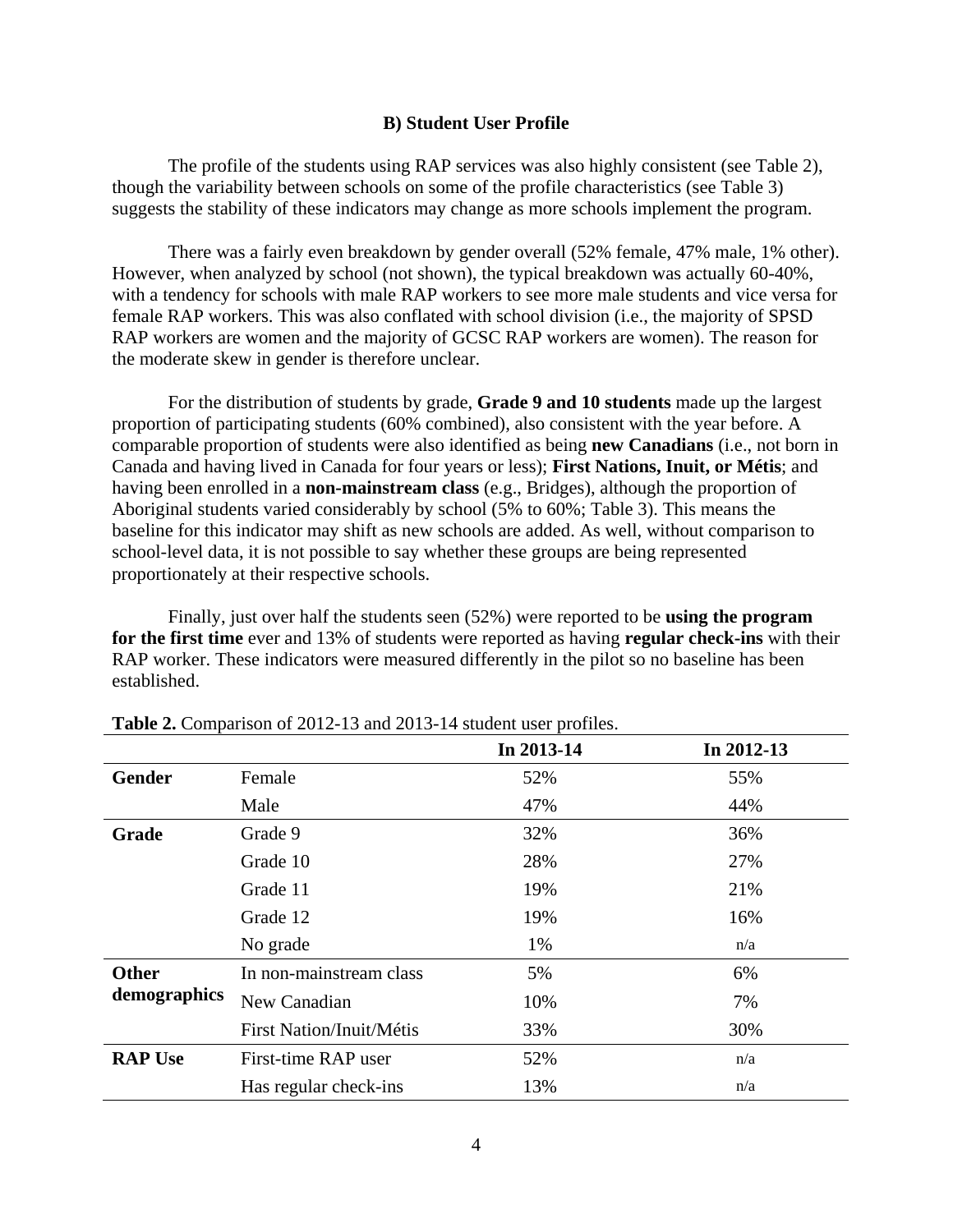|                |                          | Overall % | Min $%$ per<br>school | Max % per<br>school |
|----------------|--------------------------|-----------|-----------------------|---------------------|
| <b>Gender</b>  | Female                   | 52%       | 37%                   | 62%                 |
|                | Male                     | 47%       | 37%                   | 62%                 |
| Grade          | Grade 9                  | 32%       | 18%                   | 54%                 |
|                | Grade 10                 | 28%       | 19%                   | 38%                 |
|                | Grade 11                 | 19%       | 8%                    | 27%                 |
|                | Grade 12                 | 19%       | 15%                   | 28%                 |
|                | No grade                 | 1%        | 0%                    | 4%                  |
| <b>Other</b>   | In non-mainstream class  | 5%        | 2%                    | 10%                 |
| demographics   | New Canadian             | 10%       | 2%                    | 20%                 |
|                | First Nation/Inuit/Métis | 33%       | 5%                    | 60%                 |
| <b>RAP Use</b> | First-time RAP user      | 52%       | 33%                   | 75%                 |
|                | Has regular check-ins    | 13%       | 0%                    | 27%                 |

**Table 3.** Comparison of minimum and maximum proportions for 2013-14 student user profile.

## **C) Service Partner Profile**

Partnership is a core aspect of RAP's program operation, with RAP workers engaging with a number of partners in and outside of the school to support various aspects of their services. This collaboration takes three forms: referrals to RAP, collaboration in service delivery, and referrals made by RAP workers (see Figure 1).



**Figure 1.** Distribution of RAP's partner involvement by role.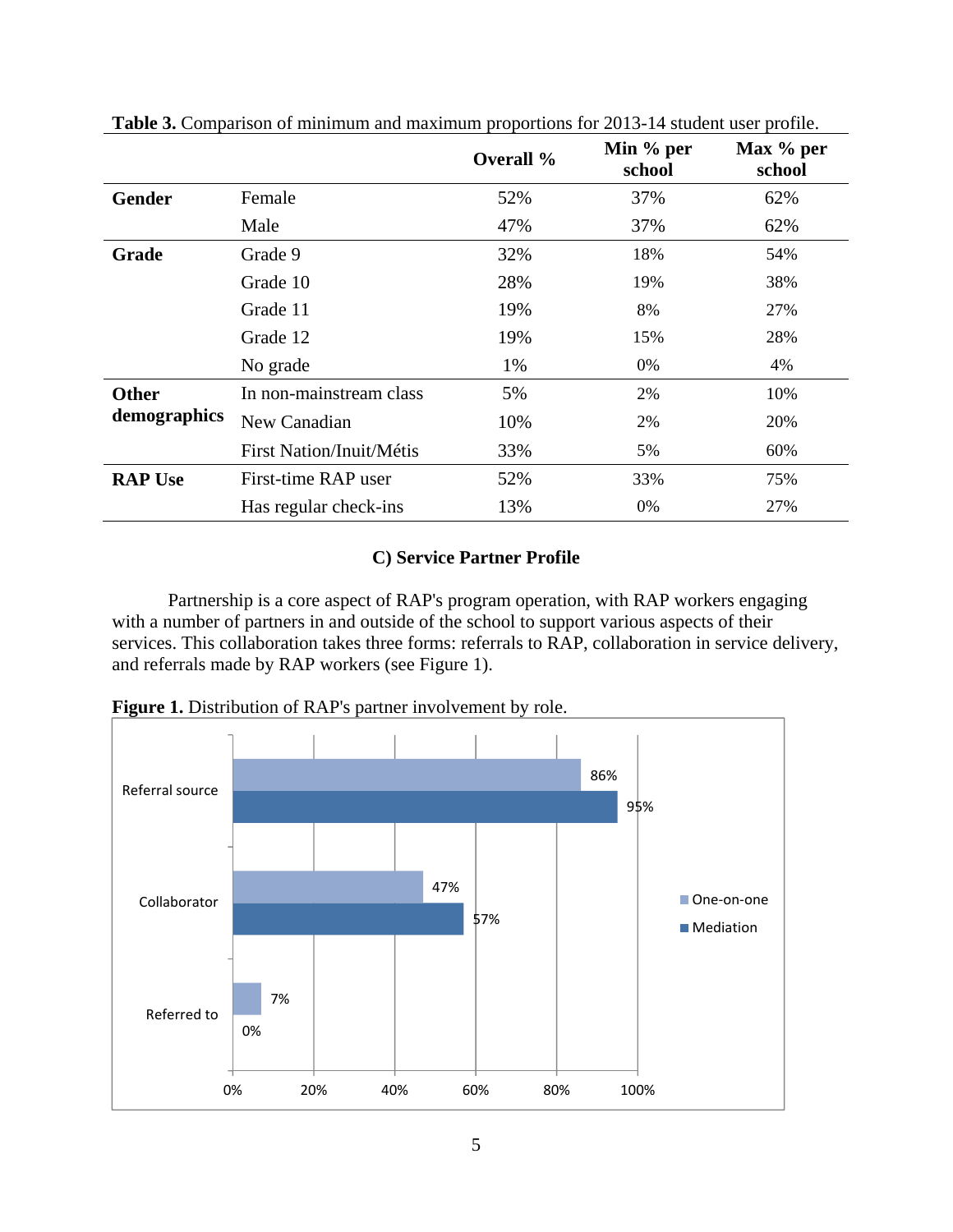As shown in Figure 1, the majority of RAP's one-on-one cases (86%) and mediations (95%) were instigated based on **referrals**. Similarly, 67% of reported RAP activities were initiated by someone other than the RAP worker. The partners most involved in providing the impetus for services varied depending on the specific service (see Table 4).

For one-on-one services, the most common referral source was the students themselves, for 36% of cases, although this varied somewhat from school to school, with administration providing the most referrals at some sites (see Appendix). For mediations, school administration were the most common referral source overall (37%), but again on a school-level analysis some RAP workers reported a higher proportion of referrals coming from students or teachers. Teachers were also the most common activity initiators (37%).

| One-on-One     |     | <b>Conflict Mediation</b> |     | <b>Activity</b> |     |
|----------------|-----|---------------------------|-----|-----------------|-----|
| Self           | 36% | Administration            | 37% | Teacher         | 37% |
| Administration | 17% | Self                      | 24% | RAP worker      | 33% |
| Teacher        | 14% | Teacher                   | 15% | Administration  | 8%  |
| Peer           | 12% | Peer                      | 10% | Other           | 8%  |

**Table 4.** Top referral sources or initiators by service type.

**Collaborations**, where another individual worked directly with the RAP worker to deliver a service, were also common, occurring in 47% of one-on-ones and 57% of conflict mediations (Figure 1), as well as 52% of activities. It should be noted that the level of collaboration also varied by school, particularly for mediations (13% to 91%; Appendix) and activities (0% to 72%), though reasons for this are unknown.

According to the RAP workers, collaboration can occur before, during, or after service delivery, and, in the case of one-on-ones and conflict mediations, typically involves discussing the particular case or conflict and how to best address it. For both one-on-ones and conflict mediation, the school administration were the most common collaborators, with teachers next (although at some schools, teachers were the most common collaborators for one-on-one cases).

| <b>One-on-One</b> |     | <b>Conflict Mediation</b> |     | <b>Activity</b>    |     |
|-------------------|-----|---------------------------|-----|--------------------|-----|
| Administration    | 35% | Administration            | 52% | Another RAP worker | 26% |
| Teacher           | 19% | Teacher                   | 20% | Teacher            | 23% |
| Student services  | 19% | Student services          | 10% | Service agency     | 11% |
| Parents/guardian  | 13% | Parents/guardian          | 10% | Student services   | 11% |

**Table 5.** Top collaboration partners by service type.

Finally, RAP workers also **make referrals** where necessary. This occurred in 7% of the one-on-one cases this past year and none of the conflict mediations. The top three partners to whom RAP workers referred students were, in descending order, addiction and mental health services (25%), student services (19%), and family services (14%).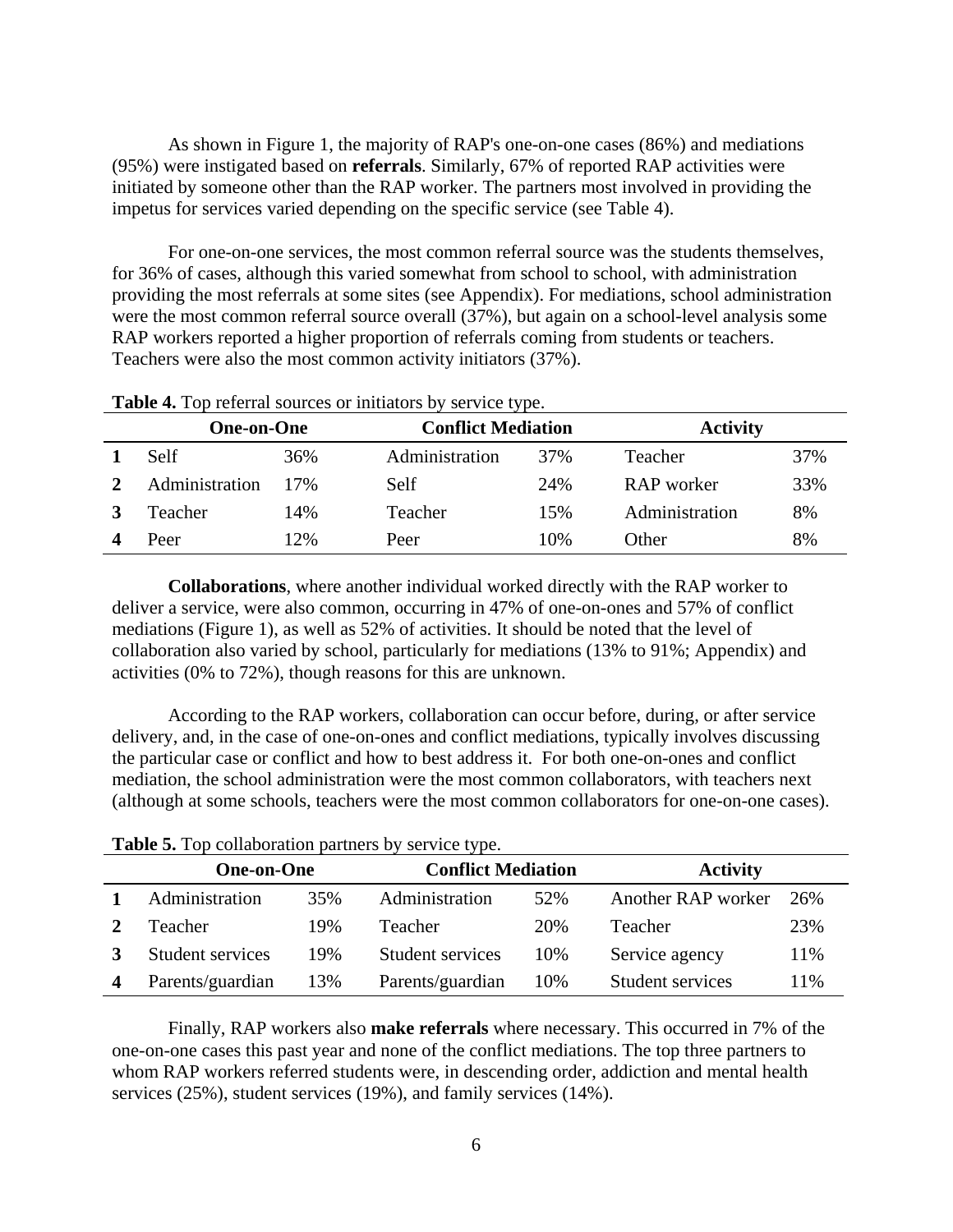#### **D) Issue Profile**

Although RAP workers focus helping students address non-academic conflict issues, this still encompasses a substantial number of different and complex issues which arise in students' lives. Quantifying these issues has been one of the more challenging aspects of developing the program monitoring system, with RAP workers often reporting the difficulty of conveying the complexity of their work in simple categories. This limitation should be kept in mind when considering these findings.

The students' issues/conflicts are broken down into three components:

- **Conflict partner:** Who the other individual or groups involved in the conflict were (in the case of mediations, it is assumed that at least one person involved is a student). It is also possible for the conflict to be with the "self", in which case the issue is more personal than interpersonal (such as problems with substance abuse or emotional difficulties) or the "environment", such as the school or community in general rather than with a specific other person or group of people.
- **Conflict type:** What the nature of the issue or conflict was (e.g., bullying, physical violence, mental health needs, suicidality/self-harm).
- **Conflict role:** Whether the identified student was the initiator of the conflict, the target, both, or a bystander (or "not applicable" in the case of conflicts with the self). This is not included in conflict mediation data collection as there are multiple individuals involved.

Overwhelming, most of the conflicts reported involved **peers** as the primary conflict partner, particularly for mediations (85%; Table 6). This was consistent with the data collected in the pilot year, although changes in how the data were captured prevent direct comparison. For one-on-one cases, conflicts with the self were also frequently reported (35%). It should be noted that at a minority of schools, conflicts with the self were the most frequently reported with peer conflicts as a close second.

| <b>One-on-One</b> |     | <b>Conflict Mediation</b> |     |
|-------------------|-----|---------------------------|-----|
| Peer              | 44% | Peer                      | 85% |
| Self              | 35% | Administration            | 6%  |
| Family            | 7%  | Teacher                   | 4%  |

#### **Table 6.** Top primary conflict partners by service type.

In order to make precise analysis and comparisons possible, RAP workers were asked to identify only one "primary" conflict partner per case or mediation, and then indicate any "secondary" conflict partners separately. A secondary conflict partner was reported in 16% of one-on-ones and 3% of mediations, and the most common secondary conflict partner was a family member.

In order to identify the types of conflicts being addressed, RAP workers were given a long list of options based on the types of conflicts discussed in interviews during the development phase. This list was then augmented following the pilot. However, as with last year, the most common type of conflict reported was "**other interpersonal conflict**", a catch-all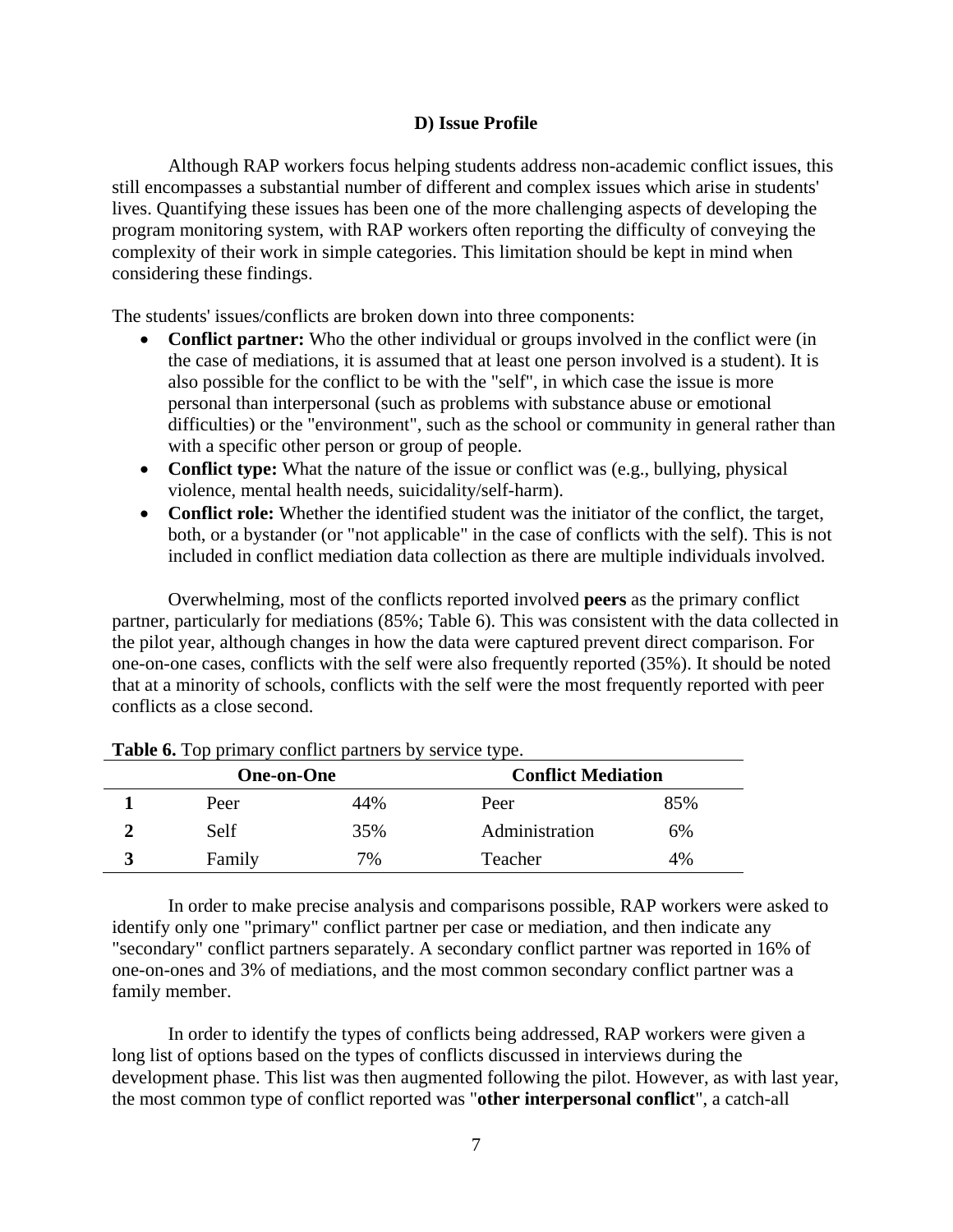category used to describe conflicts which did not fit a more definitive category, such as physical violence, bullying, harassment, and so on. For one-on-one cases, 31% of issues were classified as "other interpersonal conflict" and 17% were reported as "other personal troubles". For mediations, 50% were reported as addressing "other interpersonal conflict". Moreover secondary conflict types were also frequently included, with at least one reported in 23% of one-on-ones and 17% of mediations, usually also as "other interpersonal conflicts".

In order to understand what situations these "other" categories were being applied to, RAP workers were asked to include a brief description of the issue which were then coded with the goal of identifying other salient categories for inclusion. The identified categories included:

Other interpersonal conflicts:

- Arguing/drama/not getting along
- Break-ups
- Cultural conflict
- Poor communication/coping
- Not following rules/inappropriate behaviour
- Teasing/rumours/gossip

Other personal troubles:

- Attendance
- Academic/work performance
- Emotional struggles
- Motivation
- Physical health
	- Poor

attitudes/behaviour/choices/coping

These 12 categories are in addition to the 14 initial categories summarized in the Appendix. While it is enlightening to know the scope of issues that RAP workers help students address, it was determined in discussion with RAP program administrators to narrow the focus of the program monitoring to six key indicators that are especially significant: bullying, physical violence, criminal acts (e.g., theft, vandalism), mental health concerns, substance abuse, and suicidality/self-harm (Table 7). While these figures cannot be directly compared to the pilot year because of differences in data collection methods, they are relatively consistent across both time periods as well as across schools as the majority of these indicators are low occurrence events.

|                       | <b>One-on-One</b> | <b>Conflict Mediation</b> |
|-----------------------|-------------------|---------------------------|
| <b>Bullying</b>       | 13%               | 13%                       |
| Criminal acts         | 3%                | 2%                        |
| Physical violence     | 8%                | 17%                       |
| Mental health         | 5%                | 1%                        |
| Substance abuse       | 4%                | 0%                        |
| Suicidality/self-harm | 4%                | 0%                        |

**Table 7.** Key primary conflict type indicators by service type.

Finally, for their **role in the conflict**, which only applied to one-on-one support, in most cases the RAP workers reported that this did not apply (42%; Table 8), which is consistent with the fact that many of the reported issues pertained to self-conflicts. However, when there were discernable roles, RAP workers most often reported that the student they were working with was both an initiator and a target (30%) and least frequently was the initiator alone (5%).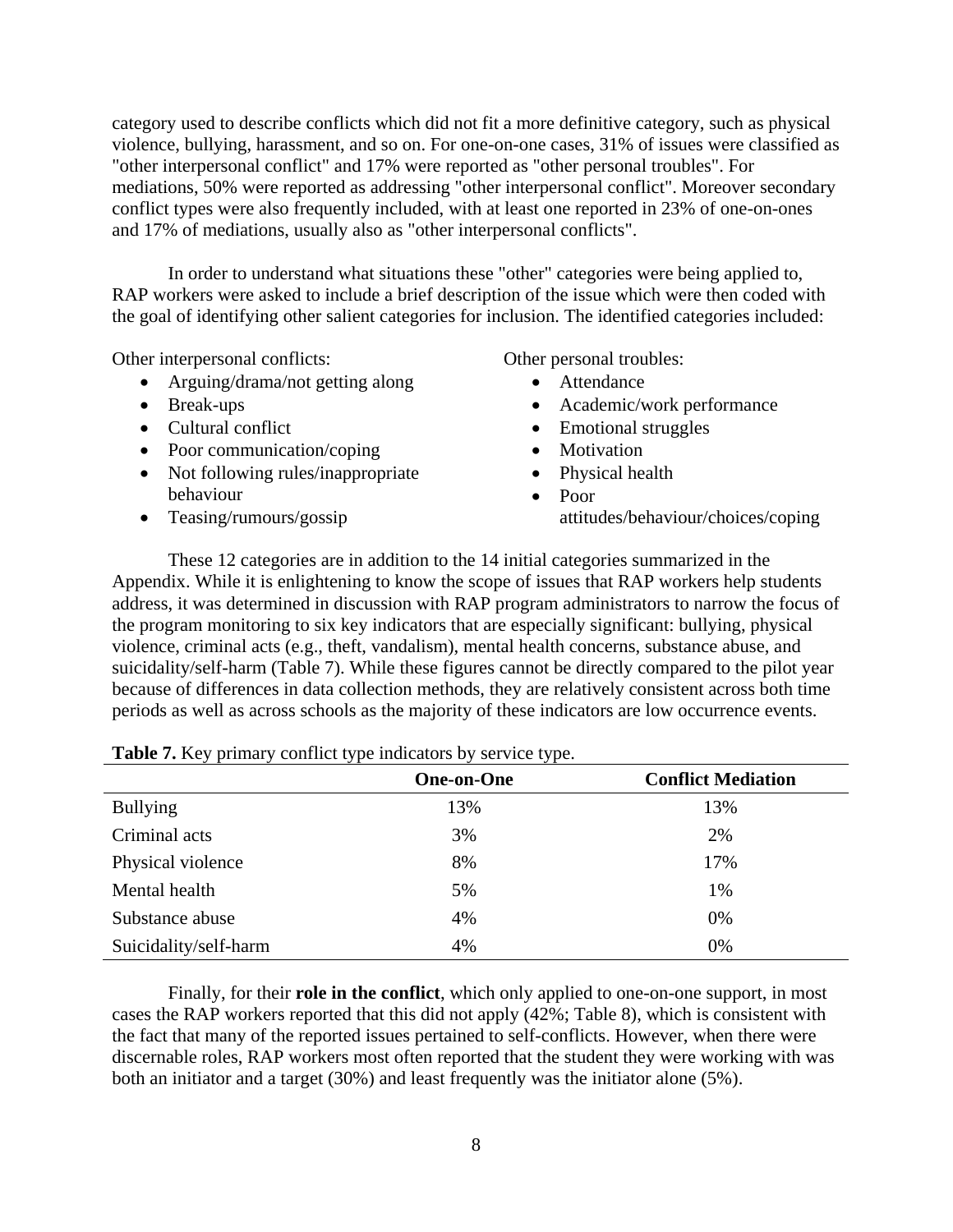This varied depending on the type of conflict being addressed, however. When looking specifically at cases of physical violence, RAP workers reported most frequently working with students who were both targets and initiators (51%). For bullying the roles were more evenly distributed with a slight preference to targets (35%).

|                  | <b>Table of Distributions of commet follo</b> by Rey commet indicator.<br><b>All Conflicts</b> | <b>Bullying</b>          | <b>Physical Violence</b> |
|------------------|------------------------------------------------------------------------------------------------|--------------------------|--------------------------|
|                  | $n=1719$                                                                                       | $n = 216$                | $n=132$                  |
| Initiator        | 5%                                                                                             | 25%                      | 21%                      |
| Target           | 13%                                                                                            | 35%                      | 15%                      |
| <b>Both</b>      | 30%                                                                                            | 31%                      | 51%                      |
| <b>Bystander</b> | 10%                                                                                            | 9%                       | 12%                      |
| Not applicable   | 42%                                                                                            | $\overline{\phantom{0}}$ | $\overline{\phantom{a}}$ |

**Table 8.** Distributions of conflict roles by key conflict indicator.

At this early stage in the program monitoring process, there are only a limited number of identifiable trends to report. However, it is clear that the RAP workers are addressing a **wide range of students' conflicts and troubles**, including a significant minority of serious issues.

#### **E) Asset Target Profile**

One of RAP's major program assumptions is the expectation that building students' personal resources or 'assets', such as those defined in the 40 Developmental Assets model (Benson, 2007), will help youth address and cope with the inevitable conflicts in their lives more productively and will ultimately lead to their positive development and a better school environment. There is some support for strengths-based approaches for positive youth development in the research literature (e.g., Smalls & Memmo, 2004), though RAP's particular approach is not directly derived from a specific established model.

Through discussion with RAP workers and other stakeholders, fourteen key RAP asset targets were identified, **five skill sets** and **ten leadership traits** (Figure 2 and 3).

|                              | <b>Skills Sets</b>                                                     |
|------------------------------|------------------------------------------------------------------------|
| Communication                | Communicating effectively with others (e.g., listening, paraphrasing,  |
|                              | expressing self clearly)                                               |
| <b>Handling Conflict</b>     | Managing or resolving conflicts (e.g., using a win-win approach,       |
|                              | negotiating, developing effective strategies for individual conflicts) |
| <b>Healthy Personal</b>      | Positive decisions about health/wellbeing, (e.g., personal hygiene,    |
| <b>Choices</b>               | self-care, resilience to peer pressure)                                |
| <b>Healthy Relationships</b> | Developing/maintaining healthy interpersonal relationships (e.g.,      |
|                              | boundaries, recognizing abusive behaviour)                             |
| <b>Positive School</b>       | Promoting more positive and supportive school environment for          |
| <b>Environment</b>           | other students (e.g., cultural competence, anti-bullying skills)       |

| Figure 2. RAP skill set asset targets. |  |
|----------------------------------------|--|
|----------------------------------------|--|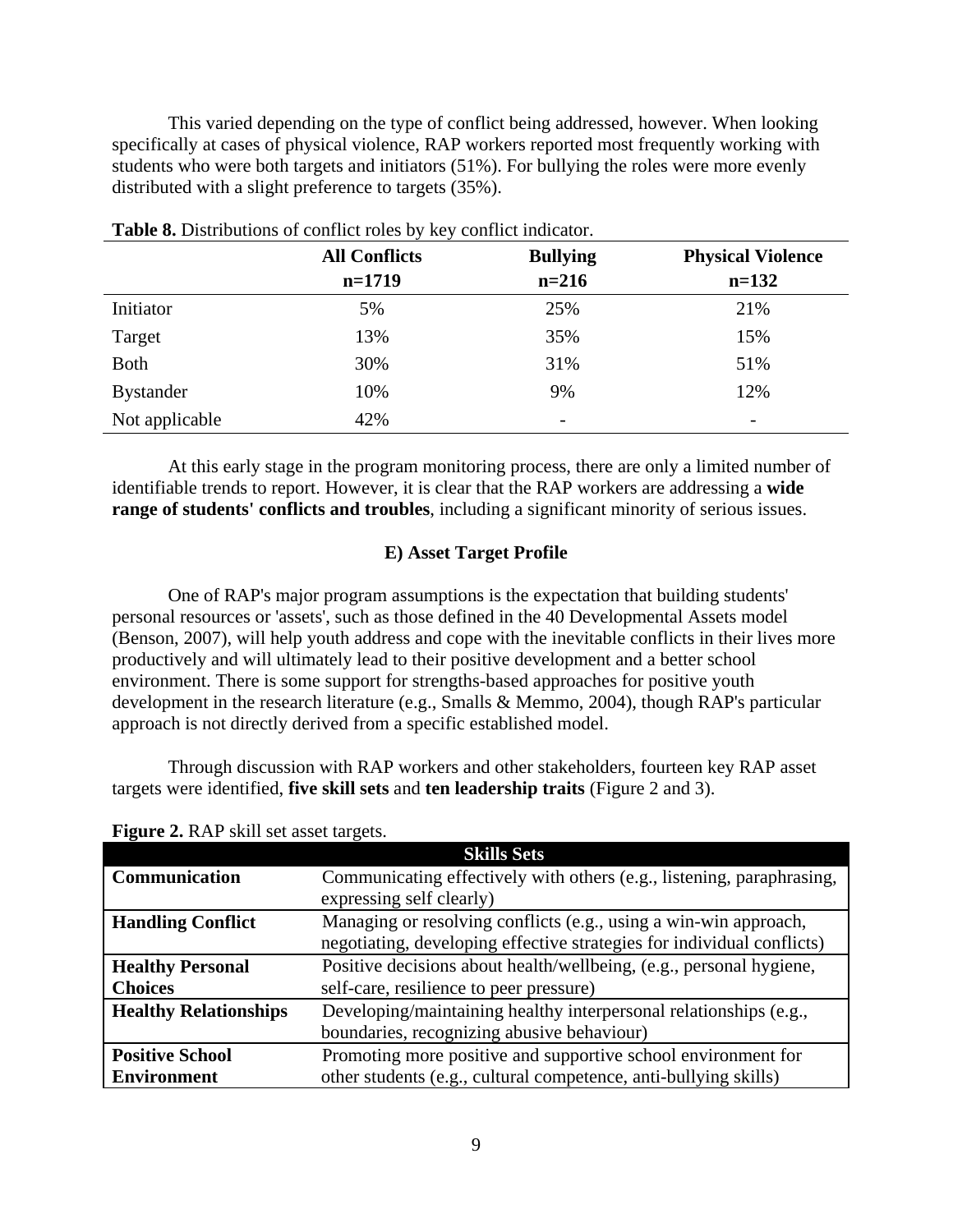|                           | <b>Leadership Traits</b>                                            |
|---------------------------|---------------------------------------------------------------------|
| <b>Belonging</b>          | Feeling welcomed and valued within their environments               |
| <b>Empathy</b>            | Able to recognize other people's needs and imagine different        |
|                           | experiences from their own                                          |
| <b>Empowerment</b>        | Feeling capable, able to use their skills, and make decisions for   |
|                           | themselves                                                          |
| <b>Engagement</b>         | Being actively and enthusiastically involved in their environments  |
| <b>Respect for Others</b> | Actively acknowledging the different needs of others and not        |
|                           | behaving in ways that violate these needs                           |
| <b>Responsibility</b>     | Willing to take action on behalf of themselves and others and to be |
|                           | accountable for the consequences of these actions                   |
| <b>Self-Awareness</b>     | Having insight into their emotions and experiences and recognizing  |
|                           | how these impact their behavior                                     |
| <b>Self-Esteem</b>        | Feeling generally good about themselves and having a positive self- |
|                           | concept                                                             |
| <b>Sense of Safety</b>    | Feeling physically, emotionally, or in any other way safe in their  |
|                           | environments                                                        |
| <b>Trust</b>              | Able to express confidence in or rely on other people               |

**Figure 3.** RAP leadership trait asset targets.

Although it is not possible to determine if students' assets are being built through the program monitoring mechanism, RAP workers were asked to report what assets they were targeting in order to assist with later evaluation efforts. A full summary of these data are available in the Appendix.

RAP workers have considerable leeway over the extent and manner in which they incorporate asset development into their services as there are no strict programmatic guidelines for which and how many assets workers are intended to target under which circumstances. It is left to the discretion of the RAP workers to identify which assets the youth requires help with in each situation. As such, it is not surprising that there was considerable variation in what the RAP workers reported regarding their asset development targets. This was also identified as an issue in the pilot data (Camman & Wormith, 2013) and in response RAP workers were asked to only report those assets which they spent considerable time on. However, as with last year, no clear trends could be identified beyond the fact that each RAP worker either conceptualizes or reports this aspect of their services differently.

For example, RAP workers can target multiple assets per case, depending on the needs presented, and overall RAP workers reported targeting an average of 3.5 assets per one-on-one case. However, this finding is misleading because in fact some RAP workers reported an average of as few as 0.7 assets per case while others reported an average as high as 6.7, reflecting enormous range (Table 9). There was also little consistency in which particular assets were targeted the most. For example, RAP workers reported targeting "healthy personal choices" in 39% of one-on-one cases, the highest proportion of all of the assets, but this frequency ranged from as little as 2% at one school to as much as 70% at another (Table 10). The same lack of consistency was present for the mediations and activities.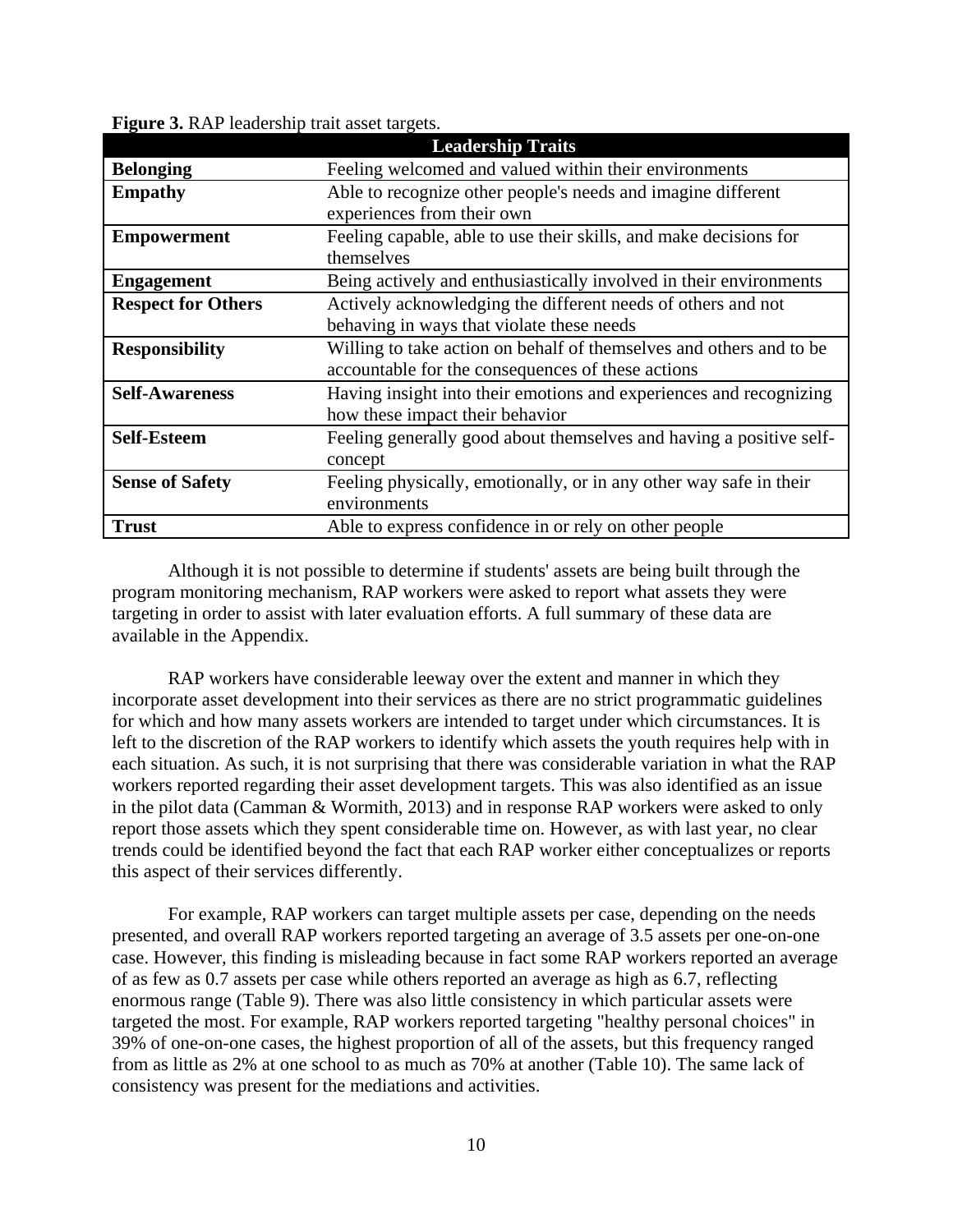|                   |                           | <b>Overall</b> | Min per school | Max per school |
|-------------------|---------------------------|----------------|----------------|----------------|
| One-on-           | % with asset targets      | 90%            | 43%            | 100%           |
| one               | Average asset targets     | 3.5            | 0.7            | 6.7            |
| support           | Average skill set targets | 1.6            | 0.4            | 2.9            |
|                   | Average trait targets     | 1.9            | 0.2            | 3.7            |
| <b>Conflict</b>   | % with asset targets      | 90%            | 42%            | 100%           |
| mediations        | Average asset targets     | 4.5            | 0.8            | 7.9            |
|                   | Average skill set targets | 2.3            | 0.8            | 3.6            |
|                   | Average trait targets     | 2.0            | 0.0            | 5.1            |
| <b>Activities</b> | % with asset targets      | 59%            | 36%            | 89%            |
|                   | Average asset targets     | 5.2            | 2.0            | 8.1            |
|                   | Average skill set targets | 2.4            | 1.0            | 3.6            |
|                   | Average trait targets     | 2.8            | 0.6            | 4.7            |

**Table 9.** Frequency of asset development by service type with range by school.

**Table 10.** Top skill set and trait targets by service type with range by school.

|                   | <b>Skill Set / Trait</b> | <b>Overall</b> | Min per school | Max per school |
|-------------------|--------------------------|----------------|----------------|----------------|
| One-on-one        | Healthy personal choices | 39%            | 2%             | 70%            |
| support           | Responsibility           | 36%            | 12%            | 83%            |
| <b>Conflict</b>   | Communication            | 64%            | 14%            | 92%            |
| mediation         | Respect for others       | 54%            | $0\%$          | 90%            |
| <b>Activities</b> | Healthy relationships    | 60%            | 22%            | 93%            |
|                   | Responsibility           | 49%            | $0\%$          | 88%            |

All RAP workers did report incorporating asset development into their services, with at least one asset target reported for 90% of one-on-ones and mediations, and with either 'asset development' or 'putting assets into action' identified as the primary goal for 59% of activities. Each asset was also targeted at least once for every service type.

However, while a substantial amount of data has been collected on the asset targets, the interpretation of this information is not clear. Definitions for each of the assets were developed based on discussions with the RAP workers. These definitions were then provided to them at the outset of data collection. However, it is not clear that each RAP worker has applied the same definition of these somewhat subjective concepts to their work, or that they define spending a 'substantial' amount of time on an asset the same way, given the range in how many assets they reported targeting per service. Moreover, there is currently no clear link between how RAP workers report their asset targets and the quality of their service delivery or their effectiveness in achieving program outcomes. Overall these data confirm only that RAP workers include asset development as a component of their services, but in a highly variable manner.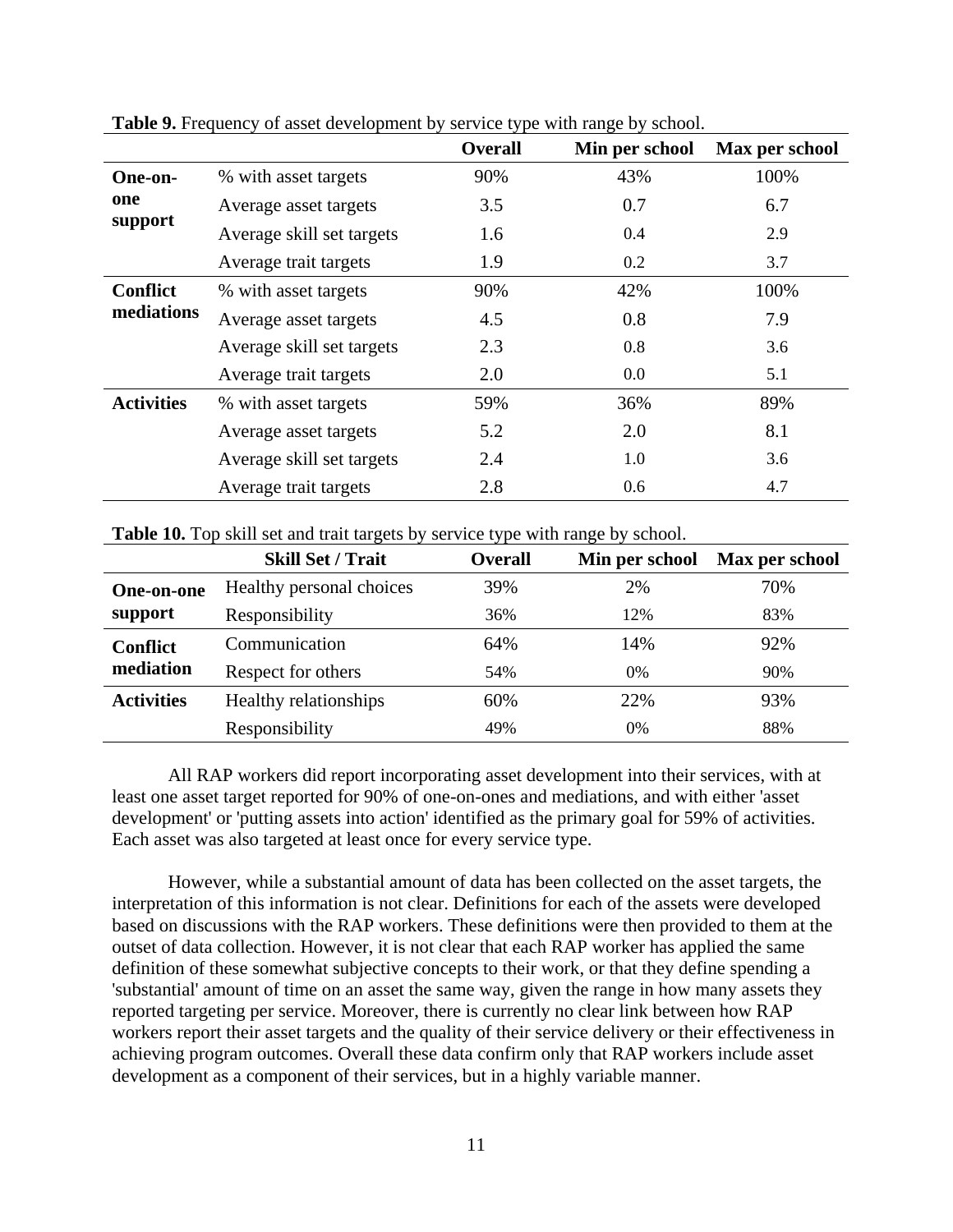#### **Implementation Assessment: Conclusion and Recommendations**

Overall the second year of program monitoring was successful in generating informative program data while addressing some of the issues noted as a result of the pilot process. There were some remaining areas of concern, including some technical problems, the difficulties of capturing irregular services, human error in data entry, natural program variance, and the overall sustainability of the program monitoring system.

*Technical error:* The majority of technical support requests made by RAP workers throughout the year pertained to clarifications about definitions and how to classify different aspects of the service. A small number of technical faults in the database itself occurred during the year, all of which were addressed through technical guidance provided over the phone.

Because of privacy concerns, it is not possible for anyone other than the RAP workers themselves to interact with the database once student information has been entered. Therefore all technical support is provided at a distance. There is also a policy of routine back-ups of both the database and its data to ensure that minimal data are lost in the event of data corruption. Fortunately no failures of this magnitude have occurred. Nonetheless, there is an on-going vulnerability with all databases for possible technical failures.

 **Recommendation 1:** In the short-term, keep the database design simple to minimize the occurrence of system failures and continue to provide technical support as needed. In the long-term, upgrade to a more stable centralized database which is managed by a professional database administrator. This will not eliminate all technical problems, but it will allow errors to be addressed and corrected directly. It will also enhance opportunities for analysis, including longitudinal tracking of program usage, and allow for more security and data quality control features to be included.

*User error:* In addition to system or technical problems, the other major source of bad data is through human error. As with technical errors, it is impossible to completely eliminate human error from the data collection process. Safeguards have been incorporated into the database wherever possible, but there are still some areas where user-contributed problems have occurred. Errors which can be caught include RAP workers forgetting to enter additional clarifying information when they select "other (please specify)" options, using "other (please specify)" when an existing category would be more appropriate, or forgetting to enter certain required information. These errors are typically caught during routine reviews for data quality or the data-cleaning process that takes place before the datasets are amalgamated and analyzed at the end of the year. There may be other errors that cannot be caught by these processes (e.g., the RAP worker selects the incorrect category or fails to select something which is applicable but not required).

No data collection system is perfect and there will always be a certain contribution of user error. Maintaining high quality data entry in light of this is a function of a number of factors, including the presence of built-in checks and safeguards, the overall ease of using the system, and the motivation of the RAP workers to enter their data as accurately as possible. As mentioned, there are already a number of data quality controls incorporated into the system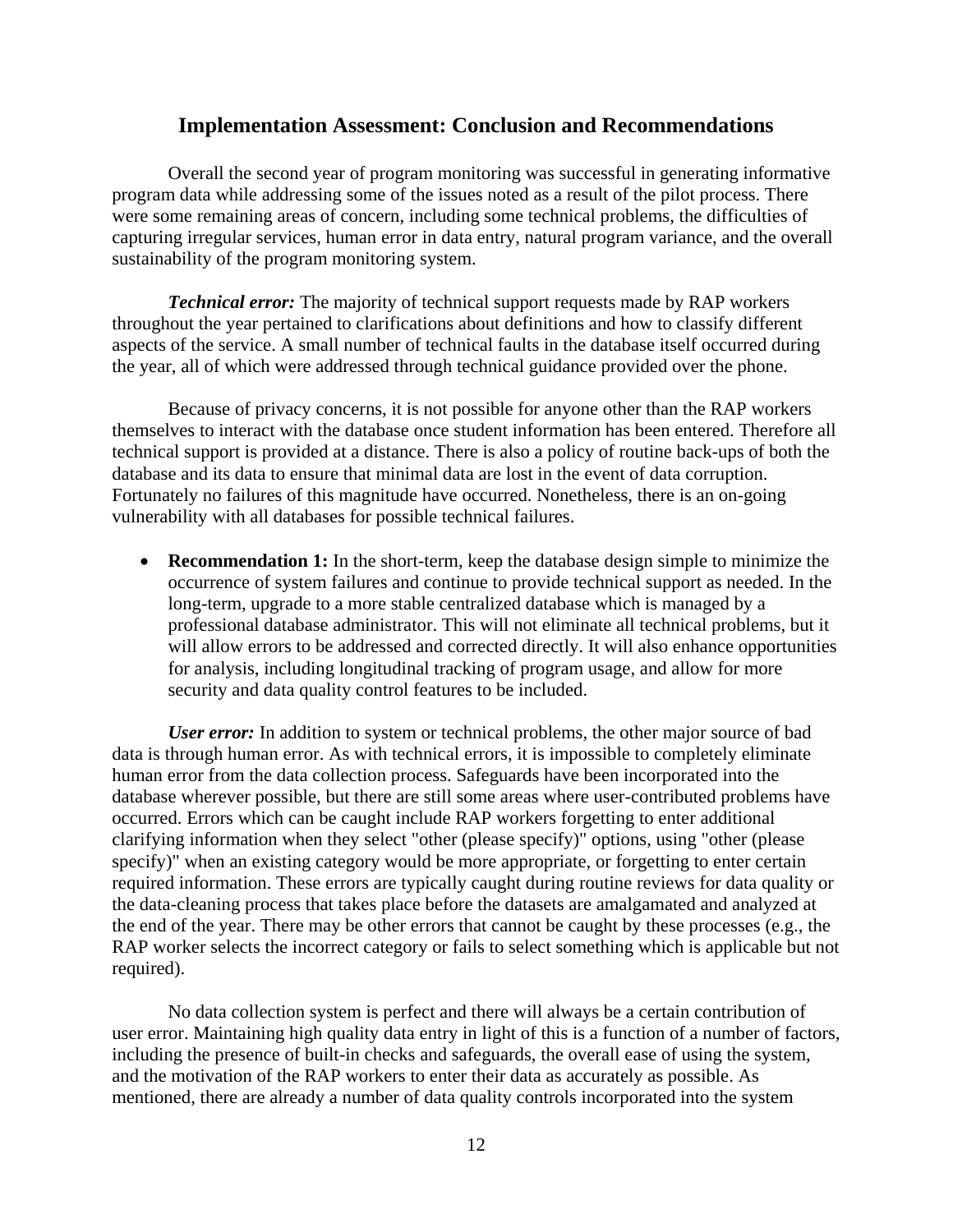design. The motivation of the staff is apparent through their willingness to participate in the program monitoring and evaluation process, ask relevant questions, and provide feedback on the system. Ease of use has been identified as a high priority in the development of the program monitoring system and continues to be a consideration in all refinements made to it.

• **Recommendation 2:** To maintain high data quality, keep the database system simple and user-friendly, continue to incorporate basic data quality controls including routine data checks, provide constructive feedback to RAP workers on problem areas, and keep staff motivation high by ensuring that staff are aware of the significance of program monitoring to RAP and the importance of their role in this process.

*Irregular services/situations:* RAP workers occasionally reported situations which they felt were not fully represented by the current program monitoring system. These were typically infrequent or irregular services or service aspects which were specific to particular issues or opportunities within the school. This issue arose in the pilot year as well and can occasionally be addressed by adding additional descriptive components to the data collection mechanism, such as the ability to indicate whether a one-on-one case involved a "home visit" (requested by two RAP workers). However it is not possible in all circumstances to capture every unique nuance of the RAP workers' services without over-complicating the data collection process.

• **Recommendation 3:** Continue to assess service variations as they arise and incorporate as needed. However, the purpose of a program monitoring system is to report on key indicators for which data can be reliably and routinely collected and this should not be used as a substitute for a comprehensive and nuanced description of all program services.

*Overall program variance:* There was relatively high consistency in many of the data indicators between the pilot year and this year's data collection. This was particularly so for the more objective and reliable indicators, including the number of services delivered, user characteristics, and service partner involvement. However, even for indicators which were stable across years, there was substantial variability between schools on some factors. This was especially true for the highly subjective indicators like asset targets, but also occurred for more objective indicators such as whether the students were first-time users of the program or the distribution of service partner involvement.

This variability could be related to a number of possible underlying causes, including underlying differences in the school populations, differences in how RAP workers conceptualize and approach their work, and differences in how RAP workers use the program monitoring system to report their services.

*1. School population variance:* Each school will have a unique population of students with different needs and opportunities for service delivery. This could explain variations in the student profiles as well as differences in the number and type of special activities offered (e.g., RAP workers at some school have taken responsibility for existing programs or events which are not offered at other schools). Confirming that RAP is being accessed by a representative sample of students at each school would require comparing RAP's user profiles to overall school population data. It is more difficult to accurately assess differences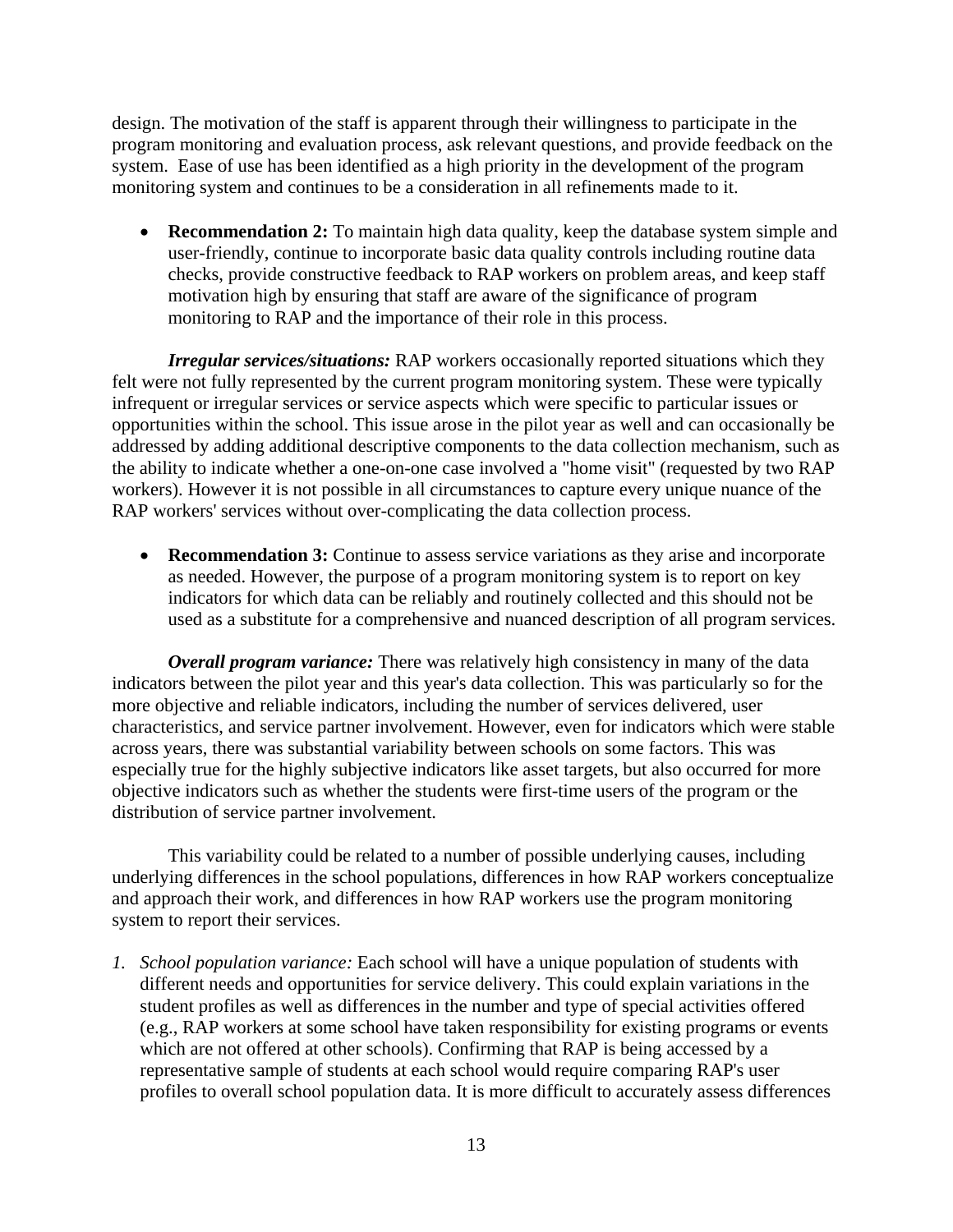in service delivery opportunities by school, but this program reality should be kept in mind when interpreting variance in the program monitoring data, especially if there is interest in further standardizing the program across sites.

- **Recommendation 4:** As much as possible, be aware of and account for underlying differences between schools in terms of their populations and their opportunities and needs for services when interpreting the program monitoring data and when setting standard benchmarks for program delivery.
- *2. Service delivery variance:* An overarching model of RAP's expected processes has been identified and agreed upon by the program stakeholders. However, within this model, RAP workers have a significant degree of discretion over certain aspects of program delivery, including how they work with service partners and how they incorporate asset development into their services. Therefore a certain degree of variability in these indicators across schools is expected.

With the acknowledgement that the schools themselves vary, the flexibility of the RAP worker role may in fact be an advantage in adapting to the different needs and opportunities of each site. However, when interpreting the program monitoring data, it is important to reflect on what aspects of the program are expected to vary, to what extent, and which are expected to reflect core program processes in order to maintain a cohesive program identity regardless of location. Continued monitoring will provide additional data from which appropriate trends and baselines can be identified in order to guide expectations of future program performance.

- **Recommendation 5:** Where necessary, identify and define appropriate benchmarks or expectations for consistent service delivery across sites. Communicate these to frontline staff with clear and explicit guidelines for how to meet these expectations. Adherence to benchmarks will be improved with the inclusion of clear and logical rationales for how these expectations reflect core program processes. Any expectations should also take into account the unique circumstances and needs of the different service delivery environments.
- *3. Reporting variance:* Finally, some of the variation may be due not to how RAP workers deliver their services, but how they translate the complexity of their experiences into the program monitoring system. This is unlikely to impact objective indicators like the number of students they work with, but may have a significant impact on subjective indicators like the nature of the issues the students bring to them or which assets they are focused on building. While definitions were provided for each program concept based on discussions with RAP workers, there is still the possibility for definitional variation and drift, especially with staff turnover and program expansion in the future. This consideration is also related to reporting errors, described above.
	- **Recommendation 6:** Focus the program monitoring system on simple and objective indicators which can be collected reliably across time, location, and staff person. Ensure that any necessary subjective indicators are straightforward and well-defined,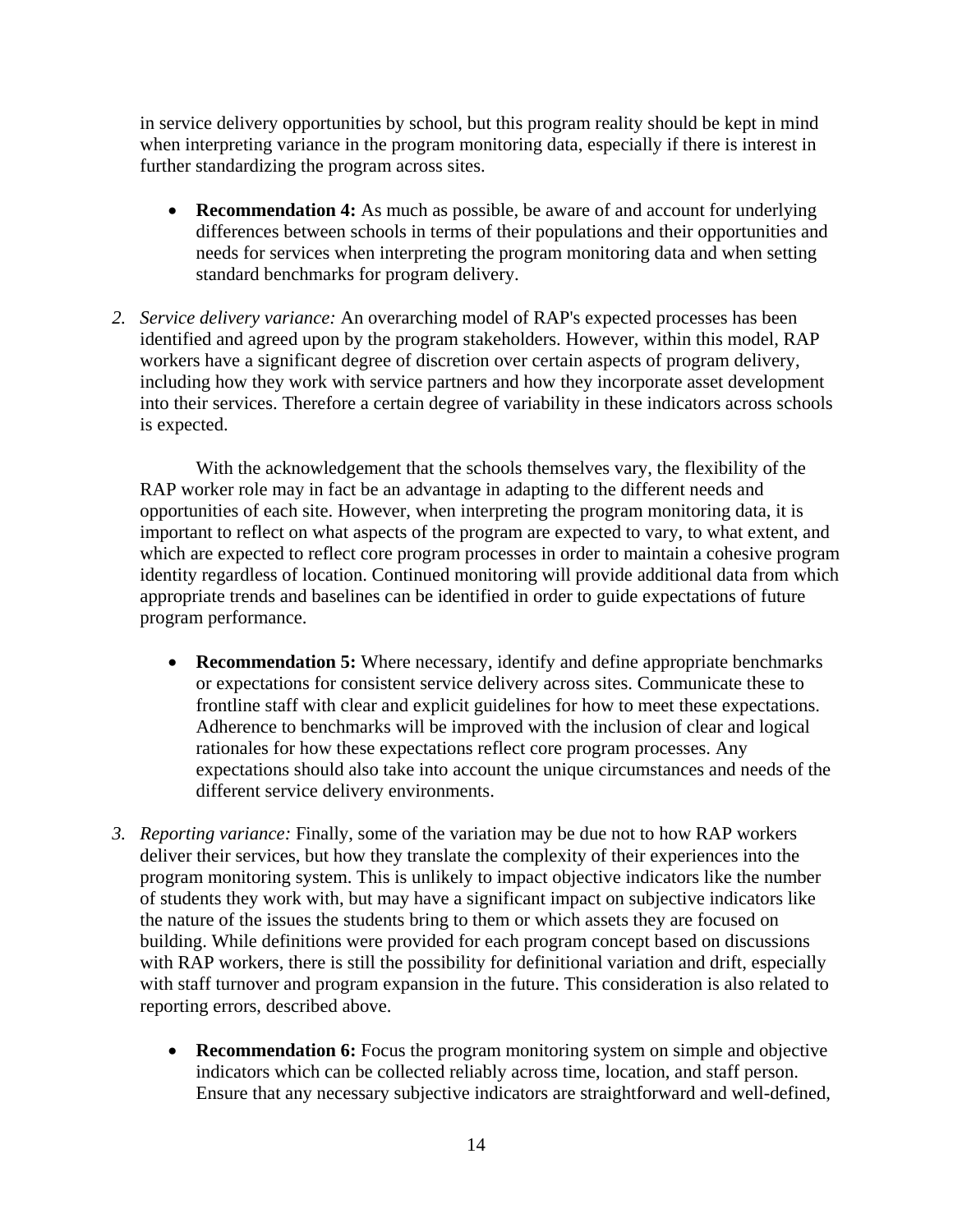and that any variations in reporting which suggest differences in interpretation are followed up on with staff directly.

Some changes in this regard have already been implemented in the next iteration of the database, including the simplification of the conflict type to only key issue indicators and the removal of asset target reporting. This has the added advantage of simplifying the analysis and reporting of year-end data as well as contributing to the streamlining of the database, thereby increasing the sustainability of the system and reducing both technical and user errors.

In sum, the program monitoring system is functioning well and has already provided essential and accurate data on the program's operations as well as insights into how the program functions overall and at each of its school locations. The remaining challenges in the system relate primarily to the need to further simplify and refine the process in order to make the database more useable and sustainable.

Additional questions have been raised about how to determine if RAP is working in terms of achieving its objectives for change in the student populations and the school environment. There has also been interest expressed in capturing the nature of the student experience as they participate in RAP and what effect that has on them. These are not issues that can be addressed via a program monitoring system and instead reflect the need to engage in **outcome evaluation**. The remainder of this report is dedicated to discussing the evaluation of RAP's outcomes.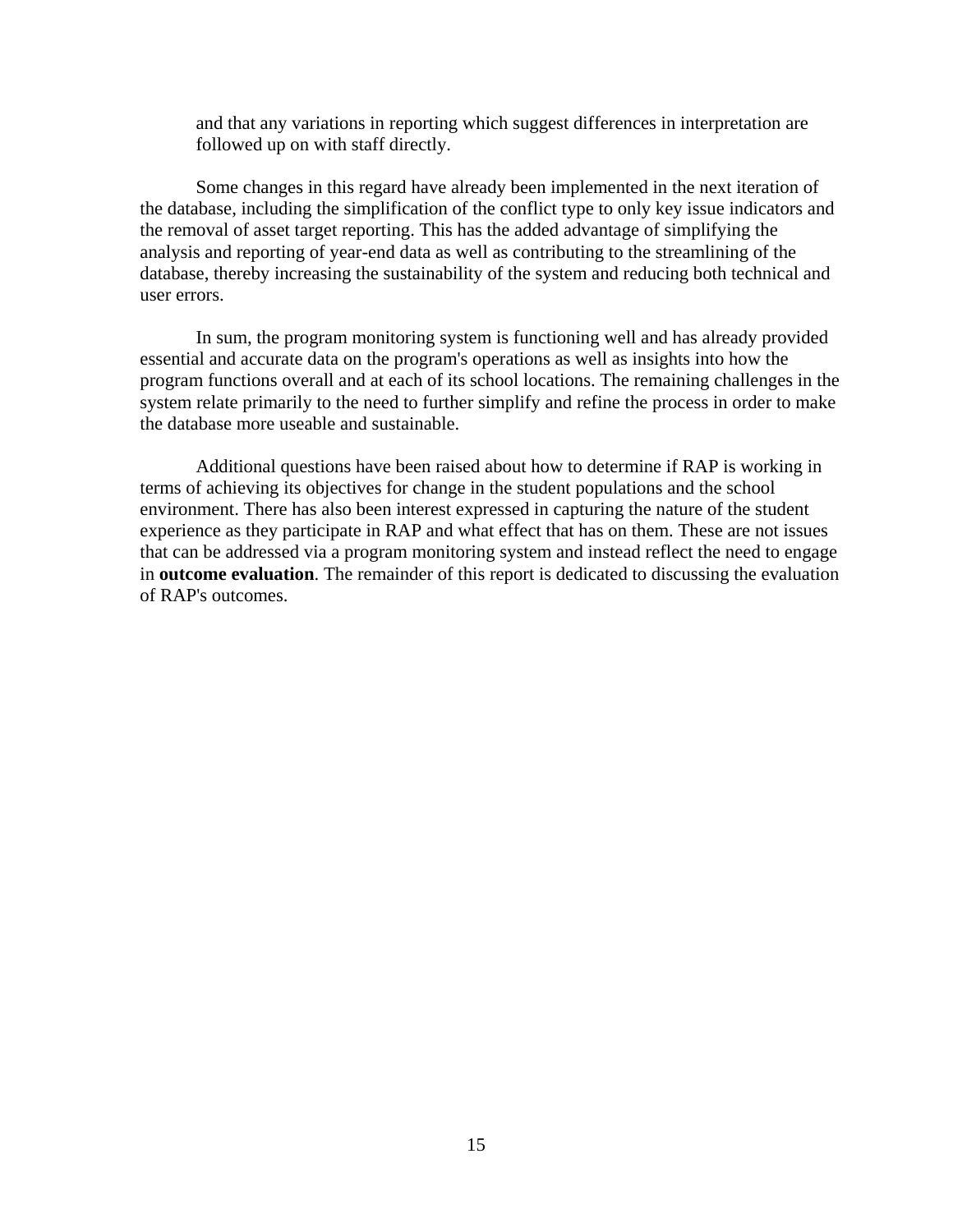### **Background: Process vs. Outcome in Evaluation**

To provide some essential context for the remainder of the report, it is helpful to review the difference between process and outcome-oriented evaluation.

**Process evaluation** focuses on how the program itself operates—what resources it requires to function, what its services are, and who they are delivered to. There are many types of process evaluation, but the common factor is the assessment of how the program itself works (i.e., is the program getting to the intended clients, are those clients' actual needs being addressed, are there barriers to service delivery, is the program operating efficiently and consistently, etc.). For RAP, this entails looking at the components in the left half of its program logic model—inputs, participants, and activities—which has been the primary focus of the program monitoring discussed in the previous section.

O**utcome evaluation**, in contrast, focuses on the actual program effects, from the shortterm to the long-term, which are shown on the right side of the model. Program effects are not part of the program's operations, but they are the expected *results* of those operations. The shortterm effects are those which the program has the most direct effect on. The more complex and long-term the expected outcome, the more difficult it can be to demonstrate direct program impact as there are many intervening factors that arise.



**Figure 4.** Restorative Action Program program logic model.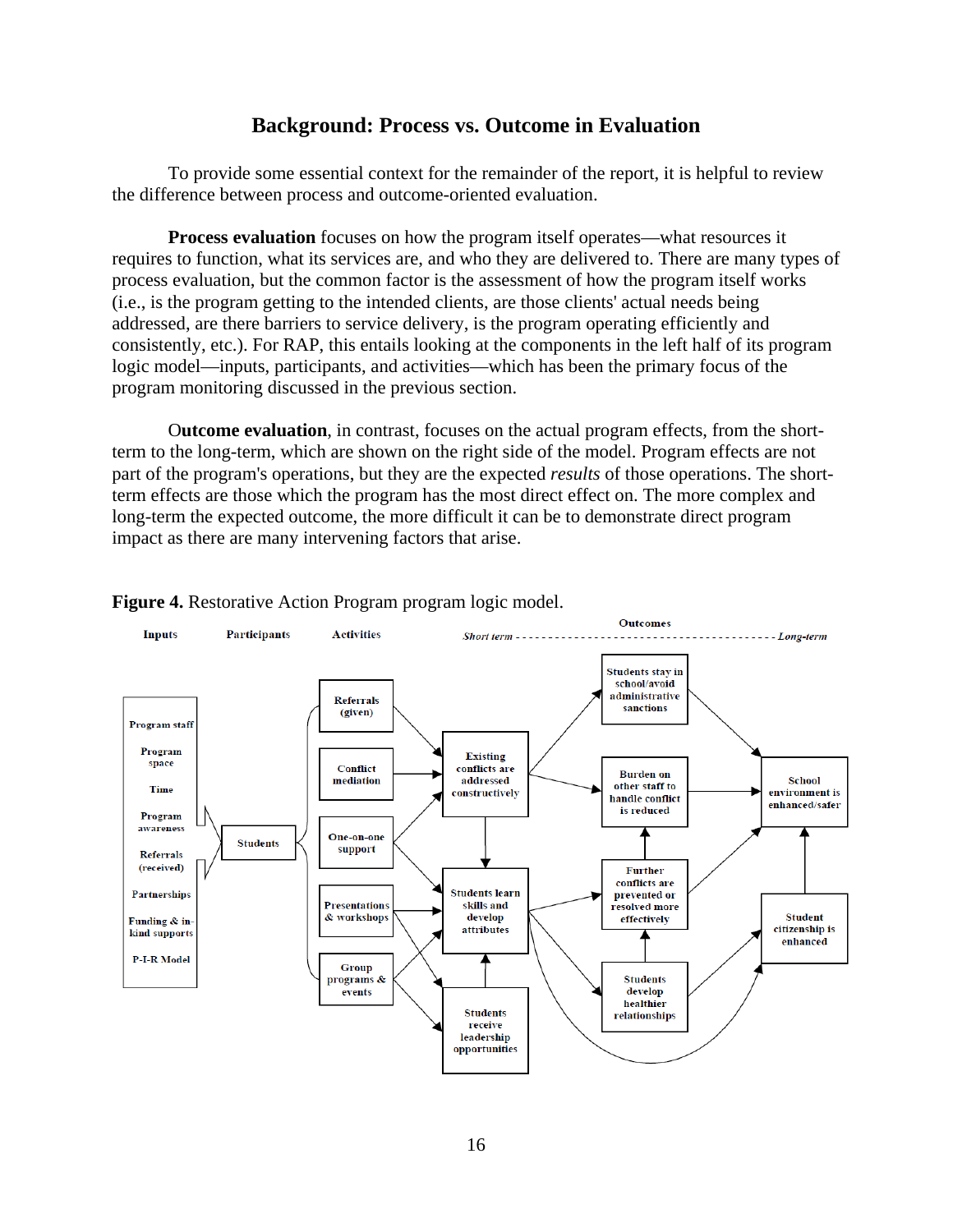Process and outcome evaluation are **distinct but interdependent** processes. While outcome evaluation (i.e., answering the question, "does the program work?") tends to be considered the primary function of program evaluation, it is always essential to first establish what the program is doing before trying to assess if what is being done is having the right effect. However, process evaluation on its own is rarely persuasive when it comes to defining a program's value. A program may be running well, with consistent operations that reflect the stated program delivery model, and may still not be producing the intended outcomes if the underlying program theory (i.e., the assumption about how the program will produce change) is incorrect.

The development and implementation of a program monitoring system has been very important and has contributed in a number of ways to RAP's development. With this system, it is possible to describe with confidence:

- The number and characteristics of students RAP workers come into contact with via oneon-one support and conflict mediations
- The number and nature of services delivered from one-on-one support to classroom presentations and school activities
- The extent and manner in which school and community partners contribute to RAP's service delivery
- The prevalence of certain key issues which are addressed by RAP workers in working with the students

However, there are some aspects of RAP which are impossible for a routine data collection system to capture. This is because program monitoring of this type is meant to be efficient and continuous, which means there are inherent limitations on the detail and complexity of data that can be collected. It is not realistic for a program monitoring system to sustainably capture information which is subjective, complex, unquantifiable, or inaccessible to the RAP workers. This includes:

- The personal experiences of those who come into contact with RAP and the impact on their attitudes, behaviours, and relationships in the short- and long-term
- The impact on the schools and the surrounding community, either the subjective experience of the changes in these environments, or quantitative indicators, such as the number of suspensions or major incidents, which RAP workers themselves are not in a position to collect or report on

Acknowledging these limitations does not suggest that the current program monitoring system is inadequate, nor does it diminish the value and utility of the information this system can compile. However, it clearly affirms the need to include other evaluation techniques to generate a complete picture of RAP's use as a program.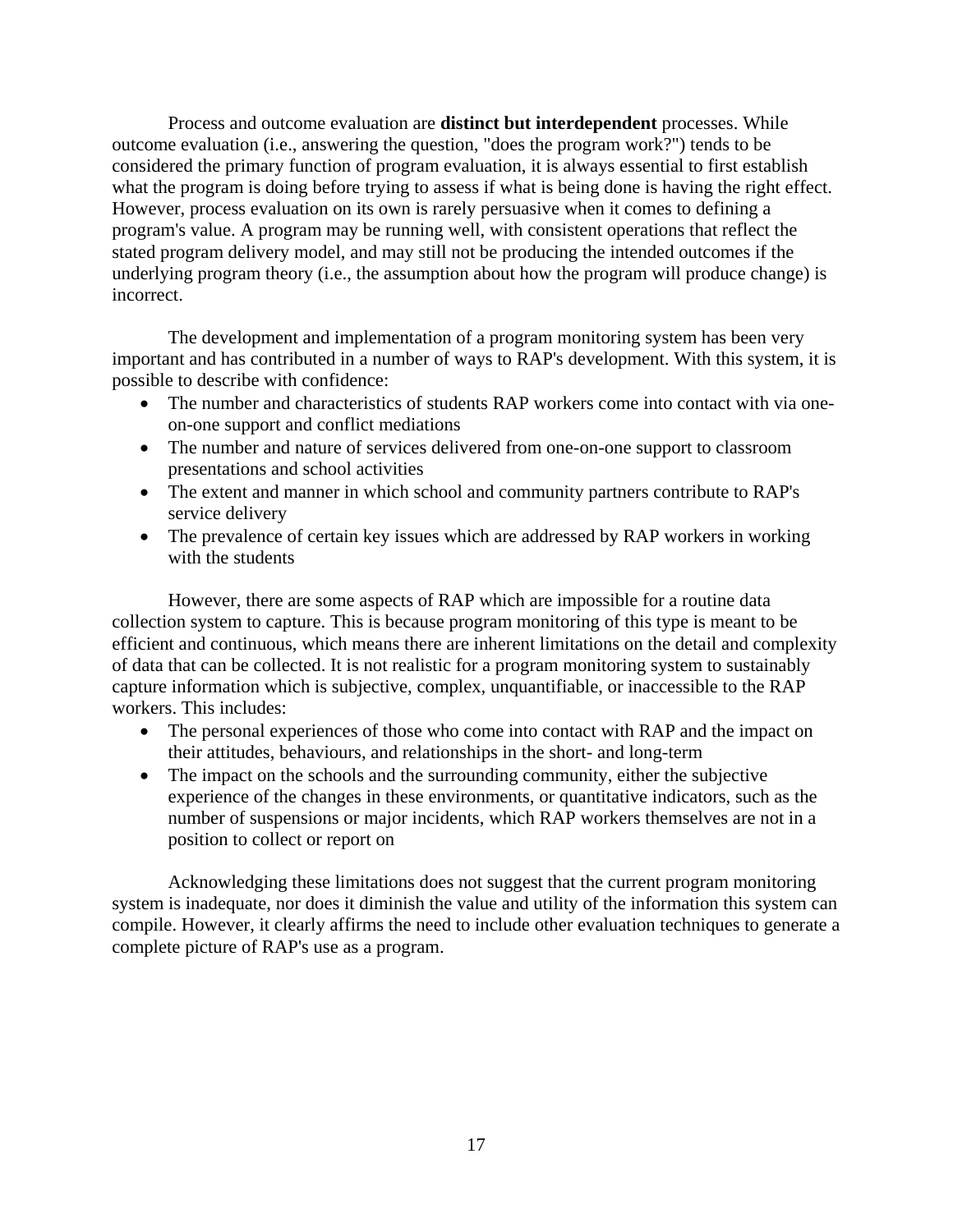## **RAP Outcome Evaluation Planning**

While outcome evaluation is typically about answering the question, "Does the program work?", what this means can be defined in a number of ways. In the case of RAP's initial outcome evaluation, the guiding questions recommended by the evaluators are:

- What types of changes can we observe in the schools and students?
- How much can we attribute these changes to RAP's involvement versus other factors?
- How can we improve or sustain these changes and is it worth it to do so?

Ultimately, deciding if RAP "works" (or "works enough") will be the responsibility of the program stakeholders. The intended purpose of the proposed evaluation is to provide meaningful feedback on selected outcomes in a timely and cost-effective manner in order to inform decisionmaking about future directions for RAP.

#### **Methodological Considerations**

Outcome evaluation can take many forms, depending on the nature and needs of the program, the objectives of the evaluation, and the resources available. Evaluation approaches vary in terms of:

- Cost and time required to complete
- Scope, complexity, and scientific rigour of the methodology
- Type of information generated (e.g., qualitative versus quantitative data) and the questions that can be answered
- Demands on the investigated population (e.g., brief surveys versus in-depth interviews versus archival data)

Determining an appropriate evaluation methodology is a matter of identifying what strategy is most suitable to the program's current needs and resources. In the case of RAP, based on extensive discussion with program administrators, stakeholders, and staff, it is apparent that the type of outcome evaluation needed should be:

- 1. Theory driven
- 2. Cost-effective, timely and sufficiently rigorous
- 3. Methodologically mixed

#### **Theory-driven**

In this instance, "theory driven" refers to the program theory (Wholey, Hatry,  $\&$ Newcomer, 2004), which is represented graphically by the program logic model above and in the narrative overview below.

RAP's program theory was developed based on extensive consultation with the RAP administrators, staff, and stakeholders and has been refined throughout the evaluation process. It reflects the assumptions that have been made about *how* the program works as well as *why* it works. Because evaluation is ultimately about testing the validity of these assumptions, the proposed evaluation will focus on specific outcomes defined within this theory.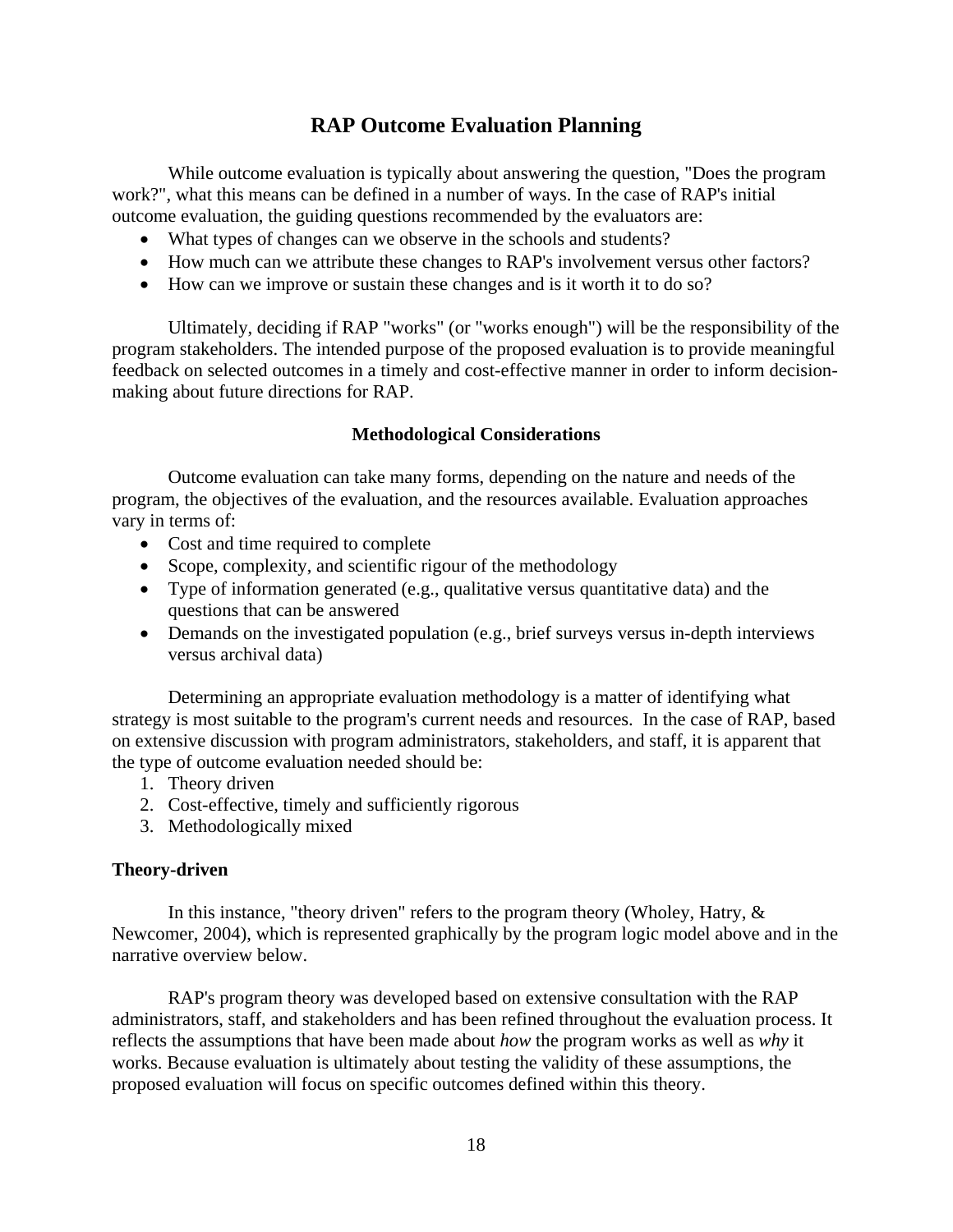#### **Figure 5.** Narrative overview of RAP program theory.

#### **RESTORATIVE ACTION PROGRAM: PROGRAM THEORY**

- ARP operates within the school environment to help students cope effectively and appropriately with conflict through a range of one-on-one, small group, and large group activities.
- $\triangleright$  RAP enhances the school environment by supporting students, addressing their conflict situations, and building their personal assets related to conflict management while allowing administrative, teaching, and other support staff to focus on academic areas.
- $\triangleright$  RAP provides alternative means to administrative or criminal justice sanctions for serious conflicts and encourages students to remain engaged in the school environment while managing their conflicts.
- $\triangleright$  RAP's goals and activities are guided by three core principles:

 **I) PREVENTION:** Helping students cope with conflict situations before they occur or escalate and develop and maintain healthy relationships by:

- helping students develop positive personal attributes
- teaching students skills and knowledge in conflict resolution and healthy behaviour
- giving students opportunities to practice these skills
- promoting a positive school environment
- **II) INTERVENTION:** Helping students work through existing conflict situations in constructive ways and providing an alternative to administrative suspension or criminal justice involvement by:
	- supporting students individually as they cope with conflicts
	- facilitating mediations between conflicting parties
	- providing students with referrals to additional sources of support

 **III) RECONNECTION:** Helping students heal, repair harm, and rebuild and restore relationships following a conflict as well as promoting positive engagement between students, the school, and the broader community by:

- supporting new and returning students as they integrate into the school environment
- focusing on repairing relationships through better conflict management
- providing students with opportunities to engage with their school and the community

There are a number of advantages to the theory-driven approach, as it:

- Provides a pre-existing framework from which specific hypotheses can be generated and against which findings can be interpreted
- Ensures that the evaluation will focus on indicators that are significant and meaningful to the program operators and stakeholders
- Allows findings to be used to refine and make adjustments to the existing theory/model

Testing and validating a specific model of RAP will also facilitate efforts to situate the program within the broader research literature, as presently there are only tenuous ties based on general principles.

#### **Cost-effective, timely and sufficiently rigorous**

The most scientifically rigorous designs, such as the 'gold standard' of randomized control trials, also tend to be the most costly and time-consuming (Patton, 2008). The trade-off is that the results of such evaluations tend to be more definitive as well as more persuasive to skeptical audiences. However, it is not always necessary or practical to employ the most rigorous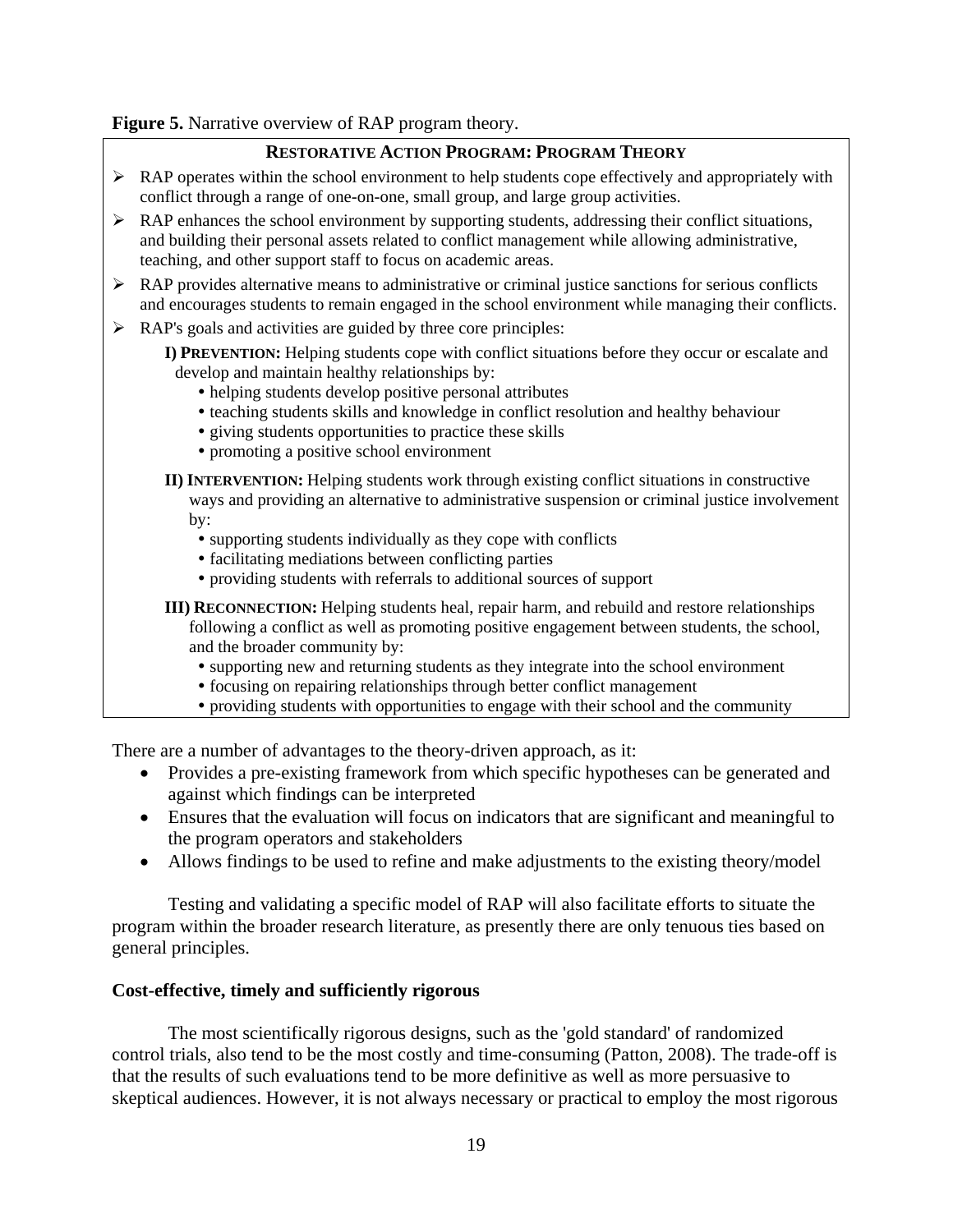possible methods for every evaluation purpose. Moreover, well-designed non-experimental studies can still produce highly credible results even when control conditions are not ideal (Shadish, Cook, & Campbell, 2002).

Moreover, there is good reason to focus on identifying evidence of RAP's potential effectiveness within a reasonably short-time frame. The program is in a state of growth and faces many questions about expansion and program sustainability. Therefore the evaluation should be planned to provide actionable results within a short timeframe (i.e., 1 to 2 years). This means focusing either on retrospective or current outcomes (i.e., looking at historical evidence of RAP's impacts or a snapshot of the current status of its participants) rather than on prospective ones which require longitudinal methods (i.e., following a cohort of students to track their developmental trajectory over their high school experience), which is also more costly.

Though it is important to provide strong evidence for whether RAP is or is not effective, this can be done in a stepwise manner. A preliminary investigation of key accessible indicators can generate relatively quick and efficient insights on RAP's outcomes. From this approach, positive findings would provide the rationale to further expand the evaluation efforts to confirm its effectiveness. Negative or inconclusive findings would indicate the need to address fundamental concerns before advancing the program or its evaluation further.

#### **Methodologically-mixed**

Finally, to develop the strongest evaluation possible within the above-mentioned parameters, it is helpful to use a mixed methods approach, which combines complementary qualitative and quantitative research strategies (Creswell & Clark, 2011; Patton, 2008).

Both quantitative (numerical and statistical) and qualitative (descriptive and narrative) methods have strengths and limitations. The *quantitative* approach provides 'hard data' which is often considered an essential objective standard. If done appropriately, quantitative analysis can be used to make generalizable or predictive statements about the program. These methods can greatly increase the scope of the evaluation without drastically increasing the cost (e.g., analyzing the data from ten schools is not much more difficult than looking at one school), and can be used to do cost analysis if the relevant financial information is available.

In contrast, *qualitative* approaches focus on non-numerical descriptive information and have strengths which complement those of the quantitative methods. Qualitative data are richer and provide more insight into *why* events occur, which is especially important when the quantitative data are inconclusive or difficult to interpret. These approaches can also capture whole experiences more effectively than simplified numerical counts. Narrative accounts can provide persuasive and compelling evidence in their own right.

Some outcomes of interest are better suited to quantitative analysis and others can be more effectively investigated from a qualitative perspective. Thus the recommended evaluation approach is to incorporate both strategies.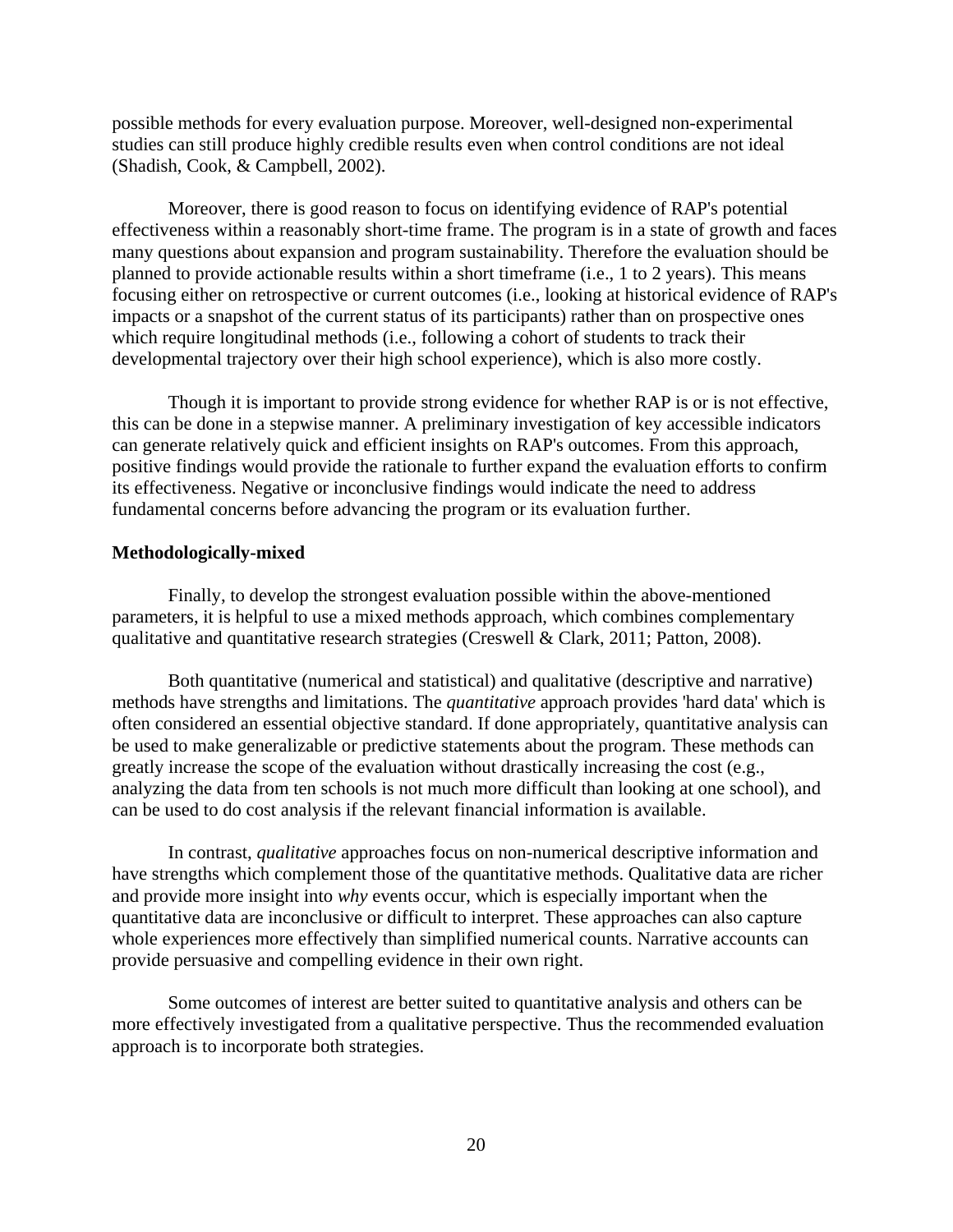#### **Proposed Methodologies**

The following proposal was created to satisfy the three methodological considerations outlined above within the scope of resources presently available to RAP. It is not the only approach which would meet RAP's needs and should be considered as a suggestion and an example of what RAP's outcome evaluation might entail. The proposed evaluation design is a two-component project which will evaluate both school and student-level outcomes using two primary techniques, the *interrupted time-series analysis* and the *success case analysis*, each of which meets the above-described criteria for methodological considerations.

#### **Interrupted time-series analysis**

The interrupted time-series analysis is a type of quasi- or natural experimental design (Shadish et al., 2002) which takes advantage of existing circumstances in the absence of strict experimental controls. It is not possible to orchestrate a randomized control trial with RAP because the program has already been implemented throughout the city based on need and the availability of resources. However, a quasi-experimental design can still provide strong and conclusive results, especially with additional design controls to rule out alternative explanations.

The logic of the interrupted time-series is to look at how the rates of key indicators change over time, before and after the occurrence of an intervention, in order to identify trends that can be attributed to that intervention. In the case of RAP, this means selecting school-level indicators that are relevant to RAP's proposed outcomes, such as suspension rates or the number of major incidents occurring each year, and comparing the trends in these indicators at multiple time-points before and after the program was implemented.

For example, if RAP is effective in reducing the number of suspensions, then in the historical data it should be apparent that the rate of suspensions changes in a consistent direction in the years following RAP's implementation—decreasing, levelling off, or increasing at a lower rate. If the rates of suspensions increase at the same or higher rate as before or if there is no discernable trend whatsoever, this would indicate that RAP is not effectively reducing suspensions.

This approach would examine the following components of RAP's program theory:

| <b>Program Theory Outcome</b>                                                                        |                       | <b>Proposed Indicator</b>                                                       |  |  |
|------------------------------------------------------------------------------------------------------|-----------------------|---------------------------------------------------------------------------------|--|--|
| "Students stay in school/avoid administrative<br>sanctions"                                          | ↘                     | Suspension rates, attendance rates                                              |  |  |
| "Further conflicts are prevented or resolved<br>more effectively" & "School environment is<br>safer" | ➤                     | Rates of major incidents, including fights,<br>threats, and criminal activities |  |  |
| "Burden on other staff to handle conflict is<br>reduced"                                             | $\blacktriangleright$ | Implied via reduction in suspensions,<br>major incidents                        |  |  |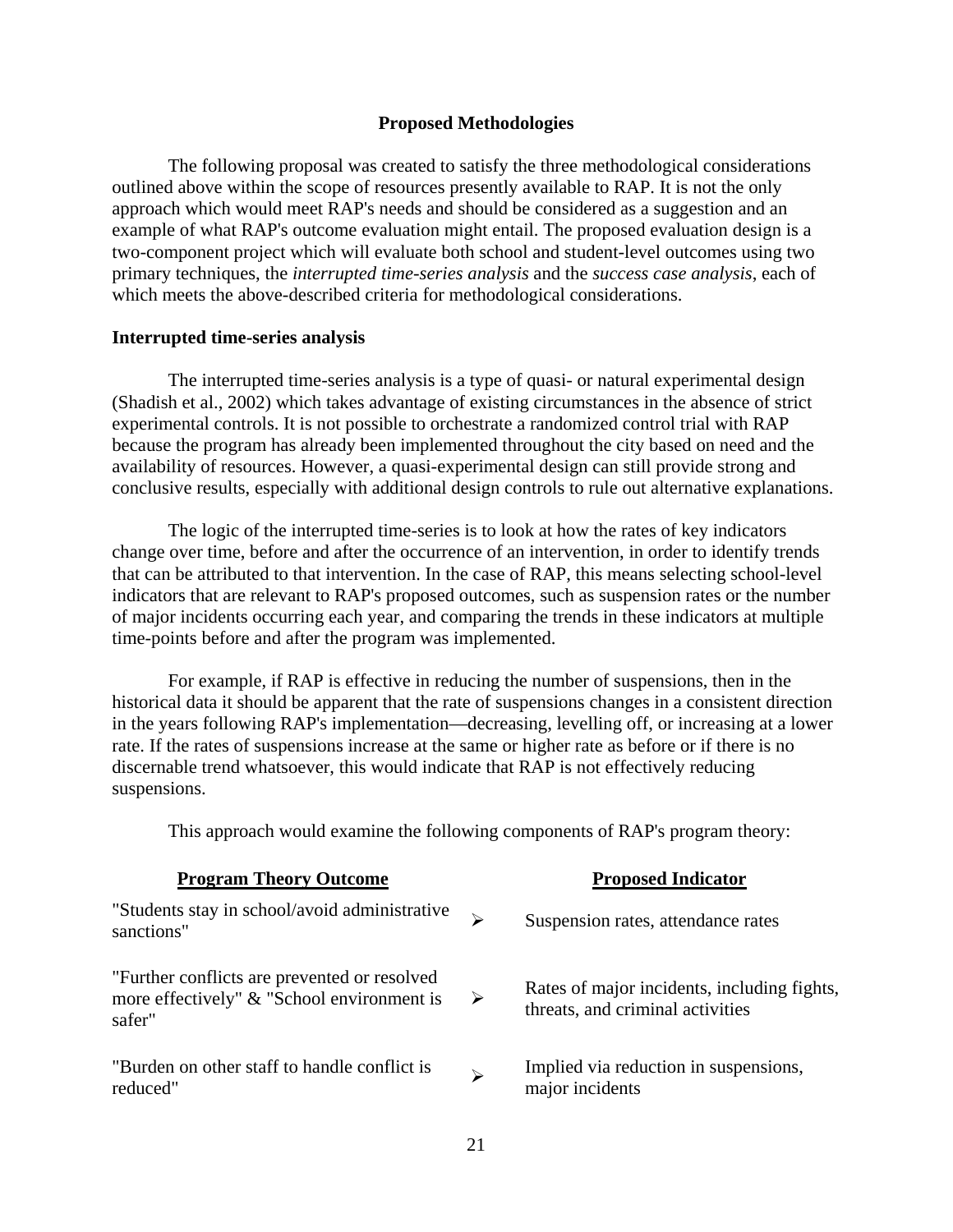*Strengths.* There are many advantages to this approach, including its relative costeffectiveness, the advanced design controls which are available to increase rigour and confidence in the results, and the opportunity to include a financial analysis component if relevant data are available.

*1. Cost-effective and timely*: This approach relies on existing information that has already been collected by the schools, which is less costly and time-consuming than collecting new data. It also allows for extensive retrospective analysis to look at the entire history of RAP at once. It is an efficient use of existing resources to look at indicators that would otherwise be inaccessible to RAP and which are of clear relevance to the school systems. It is also significantly less invasive than generating data from a large representative sample of students, which would be the alternative approach for a quantitative analysis.

*2. Design controls increase validity*: Given the lack of traditional experimental controls available and the complexity of the issues being evaluated, there are some challenges to the validity of this design, in particular the ability to attribute any changes observed to RAP directly and not to other factors occurring within the school and the greater community. Fortunately, the inclusion of design controls can enhance the validity of the findings:

- **No-treatment comparison groups:** Although it is not a randomized control trial, there are still a number of schools in Saskatoon at which RAP has not been implemented. Comparing the same indicators over the same time period at these schools as well as the RAP schools would help rule out the possibility that changes observed at RAP schools are part of a citywide phenomenon.
- **Repeated implementations:** Although not done with research purposes in mind, the staggered implementation of RAP across schools permits an additional designstrengthening component. Examining whether the same post-implementation trends appear regardless of what year the program arrived at the school will also help eliminate alternative explanations for any identified trends.

*3. Opportunity for financial analysis*: Depending on the available information and what trends in the data are identified, if any, it may be possible to estimate cost savings associated with RAP's implementation. Specifically, RAP is intended to reduce the amount of time that staff, such as vice principals and other school administrators, spend addressing conflicts and administering suspensions. If the amount of time that administrators would have spent on such activities can be reliably estimated, this could be translated into an estimate of cost-savings in terms of their salaries or any other costs borne by the schools as a result of student conflicts. The viability of such an analysis is dependent on the quality and nature of the data available.

*Limitations.* There are also a number of challenges to using the time-series analysis method, foremost among them the access to the necessary data, the quality and utility of that data for the intended analyses, and the likelihood that program effects of this nature will be detectable in the available data.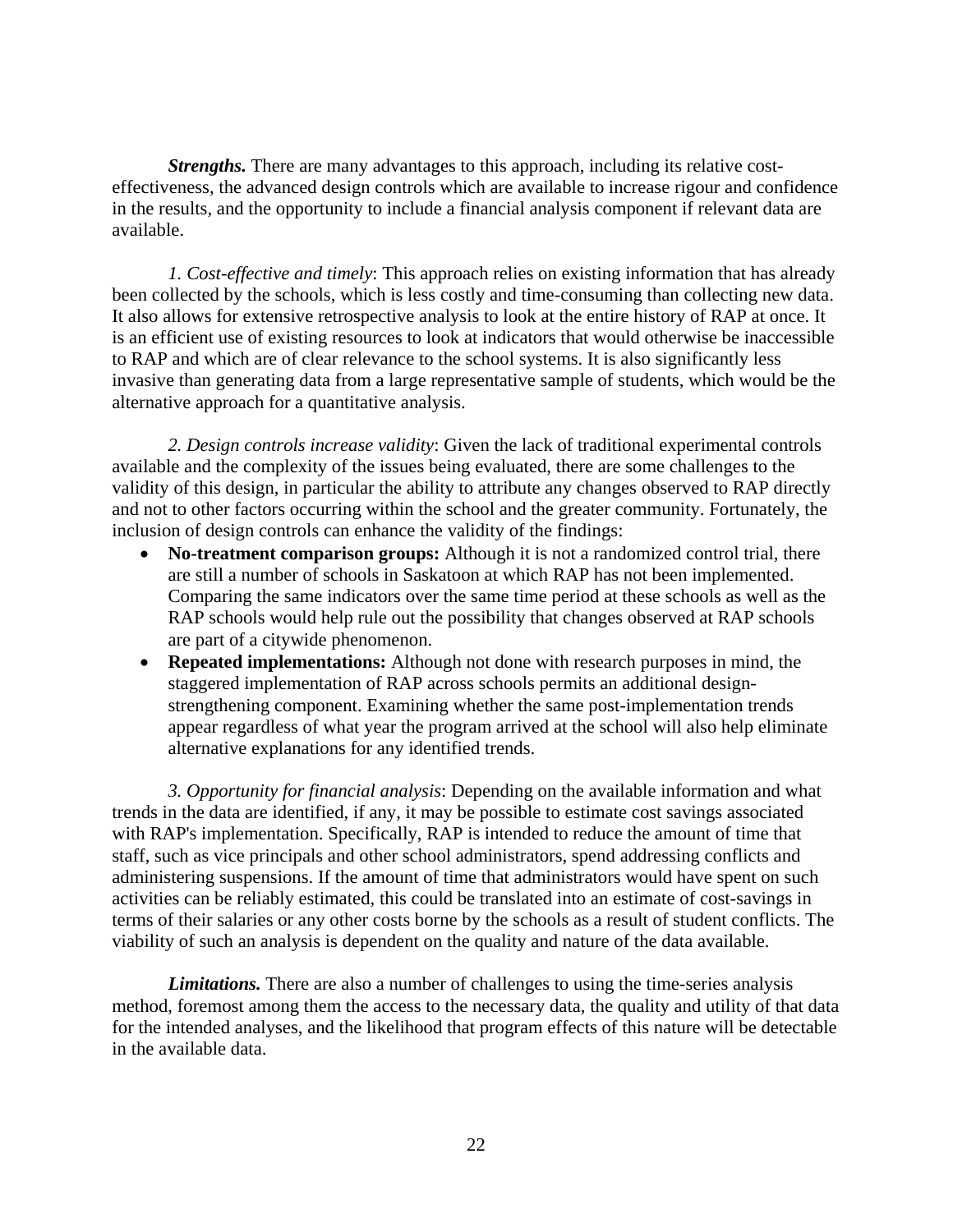*1. Access to data:* This analysis is highly dependent on having permission to use schoolcollected data both from the public and Catholic systems. However, there are no established guidelines to access these data and a number of considerations on the part of the school divisions regarding privacy and information use. Negotiating access with agreement among all parties as to what data will be released, in what form, and for what purposes is of paramount importance to the evaluation.

*2. Data availability and quality:* In addition to having access to the data, it is also important that the data for the desired indicators are available for the relevant years, and that they are reliable and accurate. Differences between the schools or school divisions in how indicators have been measured or reported, changes in how these indicators have been collected over the years, or missing or unreliable data will all negatively impact the quality of the analysis. Without access to the data, it is difficult at present to determine what data are available for analysis and what steps would be necessary to ensure they are sufficient for analysis.

*3. Subtle and indirect program effects:* Finally, this analysis would focus particularly on RAP's more intermediate, indirect outcomes rather than the direct effects that RAP workers are believed to have on the students they support. While both types of outcomes are important and meaningful, the more indirect the effect, the more difficult it is to attribute back to the program. Schools are complex environments and it is unlikely that RAP is alone in influencing schoollevel outcomes such as suspensions, attendance, and major incidents. Although the design controls specified above will partly address this issue, these controls will be undermined if the data quality is insufficient.

It is also possible that the program effects will be subtle regardless of data quality. For example, it is known from the program data collection that the majority of issues RAP workers address are relatively minor interpersonal conflicts which are unlikely to have escalated to the point that school administration intervention would have been necessary and that relatively few involved physical violence or criminal acts. However, even a few incidents may reflect a significant impact on the school-level indicators overall if they represent a substantial deviation from the baseline. At present this baseline is unknown.

Overall there is no guarantee that the proposed interrupted time-series analysis will produce conclusive results on RAP's effectiveness at achieving its intended outcomes. However, it represents the most conservative initial approach to answering these questions. Given the relative ease with which this approach can be implemented in comparison to other quantitative methods, it would be an oversight not to attempt it.

#### **Success case analysis**

The use of the success case method will approach the evaluation of RAP's outcomes from a very different direction than the quantitative analysis proposed above. Success case analysis is a type of highly directed case study aimed at producing rapid insights into processes and outcomes by looking in-depth at exceptional cases where the program is believed to be working best (Brinkerhoff, 2002). The intention is not to make generalizable statements about the average student's experience; rather it is to identify what happens when RAP is most successful in order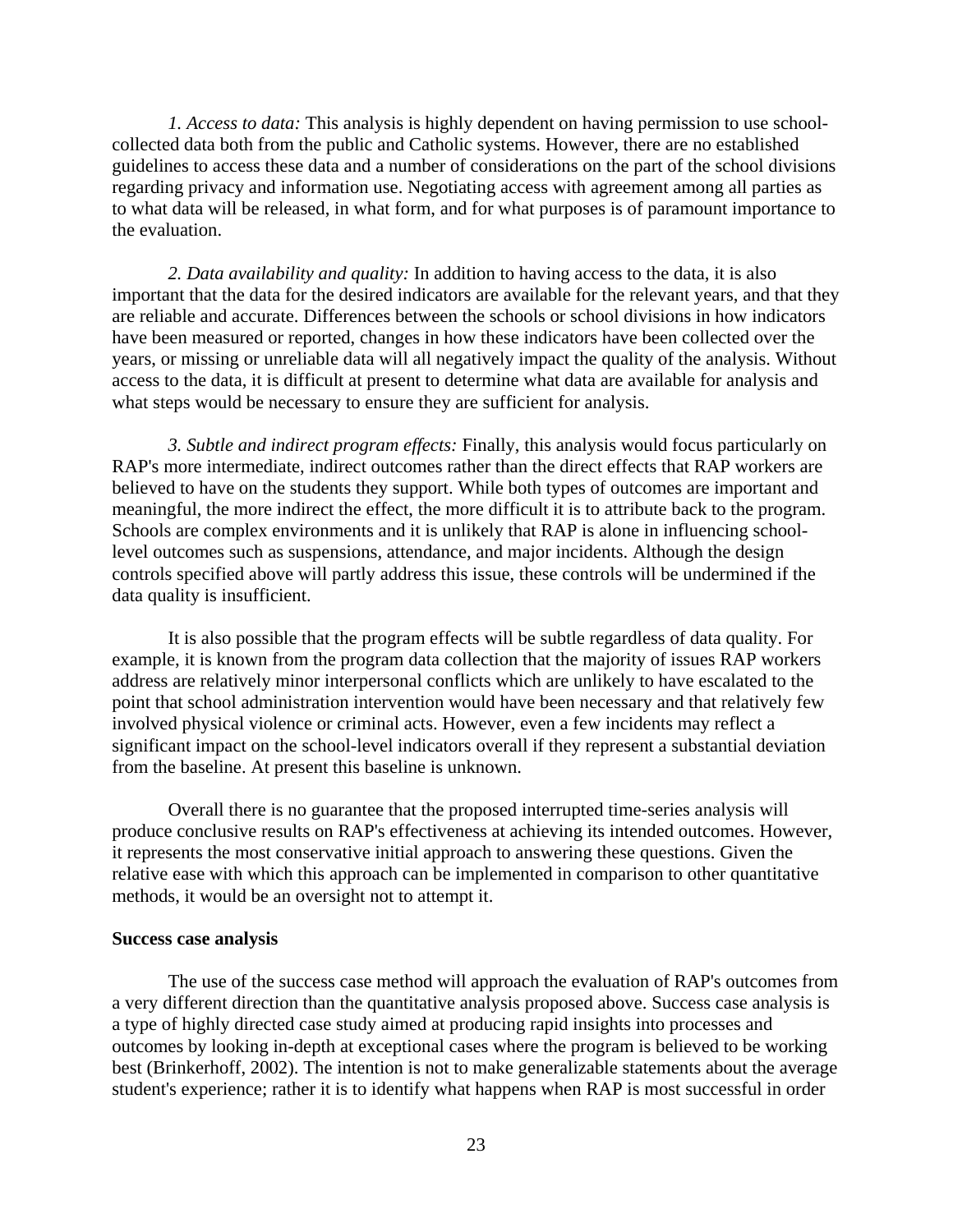to learn from these experiences and use them to guide program development. The success case method is a rapid feedback technique designed to provide conclusive and immediate feedback on whether *any* successes are being realized and what the most successful approaches have involved.

The success case method starts with the identification of likely cases. This is typically done via a survey, a review of usage records, or through discussion with key informants, such as the RAP workers, who are in a position to identify students (or other participants, such as teachers or parents) whom they believe benefitted from their involvement in RAP. These identified cases are followed up with interviews which first verify the appropriateness of the case and then collect as much information about that experience as possible (e.g., what it was like and what factors made it successful, including information that can be used to confirm and verify the accuracy of the information). The sample selection is *purposive*, strategically selecting the most illustrative and significant cases that provide the greatest insights into RAP. Although the sampling method is not statistically generalizable, the methodology is still systematic and scientifically rigorous.

The final number of cases will depend on the nature of the data collected. It is not uncommon for many individuals to be surveyed but for the outcomes of the program to be summed up by a small number of representative experiences (Brinkerhoff, 2002). In the case of RAP, however, and its complex and comprehensive services, from one-on-one support to mediations to special activities, a greater number of cases may be required.

In contrast to the quantitative analysis described above, which focused on intermediate outcomes, this qualitative method is most likely to address those outcomes directly experienced by the program beneficiaries as well as those which are more subjective, including:

- "Existing conflicts are addressed constructively"
- "Students learn skills and develop attributes"
- "Students receive leadership opportunities"
- "Students develop healthier relationships"

*Strengths.* As with the time-series analysis, there are a number of strengths to the success case approach, in particular its cost-effectiveness and timeliness; the potential for rich data and surprising, unexpected findings; and the ability to centre the voices of the students themselves in describing their own experiences.

*1. Cost-effective and timely*: The success case method was designed to provide quick and compelling insights into the program by approaching evaluation strategically and without attempting to parse out specific cause-and-effect through a series of well-designed and rigorously-implemented controls. Although such designs have obvious utility, these are not the only way to provide useful information on a program. The success case approach focuses on those findings which are immediately apparent and applicable. For example, if the program has had zero or very few successful outcomes, then the screening survey used to identify successful cases will quickly determine this, and the follow-up interviews of unsuccessful cases can be used to identify likely reasons for these failures which can then be followed up on with more extensive study if required.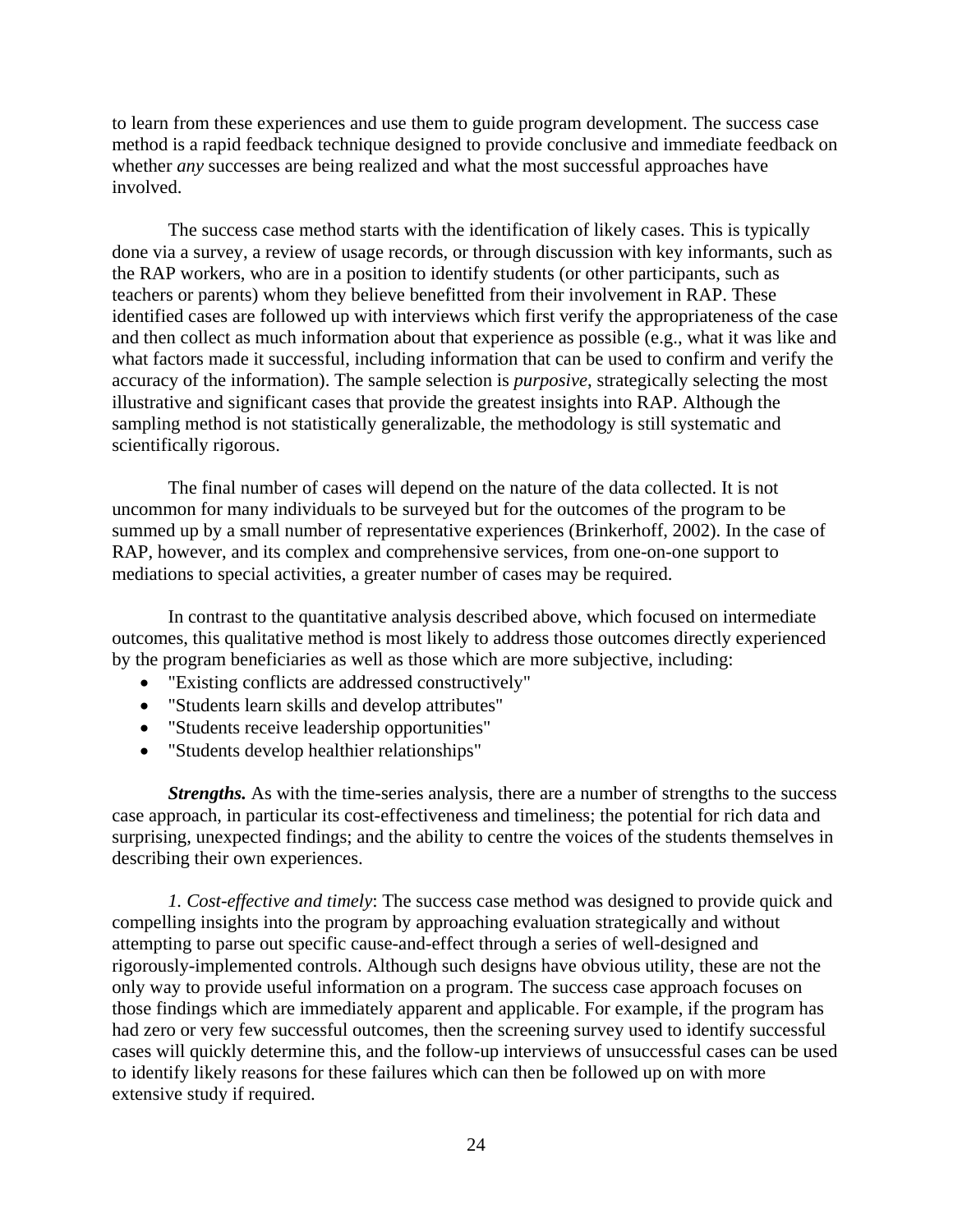*2. Rich, potentially surprising results*: Unlike quantitative analysis where typically only what is looked for is found and unanticipated results can be difficult to interpret, qualitative methods like the success case analysis provide rich, complex data which can lead to unexpected but important findings. The current program theory will be used to guide the qualitative analysis, but the students' accounts may reveal unintended aspects of the program's effects or cast the program's processes in a new light. Even looking at successful cases may identify unanticipated opportunities for growth and change. It is difficult to predict exactly what will be discovered in extensive qualitative analysis until the process has already begun, but this is part of the utility of these approaches.

*3. Compelling, student-centric narratives*: Youth empowerment is an important aspect of RAP and the inclusion of the student perspective in RAP's evaluation process was identified as a goal early in the process (Camman & Wormith, 2011). While students were surveyed as one of the key stakeholder groups in the initial evaluability assessment, the success case analysis would put the student voice first and foremost, allowing them to describe in their own words their experiences as participants in RAP and how RAP has impacted their lives.

Success case analysis is also a storytelling methodology. Unlike quantitative analysis and some other qualitative approaches, these case studies will be analyzed for themes and important lessons but will also stand on their own as whole accounts of individual experiences. While hard numeric data are often perceived to be the most persuasive and compelling type of evidence, personal accounts from people directly affected by the program are authoritative in their own way, especially when backed with hard data.

*Limitations.* There are also a number of limitations to this method, including the limited generalizability of the findings, the reliance on potentially fallible or incomplete individual perceptions of the program's operations, and the increased risk to student privacy.

*1. Limited generalizability of findings:* The use of the success case approach, or any case study method, will not produce either a comprehensive or 'average' perspective on the RAP experience, nor will it be a definitive statement of the program's overall effectiveness, as this is not the purpose of this method. While findings from the most successful cases can be instructive in terms of what to look for when quantifying the program's outcomes in a more exhaustive study, there is no guarantee that one student's experiences will be exactly applicable to all students who may potentially be involved in RAP, nor can these findings be used to comment on how RAP is likely to perform overall, although the initial surveying/screening process may give an indication of how easy or difficult it is to identify program 'successes'.

*2. Reliance on individual perceptions:* Although the direct experiences of program beneficiaries are likely to be relevant and informative, this form of feedback is necessarily limited to what people are consciously aware of and perceive their experiences to be. It is possible that RAP may help enhance students' assets or contribute to less overall conflict in the schools without anyone's full awareness that this has taken place, which reiterates the importance of focusing on cases that exemplify RAP's most obvious successes (or failures) as well as looking at other forms of verifiable evidence that confirm these experiences. The findings of a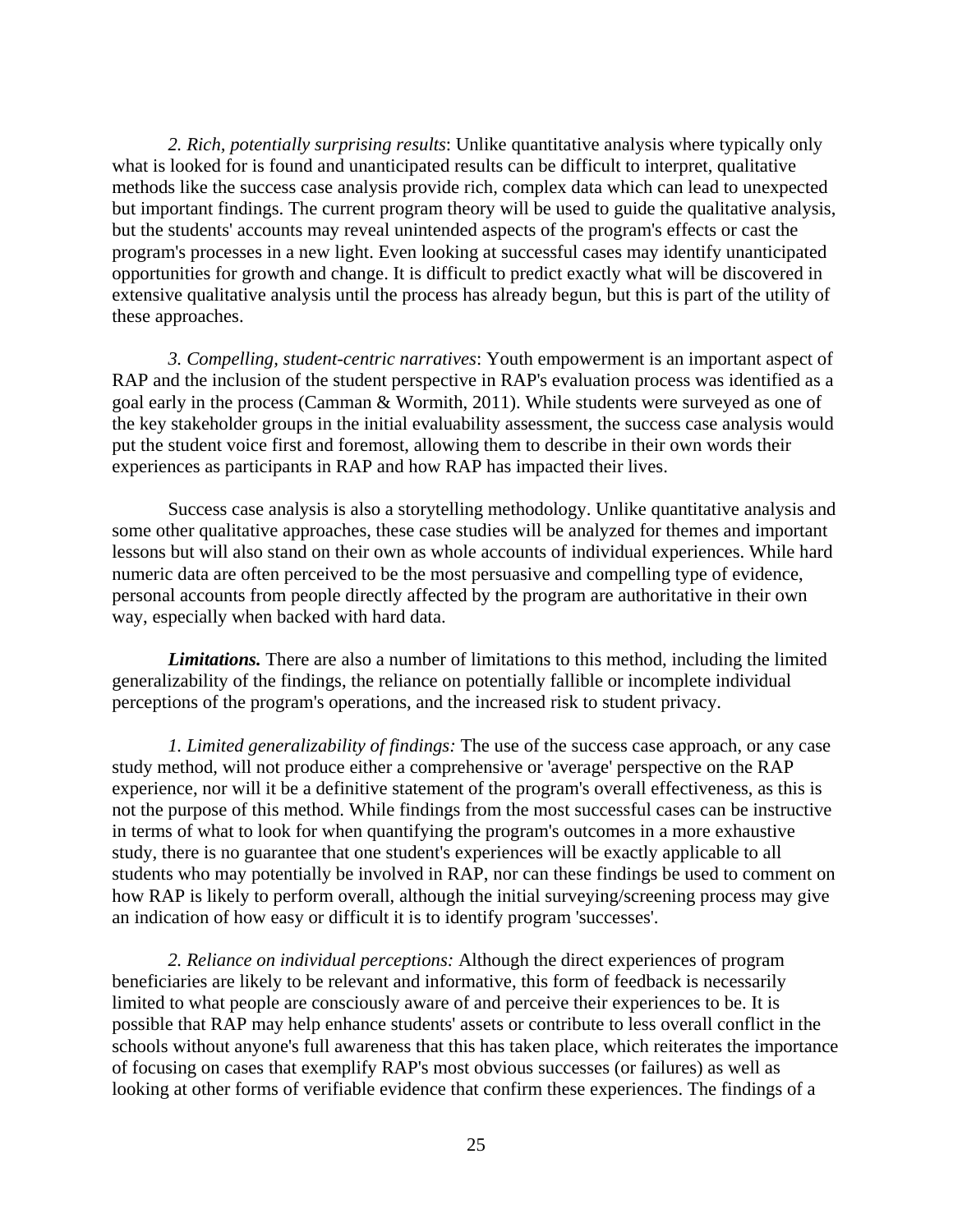success case analysis may contribute to an accumulation of evidence for RAP's effectiveness but may not be as strong on their own depending on the ability of RAP's beneficiaries to identify concrete ways in which RAP has helped them.

*3. Protection of student privacy:* Finally, by its very nature the success case method requires asking students to share their personal experiences about the issues that brought them to RAP. While this knowledge is valuable, it also increases the risk to participants regarding disclosure of private information. This risk can be managed with appropriate oversight and ethical procedures, including rigorous consent protocols. Moreover, students may also find the sharing of their personal experiences positive and empowering, as there have already been instances of former RAP students providing testimonials on their involvement in RAP. Nonetheless, protection of student privacy will be a significant consideration throughout the process of collecting, analyzing, and reporting the results of this evaluation.

|           | <b>Interrupted Time-Series Analysis</b>                       |                                                | <b>Success Case Method</b>                   |  |  |  |
|-----------|---------------------------------------------------------------|------------------------------------------------|----------------------------------------------|--|--|--|
|           | <b>Description</b>                                            |                                                |                                              |  |  |  |
|           | Quantitative                                                  |                                                | Qualitative                                  |  |  |  |
|           | Observe changes in school-level outcomes                      | ٠                                              | Analyze personal accounts of positive RAP    |  |  |  |
|           | (e.g., suspension rates) over repeated years,                 |                                                | experiences to identify significant insights |  |  |  |
|           | pre- and post-RAP, to identify significant                    |                                                | into 'best case' processes and outcomes      |  |  |  |
|           | trends                                                        | Relies on interviews with program<br>$\bullet$ |                                              |  |  |  |
|           | Relies on archival school data                                |                                                | beneficiaries                                |  |  |  |
|           | <b>Strengths</b>                                              |                                                |                                              |  |  |  |
|           | Cost-effective and timely feedback                            | ٠                                              | Cost-effective and timely feedback           |  |  |  |
|           | Advanced design controls increase validity                    | $\bullet$                                      | Rich and potentially surprising results      |  |  |  |
|           | Opportunity for financial analysis                            |                                                | Compelling, student-centric narratives       |  |  |  |
|           | <b>Limitations</b>                                            |                                                |                                              |  |  |  |
|           | Potentially limited access to data                            | ٠                                              | Limited generalizability                     |  |  |  |
| $\bullet$ | Unknown data availability and quality                         | ٠                                              | Reliance on individual perceptions           |  |  |  |
|           | Challenging to measure subtle and indirect<br>program effects | ٠                                              | Increased need to protect student privacy    |  |  |  |

### **Figure 6.** Summary of mixed methods approach to RAP outcome evaluation.

Overall, between the two methods, several of RAP's key outcomes would be evaluated. Given the limitations of each method, absolutely conclusive determinations of RAP's effectiveness would not be possible at this stage, but each approach should generate sufficient information to determine if further evaluation is warranted, and, if not, what areas of RAP's theorized operations need to be re-visited.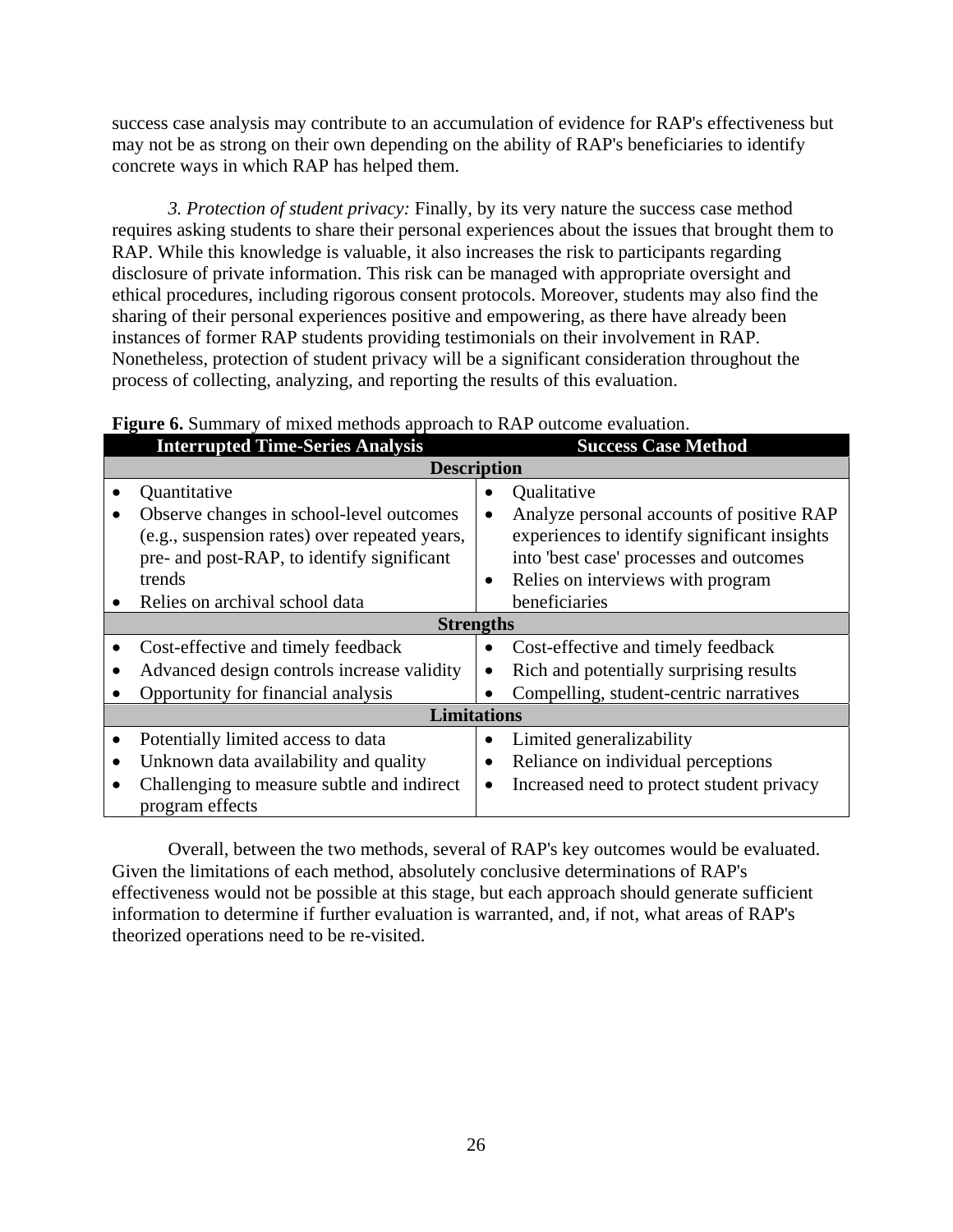#### **Outcome Evaluation Planning: Conclusion and Recommendations**

At the present time, a specific and detailed evaluation plan for RAP cannot be generated. This is because there are considerable unaddressed questions with regard to access to data, particularly the archival data required for the school-level quantitative analysis and to some extent access for surveying and interviewing current and past students for the qualitative success case analysis.

However, based on the current status of RAP, the evaluation steps taken thus far, and the expectations around potentially available data, the above-described methodology represents the recommended approach to the initial outcome evaluation. In addition to the methodological recommendations above (i.e., that the evaluation be theory-driven; cost-effective, timely and sufficiently rigorous; and methodologically-mixed; and specifically that it incorporate two particular methods which meet these criteria, the interrupted time-series and the success case analysis), the following are the recommended next steps for moving forward with RAP's outcome evaluation:

 **Make outcome evaluation an explicit priority:** While outcome evaluation has been identified as an important goal for RAP, in order to create and sustain the necessary momentum for a project of this complexity to be completed in a timely manner, there must be a clear and explicit commitment on the part of all major stakeholders to making RAP's outcome evaluation a reality, preferably with the identification of an explicit and realistic timeline for desired completion and clear, achievable goals for how the results of the evaluation will be put into action.

This can be facilitated by identifying the individual or group within RAP who has the designated responsibility for overseeing the evaluation and keeping it on track and liaising between the evaluators, the RAP board and the other stakeholders (in particular the school divisions). While the evaluation team can provide methodological expertise and guidance, the success of the evaluation will depend on the ability of the program stakeholders to drive the project and maintain stakeholder investment in its findings.

 **Plan an extensive consultation period with school partners:** Consultation with school partners, including representatives of both the school divisions and the administration of individual RAP schools, is an essential first step to all RAP outcome evaluation. By necessity any data used in evaluating RAP will be collected in or by the schools themselves, and therefore their cooperation and collaboration is paramount. To date, the school division representatives have indicated support in principle for evaluation efforts, but additional consultation is necessary to establish what methods can be used and what data can be shared to aid in the evaluation.

In order to identify and address the needs of these partners with regard to the evaluation process, a consultation and discussion period should be undertaken during a time when the necessary stakeholders will be most available for participation and followup (i.e., September to April). This process will be most effectively led by representatives of RAP with input provided by the evaluators on issues of methodology as needed.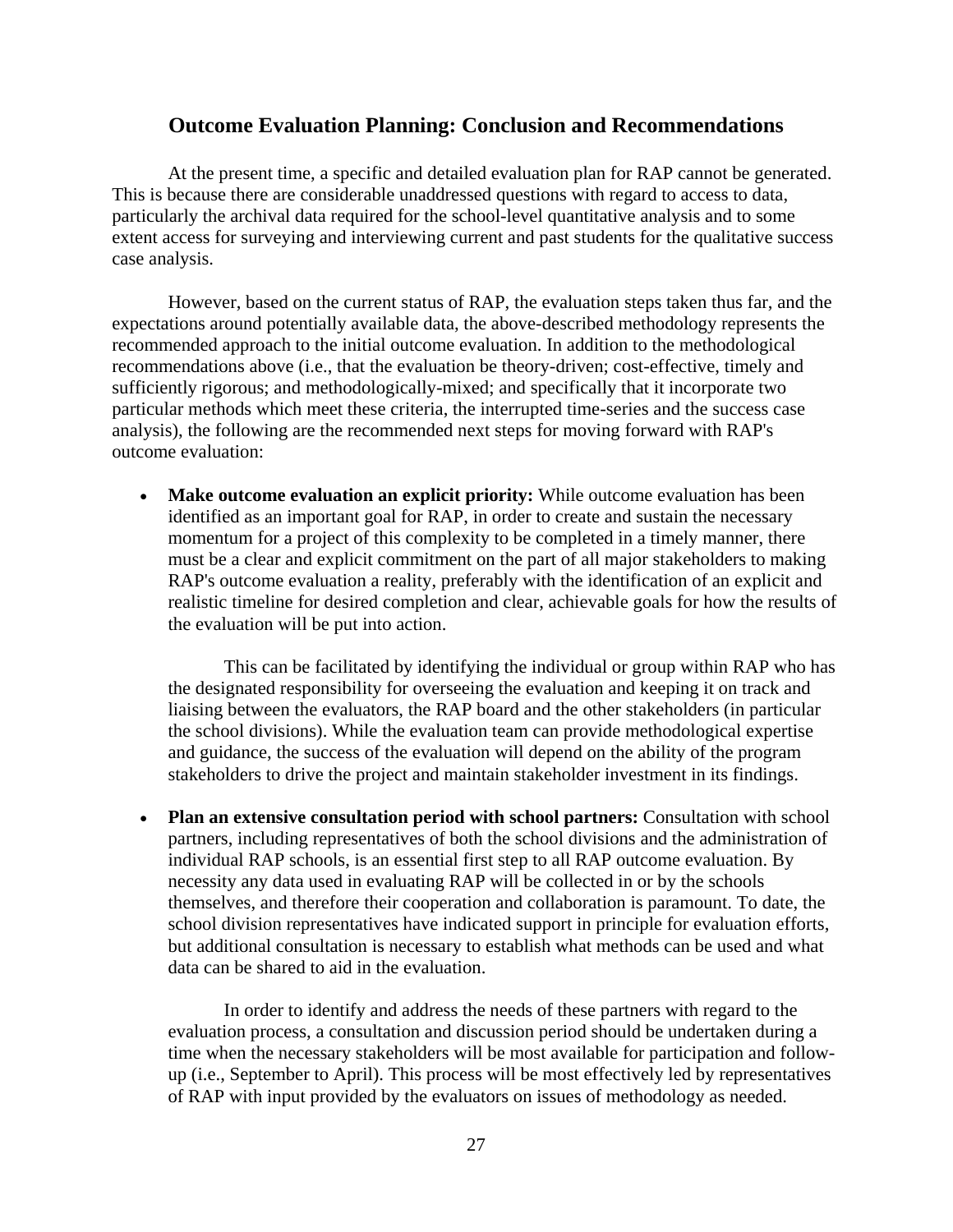**Prepare for the cost of the evaluation:** Without a detailed evaluation plan, it is not possible to estimate an exact cost figure. The scope and type of analysis conducted will depend on what information is available, what the quality of the data is, and what specific methods are approved for use within the schools. As the consultation process proceeds, it will become more apparent what the likely scope of the evaluation will be and specifically how the proposed methods can be implemented.

Based on the proposed methodologies, it is likely that each one can be completed concurrently within the span of a year, with preparation and planning occurring over the summer, data collection taking place over the fall and winter, analysis conducted over the spring, and the final report written during the following summer. This project would require one full-time evaluator to oversee and manage the process as well as one or more experienced research assistants to help collect and analyze the data. As the project will entail two simultaneous evaluative approaches, each one involving separate data collection and analysis, it can be expected that the cost of the project will be at least twice as much as past projects, and possibly higher depending on what scope of the evaluation the available data will support. Therefore the estimated range of the proposed evaluation is \$50,000 to \$90,000, including university overhead. The purpose of this estimate is to give a general expectation of what the cost of such a project could be and not to provide a guaranteed quote for future services.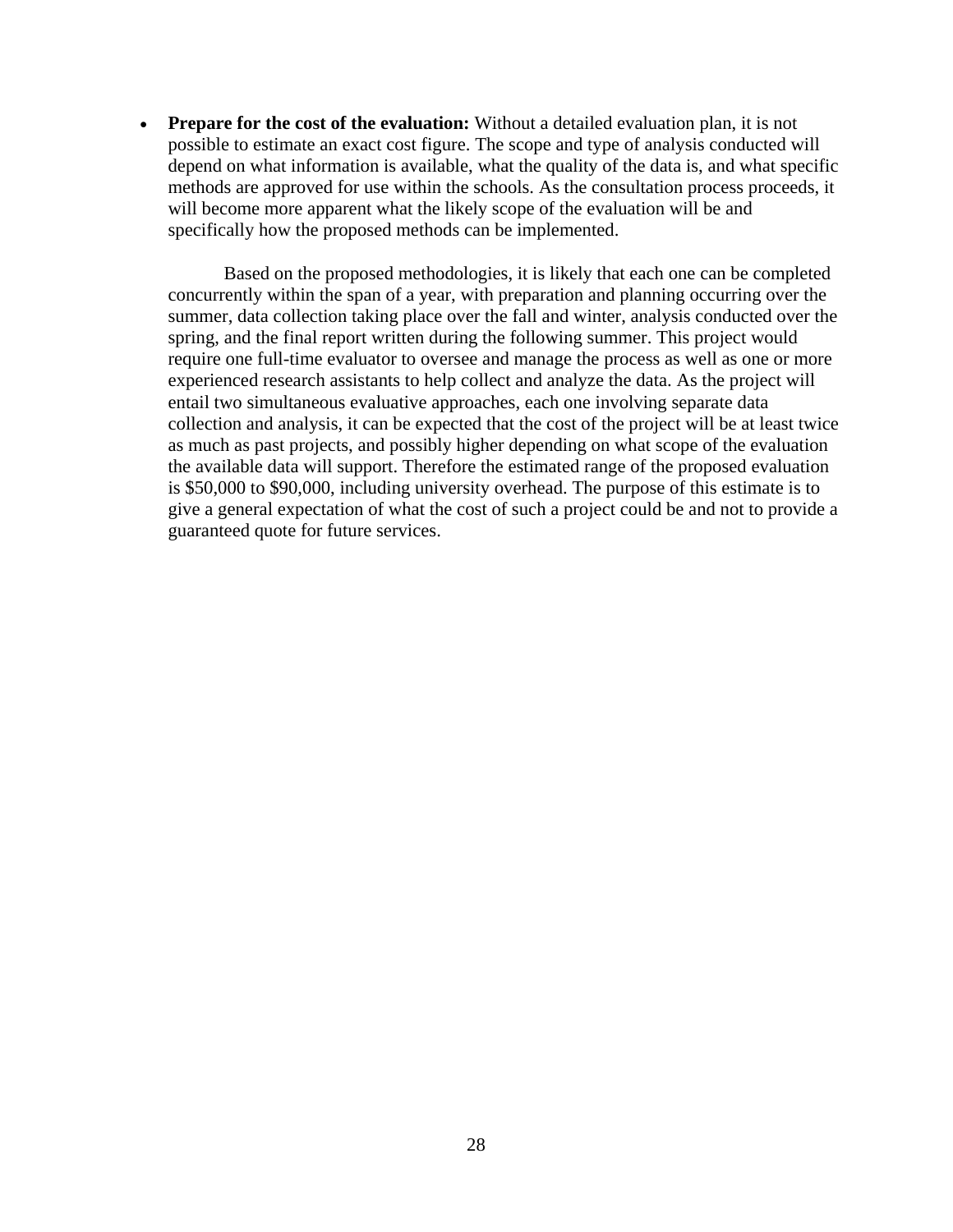#### **References**

Benson, P. L. (2007). Developmental assets: An overview of theory, research, and practice. In R. K. Silbereisen & R. M. Lerner (Eds.), *Approaches to positive youth development* (p. 33- 58). Thousand Oaks, CA: Sage.

Brinkerhoff, R. O. (2002). *The success case method*. San Francisco: Berrett-Koehler.

- Camman, C. & Wormith, J. S. (2011). *An evaluability assessment of the Restorative Action Program (RAP)*. Report prepared for the Restorative Action Program by the Centre for Forensic Behavioural Science and Justice Studies in partnership with the Applied Social Psychology program, University of Saskatchewan.
- Camman, C. & Wormith, J. S. (2013). *Development of a program monitoring system for the Restorative Action Program*. Report prepared for the Restorative Action Program by the Centre for Forensic Behavioural Science and Justice Studies.
- Creswell, J. W. & Clark, V. L. P. (2011). *Designing and conducting mixed methods research* (2<sup>nd</sup> ed.). Thousand Oaks, CA: Sage.
- Patton, M. Q. (2008). *Utilization-focused evaluation* (4<sup>th</sup> ed.). Thousand Oaks, CA: Sage.
- Shadish, W. R., Cook, T. D., & Campbell, D. T. (2002). *Experimental and quasi-experimental designs for generalized causal inference*. Boston: Houghton Mifflin.
- Small, S., & Memmo, M. (2004). Contemporary models of youth development and problem prevention: Toward an integration of terms, concepts, and models. *Family Relations*, *53*(1), 3-11.
- Wholey, J. S., Hatry, H. P., & Newcomer, K. E. (2004). *Handbook of practical program evaluation* (2nd ed.). San Francisco: Jossey-Bass.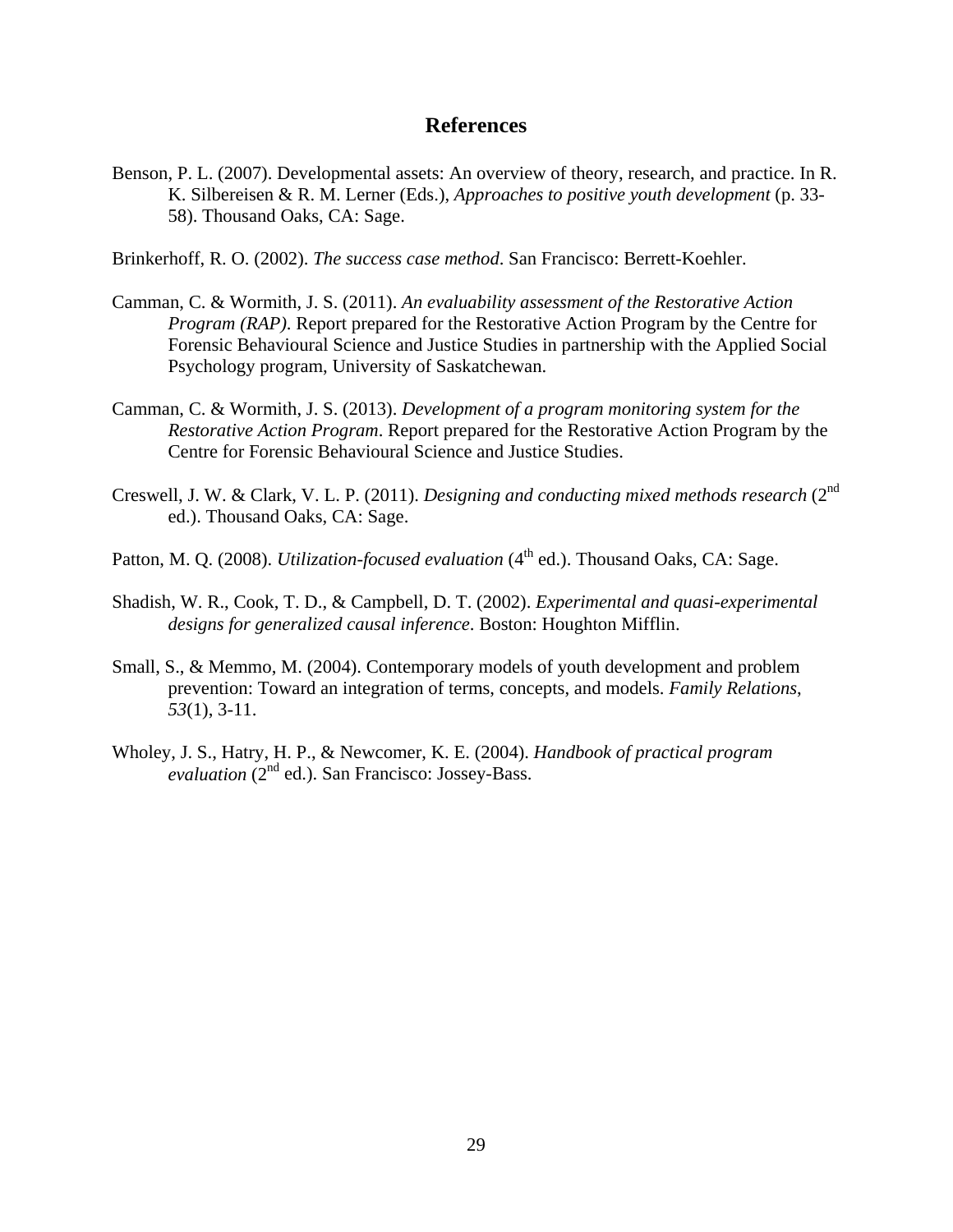# **Appendix: RAP 2013-14 Data Summary**

### **Glossary of Terms**

*Raw count***.** Exact count of units (i.e., students, one-on-one cases, mediations, activities), aggregated across all of seven schools in which RAP was active, broken down by characteristic.

*% of total***.** The percentage of the overall total count that each characteristic represents (e.g., 52% of students involved in RAP across all seven schools were female).

*Min % per school/Max % per school.* These columns show the highest and the lowest proportion of each characteristic that was reported by school. For example, across all schools, 32% of students were in Grade 9, with this proportion ranging from a low of 18% at one school to a high of 54% at another school. These statistics are calculated using the total counts by individual school, which are not reported here to maintain school confidentiality.

*Students.* Individual students for whom the RAP worker completed an intake form in order to provide a service such as one-on-one support or a mediation. Does not include students whose only contact with RAP was through organized activities such as classroom presentations or school events.

*One-on-one cases.* One-on-one support tracked by case, or distinct issues, incidents, or needs brought to them by students. Each student might be involved in more than one case and cases themselves might involve more than one contact (RAP workers separately tracked the number of follow-up contacts per case).

*Follow-up contacts.* Total number of times that the RAP worker had contact with the student about the same one-on-one case following the initial contact. Contacts themselves are variable and can range from further sit-down meetings in the RAP worker's office to hallway check-ins. These do not include mediations or non-case related contacts.

*Conflict mediations.* Structured sessions where the RAP worker leads the participants through a conflict resolution process. They involve 1-3 individual sessions but are discrete events focused on addressing a particular conflict issue.

*Activities.* Additional activities that the RAP worker undertakes in the school which are not focused on working with a particular student or small group of students in conflict. Typically preventative, prosocial, and information-oriented activities, including giving presentations and workshops on conflict-related topics; one-time events like special trips, forums, or school activity days; and regular organized programming, like student council or group meetings.

*Partners.* Individuals and organizations, within and outside of the school, who support RAP's work through providing referrals, participating directly in service delivery, or providing additional services through referrals from RAP workers.

Other terms are defined as necessary in the endnotes of each table.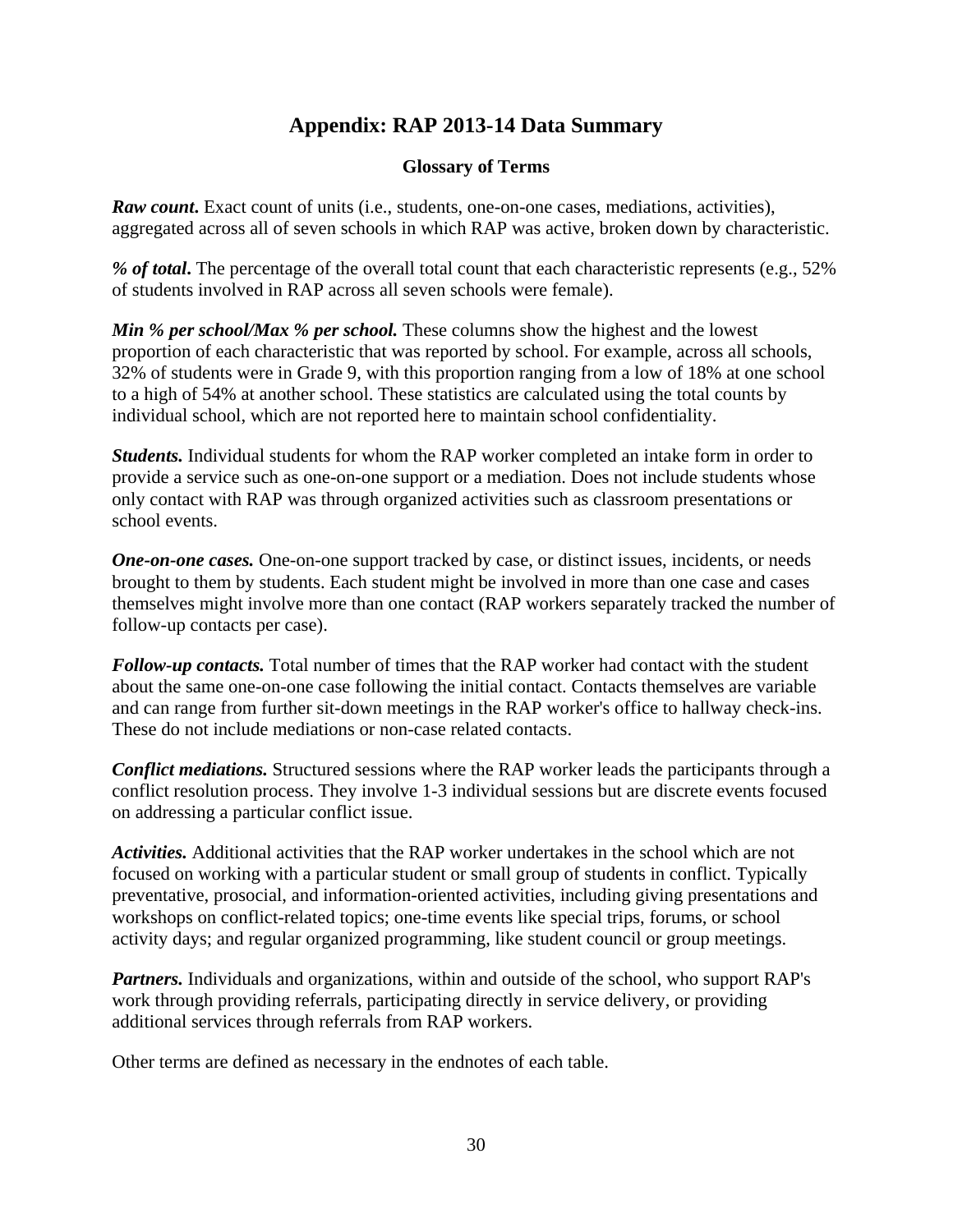# **Student Data Summary**

| <b>Student Characteristics</b>                              | <b>Raw count</b> | % of total | Min % per<br>school | Max % per<br>school |
|-------------------------------------------------------------|------------------|------------|---------------------|---------------------|
| <b>Total students</b>                                       | 915              | 100%       |                     |                     |
| Gender                                                      |                  |            |                     |                     |
| Female                                                      | 475              | 52%        | 37%                 | 62%                 |
| Male                                                        | 434              | 47%        | 37%                 | 63%                 |
| Other gender                                                | 6                | $1\%$      | 0%                  | 2%                  |
| Grade                                                       |                  |            |                     |                     |
| Grade 09                                                    | 297              | 32%        | 18%                 | 54%                 |
| Grade 10                                                    | 255              | 28%        | 19%                 | 38%                 |
| Grade 11                                                    | 177              | 19%        | 8%                  | 27%                 |
| Grade 12                                                    | 176              | 19%        | 15%                 | 28%                 |
| No Grade                                                    | 10               | $1\%$      | 0%                  | 4%                  |
| Intake date (by month)                                      |                  |            |                     |                     |
| August                                                      | $\overline{2}$   | 0.2%       | 0%                  | 1%                  |
| September                                                   | 211              | 23%        | 11%                 | 41%                 |
| October                                                     | 151              | 17%        | 12%                 | 20%                 |
| November                                                    | 105              | 11%        | 7%                  | 15%                 |
| December                                                    | 67               | 7%         | 3%                  | 20%                 |
| January                                                     | 43               | 5%         | 0%                  | 15%                 |
| February                                                    | 49               | 5%         | 1%                  | 10%                 |
| March                                                       | 86               | 9%         | 2%                  | 17%                 |
| April                                                       | 74               | 8%         | 4%                  | 17%                 |
| May                                                         | 79               | 9%         | 0%                  | 16%                 |
| June                                                        | 48               | 5%         | 0%                  | 15%                 |
| <b>Other details</b>                                        |                  |            |                     |                     |
| First-time RAP user                                         | 472              | 52%        | 33%                 | 75%                 |
| Has regularly-scheduled check-ins with<br>RAP worker        | 119              | 13%        | 0%                  | 27%                 |
| Enrolled in non-mainstream academic<br>program              | 43               | 5%         | 2%                  | 10%                 |
| Is a new Canadian <sup>i</sup>                              | 89               | 10%        | 2%                  | 20%                 |
| Is First Nations, Inuit, and/or Métis                       | 303              | 33%        | 5%                  | 60%                 |
| Use of external service agencies <sup>ii</sup>              |                  |            |                     |                     |
| Used any external service agency                            | 173              | 19%        | 0%                  | 36%                 |
| Used more than one external service agency                  | 35               | 4%         | 0%                  | 9%                  |
| Addiction/mental health<br>⋗                                | 78               | 9%         | 0%                  | 17%                 |
| ➤<br>Family services                                        | 52               | 6%         | 0%                  | 11%                 |
| Health/medical services<br>➤                                | 19               | 2%         | 0%                  | 9%                  |
| Immigration services<br>➤                                   | $\mathbf{1}$     | $0.1\%$    | 0%                  | 1%                  |
| ➤<br>Justice services                                       | 54               | 6%         | 0%                  | 16%                 |
| $\blacktriangleright$<br>Other                              | 11               | $1\%$      | 0%                  | 4%                  |
| RAP worker filled external agency<br>information requestiii | 26               | 3%         | 0%                  | 14%                 |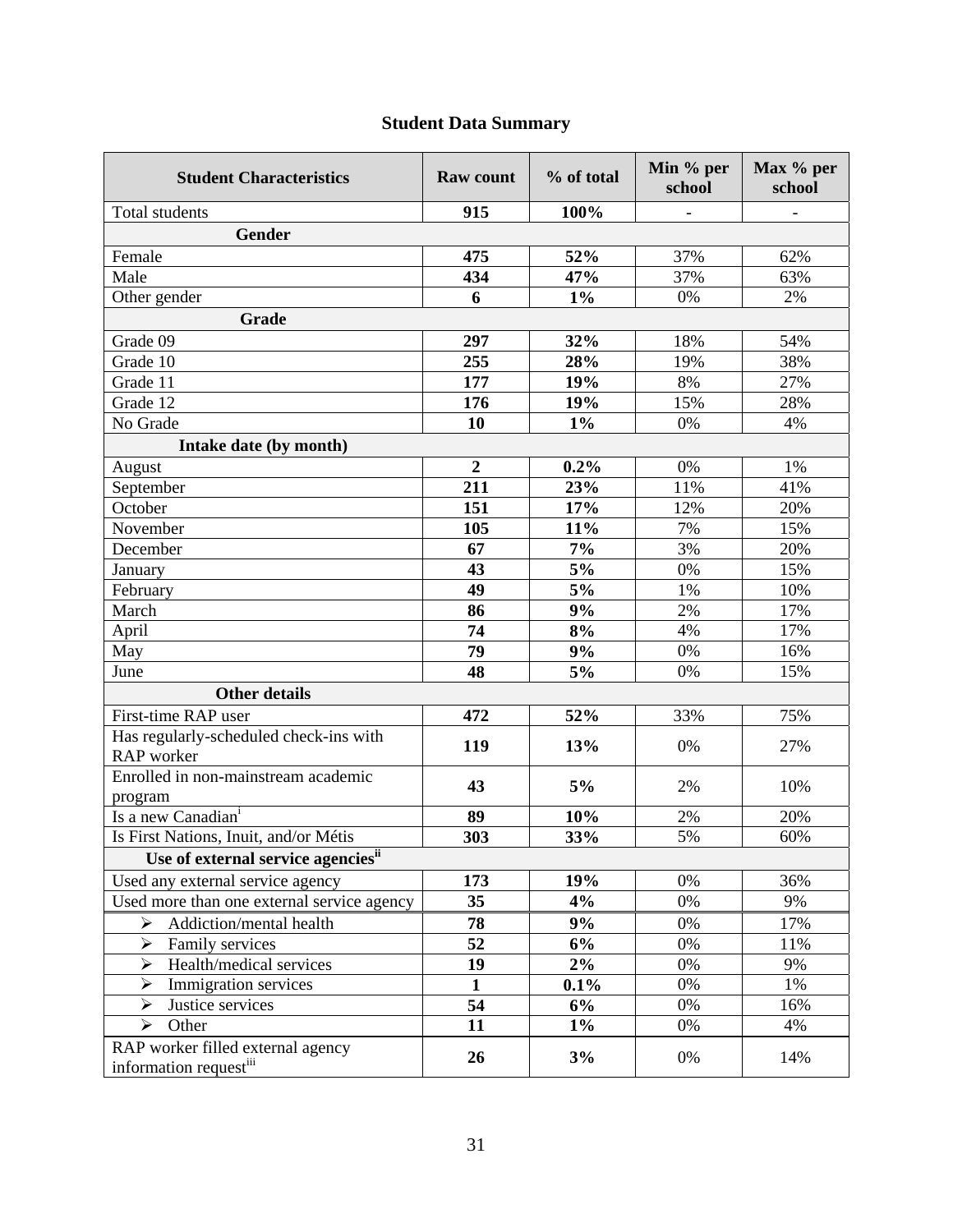iii This was a service limited to two schools where the RAP workers are authorized to release certain student information to outside agencies upon request (e.g., attendance record to police).

<sup>&</sup>lt;sup>i</sup> Born outside of Canada and lived in Canada for less than 4 years.

<sup>&</sup>lt;sup>ii</sup> These data are limited because RAP workers only reported this when it was voluntarily disclosed and if the service use was not relevant to the issue at hand, it may not have been discussed by the student. "External service agency" is defined as any service-providing organization external to the school, including government, non-profit, and service sector organizations.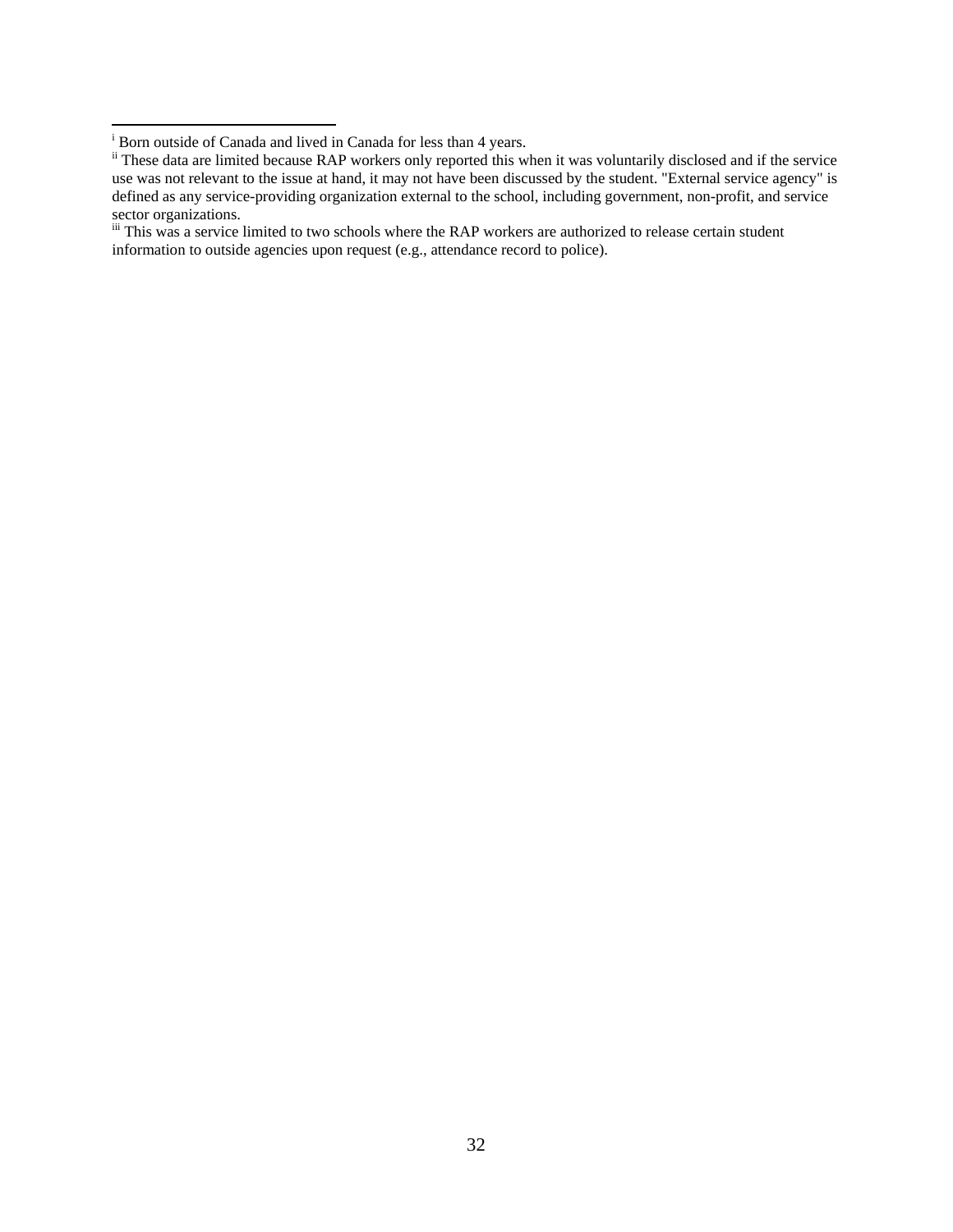# **One-on-One Data Summary**

| <b>One-On-One Characteristics</b>            | Raw count               | % of total     | Min % per<br>school | Max % per<br>school |
|----------------------------------------------|-------------------------|----------------|---------------------|---------------------|
| Total one-on-one cases                       | 1719                    | 100%           |                     |                     |
| <b>Participant details</b>                   |                         |                |                     |                     |
| Total students with cases                    | 900                     | 98%            | 94%                 | 100%                |
| Average # of cases per student               | 1.9                     | $\blacksquare$ | 1.3                 | 2.6                 |
| Maximum # of cases per student               | 22                      | -              | $\overline{4}$      | 22                  |
| <b>Case details</b>                          |                         |                |                     |                     |
| Involved multiple contacts (i.e., follow-up) | 861                     | 50%            | 26%                 | 100%                |
| Average contacts per case                    | 2.1                     | $\blacksquare$ | 1.4                 | 4.2                 |
| Maximum contacts per case                    | 13                      |                | $\overline{4}$      | 13                  |
| Prevention-focused                           | 216                     | 13%            | 2%                  | 73%                 |
| Reconnection-focused                         | 225                     | 13%            | 0.3%                | 84%                 |
| RAP worker acted as liaison <sup>i</sup>     | 57                      | 3%             | 0.3%                | 15%                 |
| Mediation planned to follow                  | 263                     | 15%            | 6%                  | 37%                 |
| Conflict unresolved                          | 16                      | $1\%$          | 0.2%                | 5%                  |
| First session date (by month)                |                         |                |                     |                     |
| August                                       | $\mathbf{3}$            | 0.2%           | 0%                  | 1%                  |
| September                                    | 231                     | 13%            | 7%                  | 20%                 |
| October                                      | 232                     | 13%            | 5%                  | 15%                 |
| November                                     | 179                     | 10%            | 5%                  | 17%                 |
| December                                     | 141                     | 8%             | 2%                  | 17%                 |
| January                                      | 123                     | 7%             | 4%                  | 23%                 |
| February                                     | 131                     | 8%             | 2%                  | 12%                 |
| March                                        | 231                     | 13%            | 7%                  | 22%                 |
| April                                        | 170                     | 10%            | 2%                  | 14%                 |
| May                                          | 177                     | 10%            | 1%                  | 15%                 |
| June                                         | 101                     | 6%             | 2%                  | 18%                 |
| <b>Referral Source</b>                       |                         |                |                     |                     |
| Administration                               | 297                     | 17%            | 6%                  | 34%                 |
| Community member                             | $\overline{\mathbf{3}}$ | 0.2%           | 0%                  | 1%                  |
| Community-school coordinator                 | $\overline{\mathbf{4}}$ | 0.2%           | 0%                  | 1%                  |
| Home-school coordinator                      | $\mathbf{1}$            | 0.1%           | 0%                  | 1%                  |
| Other RAP worker                             | 10                      | $1\%$          | 0%                  | 1%                  |
| Parent/guardian                              | 53                      | 3%             | 1%                  | 8%                  |
| Peer                                         | 201                     | 12%            | 9%                  | 17%                 |
| School support staff                         | 24                      | $1\%$          | 0%                  | 5%                  |
| Self                                         | 612                     | 36%            | 20%                 | 47%                 |
| SRO/CRO                                      | $\overline{2}$          | 0.1%           | 0%                  | 1%                  |
| <b>Student services</b>                      | 78                      | 5%             | 2%                  | 12%                 |
| Teacher                                      | 239                     | 14%            | 8%                  | 27%                 |
| Addiction/mental health services             | $\overline{\mathbf{5}}$ | 0.3%           | 0%                  | 1%                  |
| Family services                              | 6                       | 0.3%           | 0%                  | 1%                  |
| Health/medical services                      | $\overline{2}$          | 0.1%           | 0%                  | 1%                  |
| Immigration services                         | $\bf{0}$                |                |                     |                     |
| Justice services                             | 23                      | $1\%$          | 0%                  | 6%                  |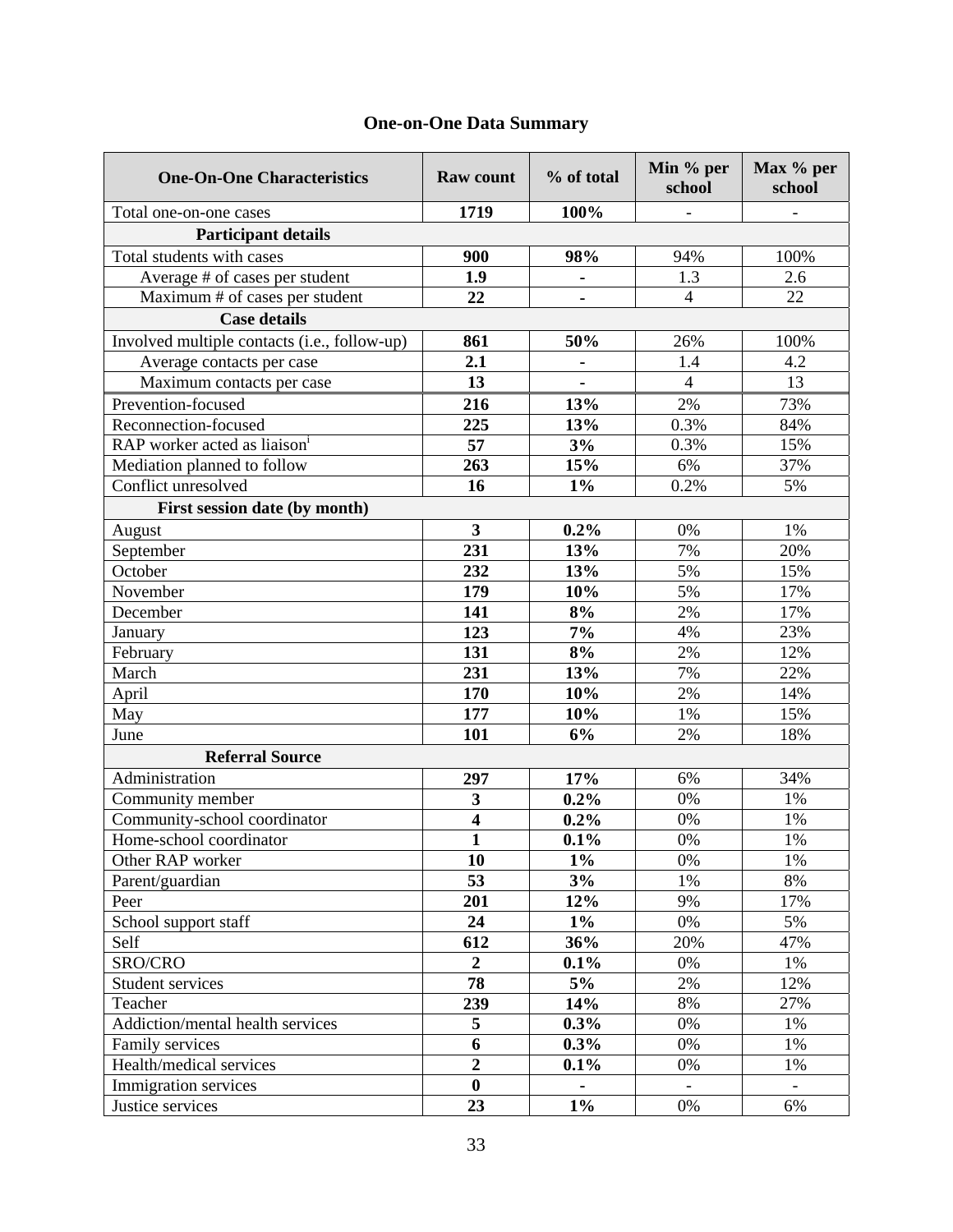| <b>One-On-One Characteristics</b>          | Raw count               | % of total | Min % per<br>school          | Max % per<br>school      |
|--------------------------------------------|-------------------------|------------|------------------------------|--------------------------|
| Other                                      | 37                      | 2%         | 0%                           | 8%                       |
| None                                       | 122                     | 7%         | 0%                           | 14%                      |
| <b>Primary Conflict Type</b>               |                         |            |                              |                          |
| Abuse/neglect                              | 24                      | $1\%$      | 0%                           | 3%                       |
| Bullying <sup>ii</sup>                     | 216                     | 13%        | 7%                           | 29%                      |
| $\triangleright$ Cyber tactics             | 91                      | 42%        | 17%                          | 73%                      |
| $\triangleright$ Physical tactics          | 36                      | 17%        | 0%                           | 43%                      |
| $\triangleright$ Relational tactics        | 79                      | 37%        | 22%                          | 69%                      |
| $\triangleright$ Verbal tactics            | 116                     | 54%        | 11%                          | 95%                      |
| Criminal acts                              | 54                      | 3%         | 0%                           | 5%                       |
| Discrimination                             | 15                      | $1\%$      | $0\%$                        | 2%                       |
| Harassment                                 | 62                      | 4%         | 0%                           | 10%                      |
| Intimidation                               | 88                      | 5%         | 2%                           | 12%                      |
| Physical violence                          | 132                     | $8\%$      | 0%                           | 14%                      |
| Other interpersonal conflict               | 526                     | 31%        | 11%                          | 63%                      |
| <b>Basic</b> needs                         | 56                      | 3%         | 0%                           | 5%                       |
| Mental health                              | 85                      | 5%         | 0%                           | 8%                       |
| Self-care needs                            | 27                      | $2\%$      | 0%                           | 4%                       |
| Substance abuse                            | 76                      | 4%         | 0%                           | 9%                       |
| Suicidality/self-harm                      | 63                      | 4%         | 0%                           | 11%                      |
| Other personal troubles                    | 295                     | 17%        | 2%                           | 30%                      |
| <b>Secondary Conflict Typeiii</b>          |                         |            |                              |                          |
| At least one secondary conflict            | 395                     | 23%        | 0.5%                         | 67%                      |
| More than one secondary conflict           | 186                     | 11%        | 0.2%                         | 46%                      |
| ➤<br>Abuse/neglect                         | 12                      | $1\%$      | $\overline{\phantom{a}}$     | $\overline{\phantom{a}}$ |
| $\blacktriangleright$<br><b>Bullying</b>   | 27                      | $2\%$      | $\blacksquare$               | $\overline{\phantom{0}}$ |
| Criminal acts<br>➤                         | 25                      | $1\%$      | $\overline{\phantom{a}}$     | $\overline{\phantom{a}}$ |
| Discrimination<br>➤                        | 11                      | $1\%$      |                              | $\overline{\phantom{0}}$ |
| $\blacktriangleright$<br>Harassment        | 42                      | $2\%$      |                              |                          |
| $\blacktriangleright$<br>Intimidation      | 69                      | 4%         | $\overline{\phantom{a}}$     | $\overline{\phantom{0}}$ |
| $\blacktriangleright$<br>Physical violence | 26                      | 2%         | $\overline{\phantom{a}}$     | $\overline{\phantom{0}}$ |
| Other interpersonal conflict<br>➤          | 135                     | 8%         | $\overline{\phantom{a}}$     | $\overline{\phantom{a}}$ |
| ➤<br>Basic needs                           | 17                      | $1\%$      | $\overline{\phantom{a}}$     |                          |
| $\blacktriangleright$<br>Mental health     | 123                     | 7%         |                              |                          |
| Self-care needs<br>$\blacktriangleright$   | 33                      | 2%         | $\overline{\phantom{a}}$     | $\overline{\phantom{0}}$ |
| $\blacktriangleright$<br>Substance abuse   | 36                      | 2%         |                              |                          |
| Suicidality/self-harm<br>➤                 | 56                      | 3%         | $\qquad \qquad \blacksquare$ | -                        |
| Other personal troubles<br>➤               | 119                     | 7%         | $\overline{\phantom{a}}$     | $\overline{\phantom{0}}$ |
| <b>Conflict Role</b>                       |                         |            |                              |                          |
| Initiator                                  | 85                      | 5%         | 1%                           | 8%                       |
| Target                                     | 230                     | 13%        | 7%                           | 23%                      |
| <b>Both</b>                                | 515                     | 30%        | 18%                          | 64%                      |
| <b>Bystander</b>                           | 168                     | 10%        | 5%                           | 23%                      |
| Not applicable                             | $\overline{721}$        | 42%        | 10%                          | 60%                      |
| <b>Primary Conflict Partner</b>            |                         |            |                              |                          |
| Administration                             | $\overline{\mathbf{4}}$ | $0.2\%$    | 0%                           | 2%                       |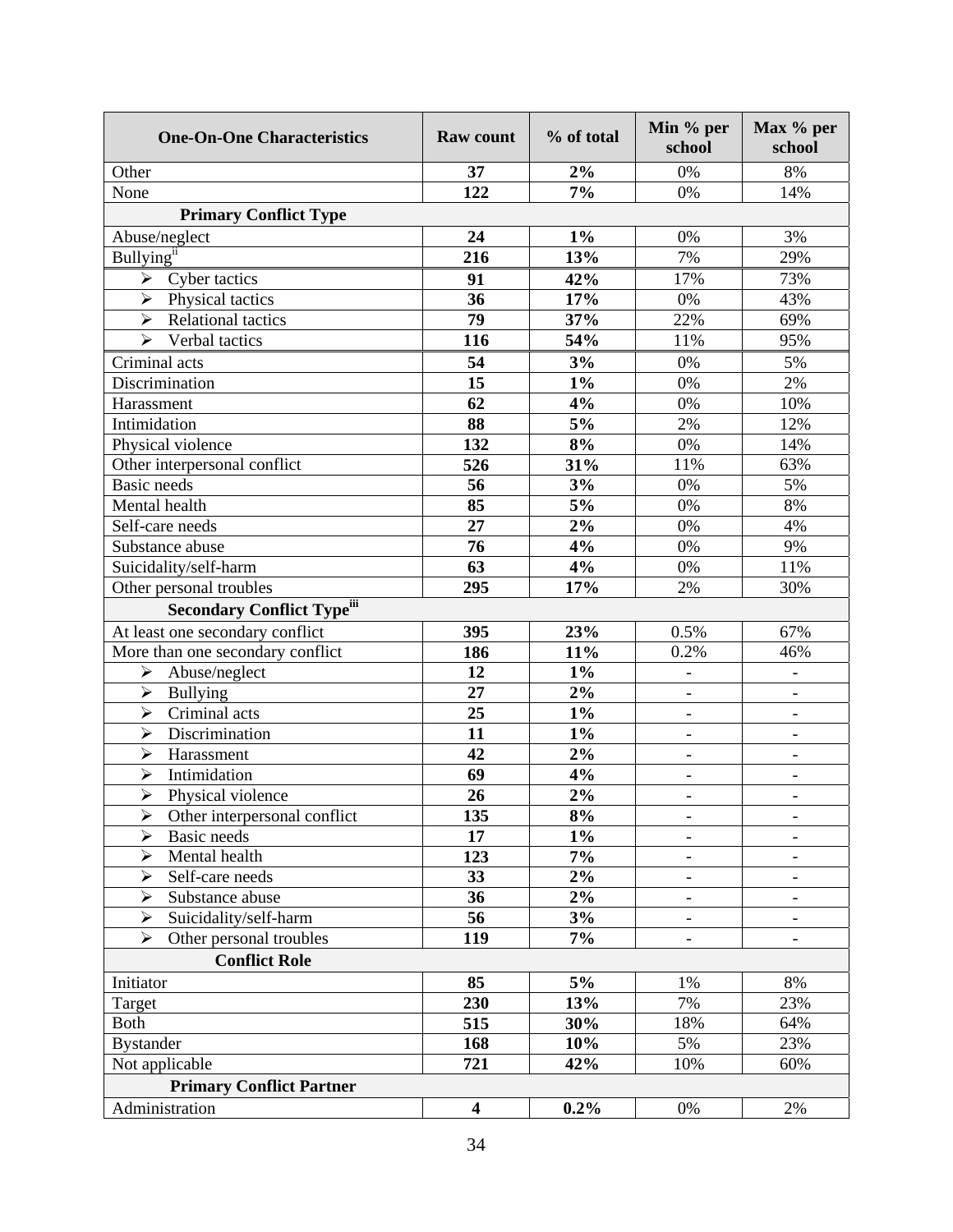| <b>One-On-One Characteristics</b>                    | <b>Raw count</b> | % of total | Min % per<br>school      | Max % per<br>school      |
|------------------------------------------------------|------------------|------------|--------------------------|--------------------------|
| Dating partner                                       | 94               | 5%         | 0%                       | 9%                       |
| Environment                                          | 73               | 4%         | 1%                       | 7%                       |
| Family                                               | 115              | 7%         | 0%                       | 14%                      |
| Other school staff                                   | 5                | 0.3%       | 0%                       | 1%                       |
| Peer                                                 | 752              | 44%        | 30%                      | 75%                      |
| Self                                                 | 608              | 35%        | 9%                       | 53%                      |
| Teacher                                              | 68               | 4%         | 1%                       | 12%                      |
| <b>Secondary Conflict Partner</b>                    |                  |            |                          |                          |
| At least one secondary conflict partner              | 281              | 16%        | 1%                       | 51%                      |
| More than one secondary conflict partner             | 118              | 7%         | 0%                       | 31%                      |
| Administration<br>➤                                  | 14               | $1\%$      | $\blacksquare$           | $\overline{\phantom{0}}$ |
| ➤<br>Dating partner                                  | 19               | $1\%$      |                          |                          |
| Environment<br>$\blacktriangleright$                 | 89               | 5%         | $\overline{\phantom{a}}$ | $\overline{\phantom{0}}$ |
| $\blacktriangleright$<br>Family                      | 116              | 7%         |                          |                          |
| Other school staff<br>➤                              | 7                | $0.4\%$    | $\overline{\phantom{a}}$ | $\overline{\phantom{a}}$ |
| $\blacktriangleright$<br>Peer                        | 94               | 5%         | $\overline{\phantom{a}}$ | $\overline{\phantom{0}}$ |
| Self<br>➤                                            | 76               | 4%         | $\overline{\phantom{a}}$ | $\overline{\phantom{0}}$ |
| $\blacktriangleright$<br>Teacher                     | 35               | 2%         |                          | $\overline{\phantom{0}}$ |
| <b>Asset Development</b>                             |                  |            |                          |                          |
| At least one asset targeted                          | 1540             | 90%        | 43%                      | 100%                     |
| More than one asset targeted                         | 1336             | 78%        | 21%                      | 100%                     |
| Average # of assets targeted                         | 3.5              |            | 0.7                      | 6.7                      |
| At least one skill set targeted                      | 1383             | 80%        | 30%                      | 100%                     |
| More than one skill set targeted                     | 825              | 48%        | 12%                      | 98%                      |
| Average # of skill sets targeted                     | 1.6              |            | 0.4                      | 2.9                      |
| Communication<br>$\blacktriangleright$               | 607              | 35%        | 11%                      | 80%                      |
| Conflict resolution<br>$\blacktriangleright$         | 607              | 35%        | 14%                      | 65%                      |
| Healthy personal choices<br>➤                        | 667              | 39%        | 2%                       | 70%                      |
| Healthy relationships<br>➤                           | 346              | 20%        | 5%                       | 77%                      |
| $\blacktriangleright$<br>Positive school environment | 501              | 29%        | 5%                       | 73%                      |
| At least one trait targeted                          | 1272             | 74%        | 17%                      | 100%                     |
| More than one trait targeted                         | 867              | 50%        | 7%                       | 100%                     |
| Average # of traits targeted                         | 1.9              |            | 0.2                      | 3.7                      |
| $\blacktriangleright$<br>Belonging                   | 206              | 12%        | 0.3%                     | 21%                      |
| $\blacktriangleright$<br>Empathy                     | 245              | 14%        | 2%                       | 38%                      |
| $\blacktriangleright$<br>Empowerment                 | 503              | 29%        | 2%                       | 72%                      |
| Engagement<br>➤                                      | 146              | 8%         | 1%                       | 25%                      |
| Respect for others<br>$\blacktriangleright$          | 435              | 25%        | 1%                       | 74%                      |
| $\blacktriangleright$<br>Responsibility              | 622              | 36%        | 12%                      | 83%                      |
| ➤<br>Self-awareness                                  | 560              | 33%        | 0%                       | 74%                      |
| Self-esteem<br>➤                                     | 186              | 11%        | 1%                       | 24%                      |
| Sense of safety<br>$\blacktriangleright$             | 245              | 14%        | 0%                       | 30%                      |
| ➤<br><b>Trust</b>                                    | 188              | 11%        | 0%                       | 48%                      |
| <b>Service Partner Involvement</b>                   |                  |            |                          |                          |
| Total cases involving service partners               | 856              | 50%        | 24%                      | 68%                      |
| Total cases involving collaborators                  | 801              | 47%        | 20%                      | 60%                      |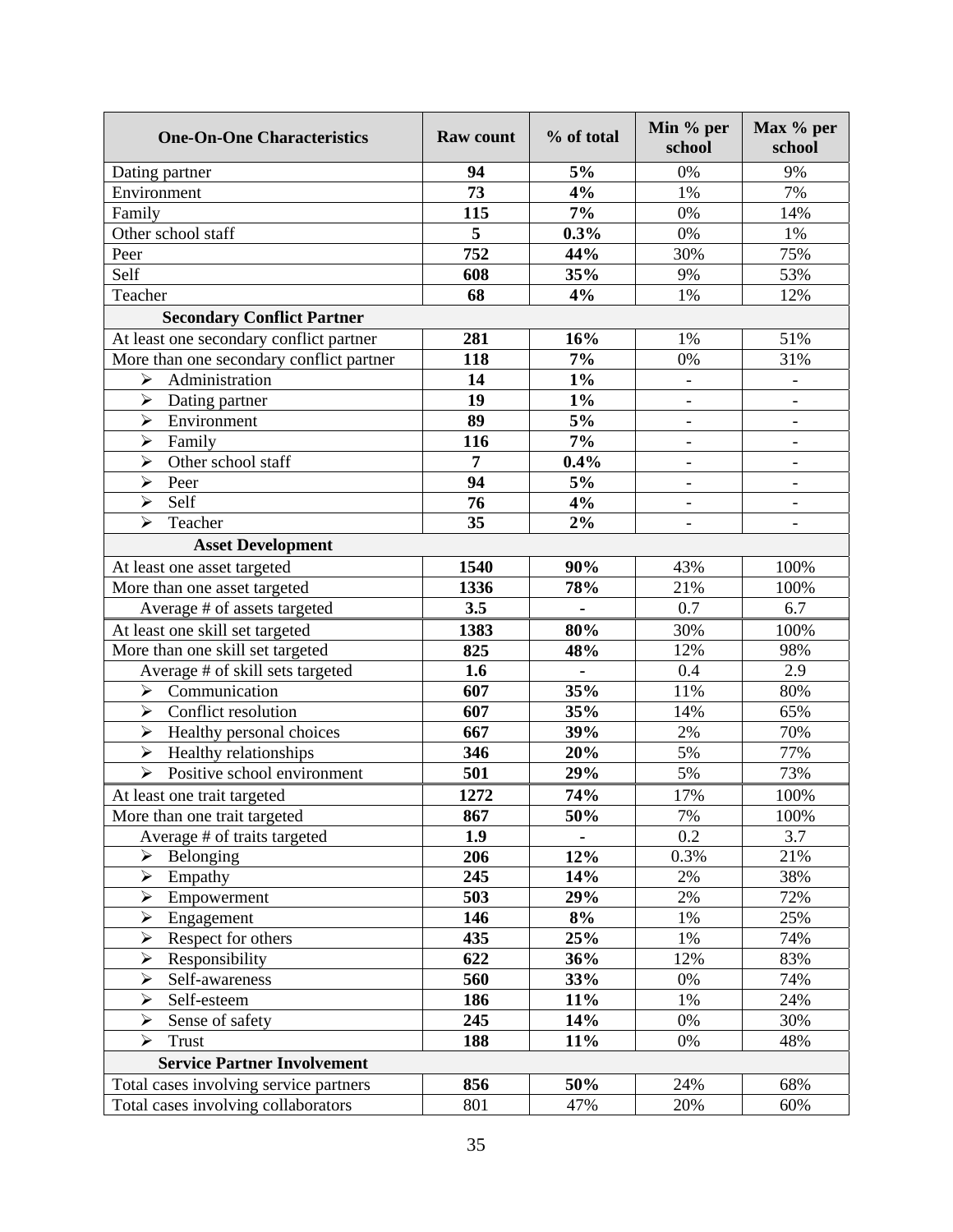| <b>One-On-One Characteristics</b>                | <b>Raw count</b>        | % of total     | Min % per<br>school      | Max % per<br>school |
|--------------------------------------------------|-------------------------|----------------|--------------------------|---------------------|
| Average # collaborations per case                | 0.7                     | $\blacksquare$ | 0.2                      | 1.0                 |
| Total cases resulting in referrals               | 119                     | 7%             | 0%                       | 18%                 |
| Average # referrals per case                     | 0.1                     |                | 0.0                      | 0.2                 |
| <b>Collaborated Withiv</b>                       |                         |                |                          |                     |
| Total collaborations                             | 1195                    | 100%           |                          |                     |
| Administration<br>➤                              | 413                     | 35%            | 17%                      | 54%                 |
| Community-school coordinator<br>≻                | $\overline{\mathbf{4}}$ | 0.3%           | 0%                       | 3%                  |
| Other RAP worker<br>➤                            | 17                      | $1\%$          | 0%                       | 3%                  |
| Parent/guardian<br>$\blacktriangleright$         | 150                     | 13%            | 8%                       | 25%                 |
| School support staff<br>➤                        | 8                       | $1\%$          | 0%                       | 3%                  |
| School-based program<br>$\blacktriangleright$    | $\overline{2}$          | 0.2%           | 0%                       | 1%                  |
| $\blacktriangleright$<br>SRO/CRO                 | 40                      | 3%             | 0%                       | 14%                 |
| Student services<br>➤                            | 226                     | 19%            | 6%                       | 28%                 |
| Teacher<br>➤                                     | 227                     | 19%            | 5%                       | 37%                 |
| Addiction/mental health services<br>➤            | 28                      | $2\%$          | 0%                       | 8%                  |
| $\blacktriangleright$<br>Family services         | 21                      | $2\%$          | 0%                       | 6%                  |
| Health/medical services<br>$\blacktriangleright$ | $\overline{7}$          | $1\%$          | 0%                       | 3%                  |
| Immigration services<br>➤                        | 6                       | $1\%$          | 0%                       | 3%                  |
| Justice services<br>➤                            | $\overline{21}$         | 2%             | 0%                       | 8%                  |
| $\blacktriangleright$<br>Other                   | 25                      | 2%             | 0%                       | 5%                  |
| Made Referral To <sup>v</sup>                    |                         |                |                          |                     |
| Total referrals                                  | 124                     | 100%           | $\blacksquare$           | $\overline{a}$      |
| Administration<br>⋗                              | 10                      | 8%             | 0%                       | 23%                 |
| Community-school coordinator<br>➤                | $\bf{0}$                | $\blacksquare$ | $\blacksquare$           | $\overline{a}$      |
| $\blacktriangleright$<br>Other RAP worker        | $\overline{2}$          | $2\%$          | 0%                       | 4%                  |
| Parent/guardian<br>➤                             | $\overline{2}$          | $2\%$          | 0%                       | 4%                  |
| School support staff<br>➤                        | $\bf{0}$                | ä,             | $\equiv$                 | $\equiv$            |
| School-based program<br>➤                        | 7                       | 6%             | 0%                       | 18%                 |
| $\blacktriangleright$<br>SRO/CRO                 | $\overline{7}$          | 6%             | 0%                       | 17%                 |
| $\blacktriangleright$<br>Student services        | 24                      | 19%            | 0%                       | 100%                |
| ➤<br>Teacher                                     | 6                       | 5%             | 0%                       | 9%                  |
| Addiction/mental health services<br>➤            | 31                      | 25%            | $0\%$                    | 57%                 |
| $\blacktriangleright$<br>Family services         | 17                      | 14%            | 0%                       | 19%                 |
| $\blacktriangleright$<br>Health/medical services | $\boldsymbol{9}$        | 7%             | 0%                       | 15%                 |
| $\blacktriangleright$<br>Immigration services    | $\bf{0}$                |                | $\overline{\phantom{a}}$ |                     |
| Justice services<br>$\blacktriangleright$        | $\overline{\mathbf{3}}$ | 2%             | 0%                       | 8%                  |
| Other<br>➤                                       | 6                       | 5%             | 0%                       | 14%                 |

i

iii RAP workers could report one or more secondary conflict types or partners as needed for complex cases.

iv Percentages refer to proportion of total collaborations. Each case can involve multiple collaborators.

v Percentages refer to proportion of total collaborations. Each case can result in multiple referrals.

 $\ddot{H}$  For bullying, RAP workers were able to select multiple tactics per bullying case which is why these percentages do not add up to 100. On average, 1.5 tactics were used per bullying case. The reported % of total for the four tactics is based on the total number of bullying cases instead of the overall number of cases. An example of how to interpret these figures is: "13% of all reported cases involved bullying, and 54% of these bullying cases involved the use of cyber-bullying tactics."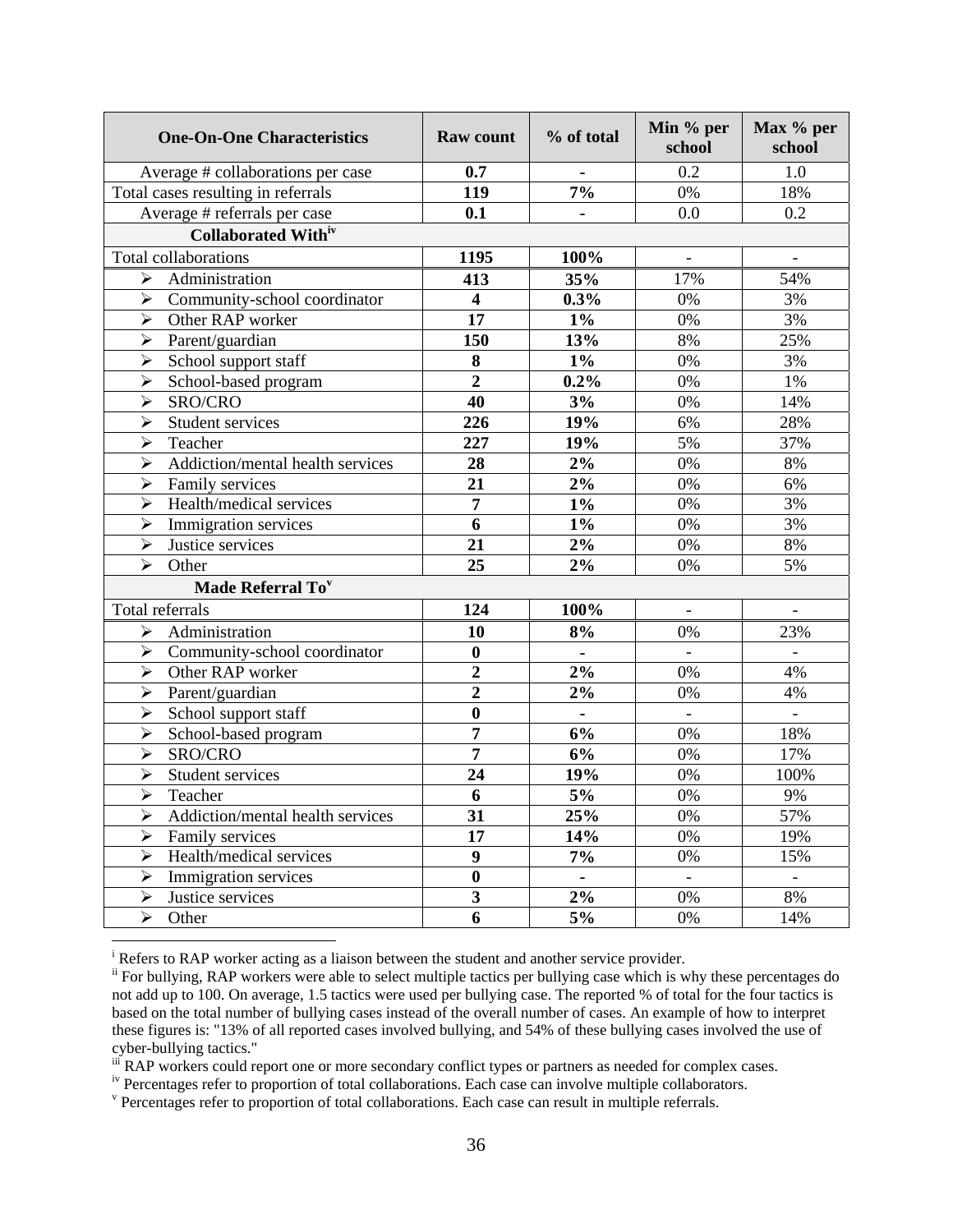# **Mediation Data Summary**

| <b>Mediation Characteristics</b>                                   | <b>Raw count</b>        | % of total               | Min % per<br>school      | Max % per<br>school      |
|--------------------------------------------------------------------|-------------------------|--------------------------|--------------------------|--------------------------|
| <b>Total mediations</b>                                            | 143                     | 100%                     |                          |                          |
| <b>Participant details</b>                                         |                         |                          |                          |                          |
| Total students in mediations                                       | 246                     | 27%                      | 14%                      | 59%                      |
| Average # of mediations per student                                | 1.3                     |                          | 1.0                      | 1.9                      |
| Maximum # of mediations per student                                | 6                       |                          | $\overline{2}$           | 6                        |
| Total cases with non-student participants<br>involved <sup>i</sup> | 18                      | 13%                      | 0%                       | 30%                      |
| Average # of participants per mediation                            | 2.3                     | $\overline{\phantom{0}}$ | 2.1                      | 2.8                      |
| <b>Session details</b>                                             |                         |                          |                          |                          |
| Average # of sessions (max of 3)                                   | 1.6                     |                          | 1.0                      | 2.9                      |
| 0 steps completedii                                                | $\boldsymbol{9}$        | 3%                       | 0%                       | 11%                      |
| Only 1 step completed                                              | 46                      | 15%                      | 0%                       | 66%                      |
| Only 2 steps completed                                             | 27                      | 9%                       | 0%                       | 25%                      |
| All 3 steps completed                                              | 228                     | 74%                      | 14%                      | 100%                     |
| Step 1: Preconference                                              | 290                     | 94%                      | 82%                      | 100%                     |
| Step 2: Agreement                                                  | 263                     | 85%                      | 40%                      | 100%                     |
| Step 3: Follow-through                                             | 231                     | 75%                      | 14%                      | 100%                     |
| Conflict unresolved                                                | $\overline{\mathbf{4}}$ | 3%                       | 0%                       | 8%                       |
| First session date (by month)                                      |                         |                          |                          |                          |
| September                                                          | 20                      | 14%                      | 0%                       | 30%                      |
| October                                                            | 20                      | 14%                      | 8%                       | 40%                      |
| November                                                           | 22                      | 15%                      | 4%                       | 30%                      |
| December                                                           | 13                      | 9%                       | 7%                       | 13%                      |
| January                                                            | 8                       | 6%                       | 0%                       | 13%                      |
| February                                                           | 11                      | 8%                       | 0%                       | 19%                      |
| March                                                              | 16                      | 11%                      | 0%                       | 19%                      |
| April                                                              | 11                      | 8%                       | 0%                       | 20%                      |
| May                                                                | 14                      | 10%                      | 0%                       | 20%                      |
| June                                                               | 8                       | 6%                       | 0%                       | 13%                      |
| <b>Referral Source</b>                                             |                         |                          |                          |                          |
| Administration                                                     | 53                      | 37%                      | 7%                       | 61%                      |
| Community member                                                   | $\boldsymbol{0}$        | -                        | $\overline{\phantom{0}}$ | $\overline{\phantom{0}}$ |
| Community-school coordinator                                       | $\boldsymbol{0}$        |                          | -                        | $\overline{\phantom{a}}$ |
| Home-school coordinator                                            | $\bf{0}$                | ۰                        | $\overline{\phantom{0}}$ | $\overline{\phantom{a}}$ |
| Other RAP worker                                                   | $\bf{0}$                |                          | $\frac{1}{2}$            |                          |
| Parent/guardian                                                    | 6                       | 4%                       | $0\%$                    | 10%                      |
| Peer                                                               | 14                      | 10%                      | 0%                       | 16%                      |
| School support staff                                               | $\boldsymbol{0}$        | $\blacksquare$           | $\overline{\phantom{0}}$ | $\overline{\phantom{0}}$ |
| Self                                                               | 35                      | 24%                      | 13%                      | 40%                      |
| SRO/CRO                                                            | $\boldsymbol{0}$        | $\blacksquare$           | $\blacksquare$           | $\Box$                   |
| Student services                                                   | $\overline{\mathbf{4}}$ | 3%                       | 0%                       | 8%                       |
| Teacher                                                            | 22                      | 15%                      | 5%                       | 31%                      |
| Addiction/mental health services                                   | $\mathbf{1}$            | $1\%$                    | 0%                       | 7%                       |
| Family services                                                    | $\bf{0}$                | $\blacksquare$           | $\overline{\phantom{a}}$ | $\overline{\phantom{a}}$ |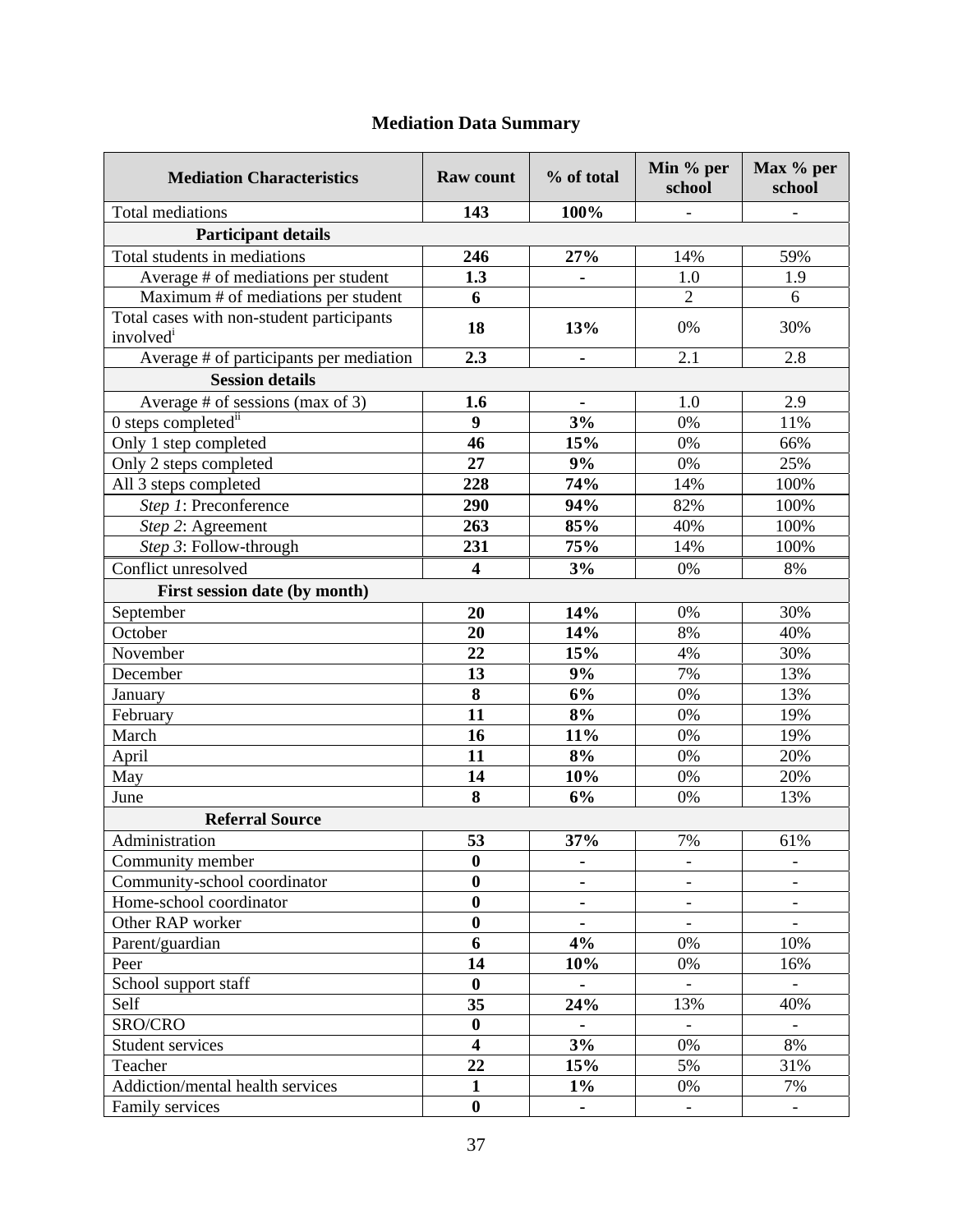| <b>Mediation Characteristics</b>                      | <b>Raw count</b>        | % of total     | Min % per<br>school      | Max % per<br>school      |
|-------------------------------------------------------|-------------------------|----------------|--------------------------|--------------------------|
| Health/medical services                               | $\boldsymbol{0}$        | ۰              | $\overline{\phantom{a}}$ | $\overline{\phantom{0}}$ |
| Immigration services                                  | $\bf{0}$                |                |                          |                          |
| Justice services                                      | $\mathbf{1}$            | $1\%$          | 0%                       | 5%                       |
| Other                                                 | $\mathbf{1}$            | $1\%$          | 0%                       | 5%                       |
| None                                                  | 6                       | 4%             | 0%                       | 27%                      |
| <b>Primary Conflict Type</b>                          |                         |                |                          |                          |
| Abuse/neglect                                         | $\boldsymbol{0}$        | ۰              | $\overline{\phantom{a}}$ | $\overline{\phantom{a}}$ |
| <b>Bullying</b> iii                                   | 19                      | 13%            | 0%                       | 40%                      |
| Cyber tactics<br>➤                                    | 7                       | 37%            | 0%                       | 75%                      |
| $\blacktriangleright$<br>Physical tactics             | $\overline{\mathbf{3}}$ | 16%            | 0%                       | 33%                      |
| Relational tactics<br>$\blacktriangleright$           | 7                       | 37%            | 0%                       | 67%                      |
| $\triangleright$ Verbal tactics                       | $\overline{\mathbf{8}}$ | 42%            | 0%                       | 100%                     |
| Criminal acts                                         | 3                       | 2%             | 0%                       | 10%                      |
| Discrimination                                        | 7                       | 5%             | 0%                       | 13%                      |
| Harassment                                            | 8                       | 6%             | 0%                       | 20%                      |
| Intimidation                                          | 8                       | 6%             | 0%                       | 29%                      |
| Physical violence                                     | $\overline{25}$         | 17%            | 0%                       | 33%                      |
| Other interpersonal conflict                          | 71                      | 50%            | 10%                      | 87%                      |
| <b>Basic</b> needs                                    | $\bf{0}$                | $\blacksquare$ | $\blacksquare$           | $\equiv$                 |
| Mental health                                         | $\mathbf{1}$            | $1\%$          | 0%                       | 7%                       |
| Self-care needs                                       | $\bf{0}$                |                |                          | $\overline{\phantom{a}}$ |
| Substance abuse                                       | $\bf{0}$                | -              | $\overline{\phantom{a}}$ | $\blacksquare$           |
| Suicidality/self-harm                                 | $\bf{0}$                | $\blacksquare$ | $\overline{\phantom{a}}$ | $\overline{\phantom{0}}$ |
| Other personal troubles                               | $\bf{0}$                | ۰              |                          | $\overline{\phantom{0}}$ |
| <b>Secondary Conflict Typeiv</b>                      |                         |                |                          |                          |
| At least one secondary conflict                       | 24                      | 17%            | 0%                       | 41%                      |
| More than one secondary conflict                      | $\overline{\mathbf{4}}$ | 3%             | 0%                       | 30%                      |
| Abuse/neglect<br>➤                                    | $\boldsymbol{0}$        | $\blacksquare$ | $\overline{\phantom{a}}$ |                          |
| $\blacktriangleright$<br>Bullying                     | $\mathbf{1}$            | $1\%$          | $\blacksquare$           | $\blacksquare$           |
| $\blacktriangleright$<br>Criminal acts                | $\mathbf{1}$            | $1\%$          | $\overline{\phantom{a}}$ | $\overline{\phantom{0}}$ |
| Discrimination<br>$\blacktriangleright$               | $\overline{2}$          | $1\%$          | $\overline{\phantom{a}}$ | $\overline{\phantom{0}}$ |
| ➤<br>Harassment                                       | 4                       | 3%             | $\overline{\phantom{a}}$ | $\overline{\phantom{0}}$ |
| Intimidation<br>$\blacktriangleright$                 | 8                       | 6%             |                          |                          |
| $\blacktriangleright$<br>Physical violence            | $\overline{2}$          | $1\%$          |                          |                          |
| $\blacktriangleright$<br>Other interpersonal conflict | 12                      | 8%             |                          | $\overline{\phantom{0}}$ |
| <b>Basic</b> needs<br>$\blacktriangleright$           | $\boldsymbol{0}$        | ۰              | $\overline{\phantom{a}}$ | $\overline{\phantom{0}}$ |
| Mental health<br>➤                                    | $\overline{2}$          | $1\%$          | $\overline{\phantom{a}}$ | $\overline{\phantom{0}}$ |
| Self-care needs<br>➤                                  | $\bf{0}$                |                |                          |                          |
| Substance abuse<br>➤                                  | $\bf{0}$                |                |                          |                          |
| $\blacktriangleright$<br>Suicidality/self-harm        | $\boldsymbol{0}$        | -              |                          | $\overline{\phantom{0}}$ |
| $\blacktriangleright$<br>Other personal troubles      | $\bf{0}$                | ۰              | $\overline{\phantom{a}}$ | $\overline{\phantom{0}}$ |
| <b>Primary Conflict Partner</b>                       |                         |                |                          |                          |
| Administration                                        | $\boldsymbol{0}$        |                |                          |                          |
| Dating partner                                        | $\overline{\mathbf{8}}$ | 6%             | 0%                       | 8%                       |
| Environment                                           | $\overline{2}$          | $1\%$          | 0%                       | 10%                      |
| Family                                                | $\overline{\mathbf{3}}$ | 2%             | 0%                       | 13%                      |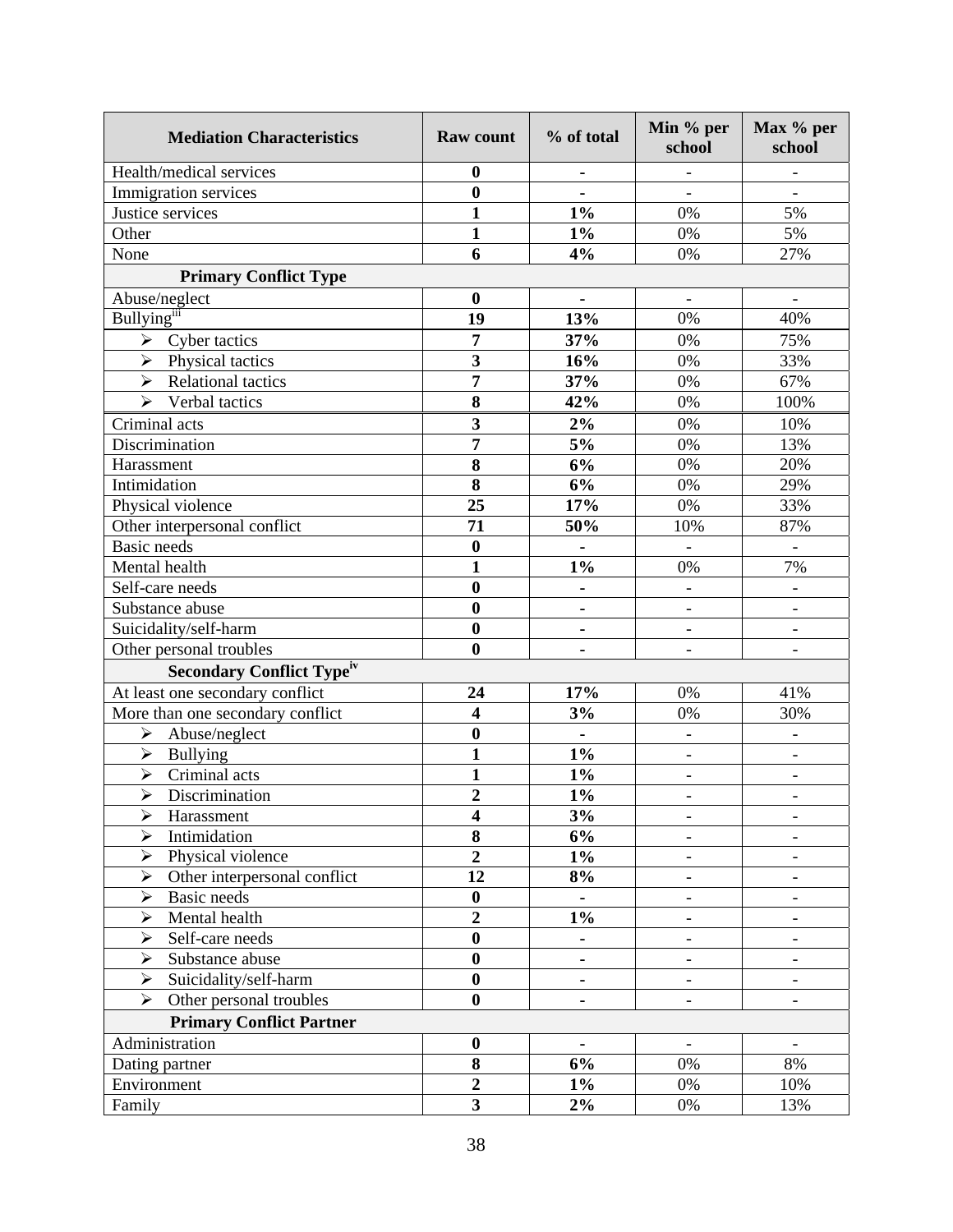| <b>Mediation Characteristics</b>               | <b>Raw count</b>        | % of total     | Min % per<br>school      | Max % per<br>school      |
|------------------------------------------------|-------------------------|----------------|--------------------------|--------------------------|
| Other school staff                             | $\overline{2}$          | $1\%$          | 0%                       | 10%                      |
| Peer                                           | 122                     | 85%            | 67%                      | 96%                      |
| Self                                           | $\boldsymbol{0}$        |                |                          |                          |
| Teacher                                        | 6                       | 4%             | 0%                       | 20%                      |
| <b>Secondary Conflict Partner</b> <sup>v</sup> |                         |                |                          |                          |
| At least one secondary conflict partner        | 4                       | 3%             | 0%                       | 11%                      |
| More than one secondary conflict partner       | $\bf{0}$                |                |                          |                          |
| Administration<br>$\blacktriangleright$        | $\bf{0}$                |                | $\frac{1}{2}$            | $\overline{\phantom{0}}$ |
| ➤<br>Dating partner                            | $\bf{0}$                | $\blacksquare$ | $\overline{\phantom{a}}$ | $\overline{\phantom{a}}$ |
| Environment<br>➤                               | $\bf{0}$                |                |                          | $\overline{\phantom{0}}$ |
| Family<br>$\blacktriangleright$                | $\overline{2}$          | $1\%$          |                          |                          |
| Other school staff<br>$\blacktriangleright$    | $\bf{0}$                |                |                          | $\overline{a}$           |
| $\blacktriangleright$<br>Peer                  | $\overline{2}$          | $1\%$          |                          |                          |
| $\blacktriangleright$<br>Self                  | $\bf{0}$                | $\blacksquare$ | $\overline{\phantom{a}}$ | $\overline{\phantom{0}}$ |
| Teacher<br>➤                                   | $\bf{0}$                |                |                          |                          |
| <b>Asset Development</b>                       |                         |                |                          |                          |
| At least one asset targeted                    | 128                     | 90%            | 42%                      | 100%                     |
| More than one asset targeted                   | 124                     | 87%            | 29%                      | 100%                     |
| Average # of assets targeted                   | $\overline{4.5}$        | $\blacksquare$ | 0.8                      | 7.9                      |
| At least one skill set targeted                | 126                     | 88%            | 42%                      | 100%                     |
| More than one skill set targeted               | 107                     | 75%            | 29%                      | 100%                     |
| Average # of skill sets targeted               | 2.3                     |                | 0.8                      | 3.6                      |
| $\triangleright$ Communication                 | 91                      | 64%            | 14%                      | 92%                      |
| Conflict resolution<br>$\blacktriangleright$   | 71                      | 50%            | 15%                      | 90%                      |
| ➤<br>Healthy personal choices                  | 40                      | 28%            | 0%                       | 60%                      |
| Healthy relationships<br>$\blacktriangleright$ | $\overline{72}$         | 50%            | 0%                       | 87%                      |
| Positive school environment<br>≻               | 60                      | 42%            | 8%                       | 91%                      |
| At least one trait targeted                    | 104                     | 73%            | 0%                       | 100%                     |
| More than one trait targeted                   | 75                      | 52%            | 0%                       | 100%                     |
| Average # of traits targeted                   | $\boldsymbol{2}$        |                | 0.0                      | 5.1                      |
| $\triangleright$ Belonging                     | $\overline{11}$         | 8%             | 0%                       | 23%                      |
| ➤<br>Empathy                                   | 36                      | 25%            | 0%                       | 80%                      |
| $\blacktriangleright$<br>Empowerment           | 31                      | 22%            | 0%                       | 70%                      |
| $\blacktriangleright$<br>Engagement            | $\overline{\mathbf{3}}$ | 2%             | 0%                       | 20%                      |
| $\blacktriangleright$<br>Respect for others    | 77                      | 54%            | 0%                       | 90%                      |
| Responsibility<br>$\blacktriangleright$        | $\overline{57}$         | 40%            | 0%                       | 81%                      |
| Self-awareness<br>$\blacktriangleright$        | 55                      | 38%            | 0%                       | 100%                     |
| Self-esteem<br>$\blacktriangleright$           | $\overline{\mathbf{4}}$ | 3%             | 0%                       | 8%                       |
| Sense of safety<br>➤                           | 17                      | 12%            | 0%                       | 30%                      |
| $\blacktriangleright$<br>Trust                 | 14                      | 10%            | 0%                       | 50%                      |
| <b>Service Partner Involvement</b>             |                         |                |                          |                          |
| Total mediations involving service partners    | 82                      | 57%            | 13%                      | 91%                      |
| Total mediations involving collaborators       | 82                      | 57%            | 13%                      | 91%                      |
| Average # collaborations per mediation         | 0.8                     | ۰              | 0.1                      | 1.3                      |
| Total mediations resulting in referrals        | $\bf{0}$                | ۰              | $\overline{\phantom{a}}$ | Ξ.                       |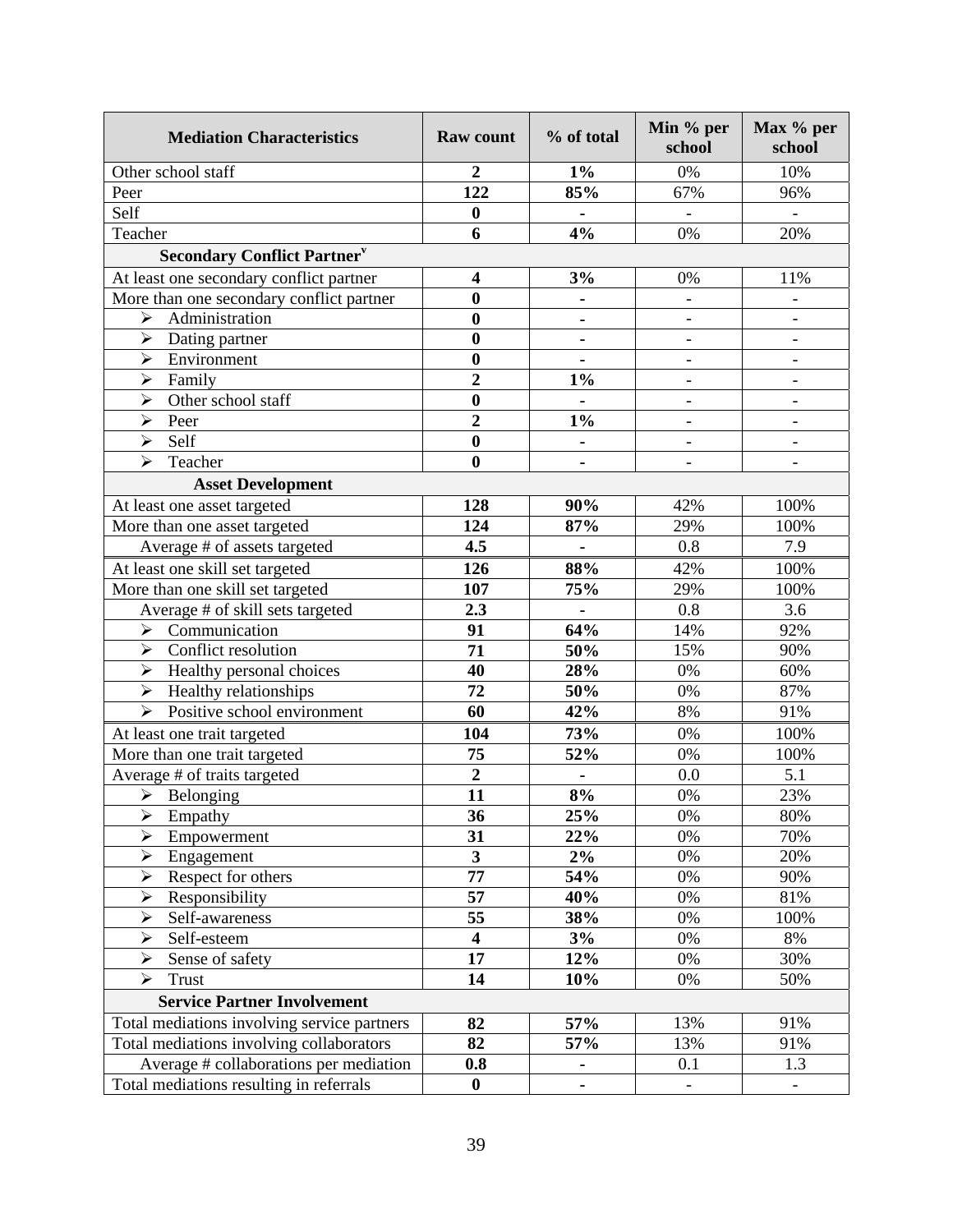| <b>Mediation Characteristics</b>          | <b>Raw count</b> | % of total | Min % per<br>school      | Max % per<br>school |
|-------------------------------------------|------------------|------------|--------------------------|---------------------|
| <b>Collaborated With</b> <sup>v</sup>     |                  |            |                          |                     |
| Total collaborations                      | 115              | 100%       | $\overline{\phantom{a}}$ |                     |
| Administration<br>⋗                       | 60               | 52%        | 0%                       | 61%                 |
| Community-school coordinator<br>↘         | 0                | ۰          |                          |                     |
| Other RAP worker<br>$\blacktriangleright$ | $\bf{0}$         |            |                          |                     |
| Parent/guardian<br>➤                      | 12               | 10%        | 0%                       | 20%                 |
| School support staff<br>↘                 |                  | $1\%$      | 0%                       | 5%                  |
| School-based program<br>↘                 | $\bf{0}$         |            |                          |                     |
| SRO/CRO<br>➤                              | $\overline{2}$   | 2%         | 0%                       | 10%                 |
| <b>Student services</b><br>↘              | 12               | 10%        | 0%                       | 20%                 |
| ↘<br>Teacher                              | 23               | 20%        | 0%                       | 50%                 |
| Addiction/mental health services<br>↘     | 2                | 2%         | 0%                       | 50%                 |
| Family services<br>↘                      | $\bf{0}$         | ٠          |                          |                     |
| Health/medical services<br>➤              | 0                | ۰          |                          |                     |
| Immigration services<br>↘                 | 0                |            |                          |                     |
| Justice services<br>↘                     | $\boldsymbol{0}$ |            | $\overline{\phantom{a}}$ |                     |
| ↘<br>Other                                | 3                | 3%         | 0%                       | 9%                  |
| Made Referral To <sup>vi</sup>            |                  |            |                          |                     |
| Total referrals                           | 0                |            |                          |                     |

<sup>i</sup> Non-students included parents, teachers, school administration, and community members.

 $\overline{a}$ 

<sup>ii</sup> "Steps" refers to the three steps of the conflict mediation process, including pre-conference, reaching an agreement, and following through on the agreed-upon actions.

<sup>v</sup> Percentages refer to proportion of total collaborations. Each mediation can involve multiple collaborators.

v<sup>i</sup> Percentages refer to proportion of total collaborations. Each mediation can result in multiple referrals.

iii For bullying, RAP workers were able to select multiple tactics per bullying case which is why these percentages do not add up to 100. On average, 1.3 tactics were used per bullying mediation. The reported % of total for the four tactics is based on the total number of bullying cases instead of the overall number of cases. An example of how to interpret these figures is: "13% of all mediations involved bullying, and 37% of these mediations involved cyber bullying tactics."

<sup>&</sup>lt;sup>iv</sup> RAP workers could report one or more secondary conflict types or partners as needed for complex cases.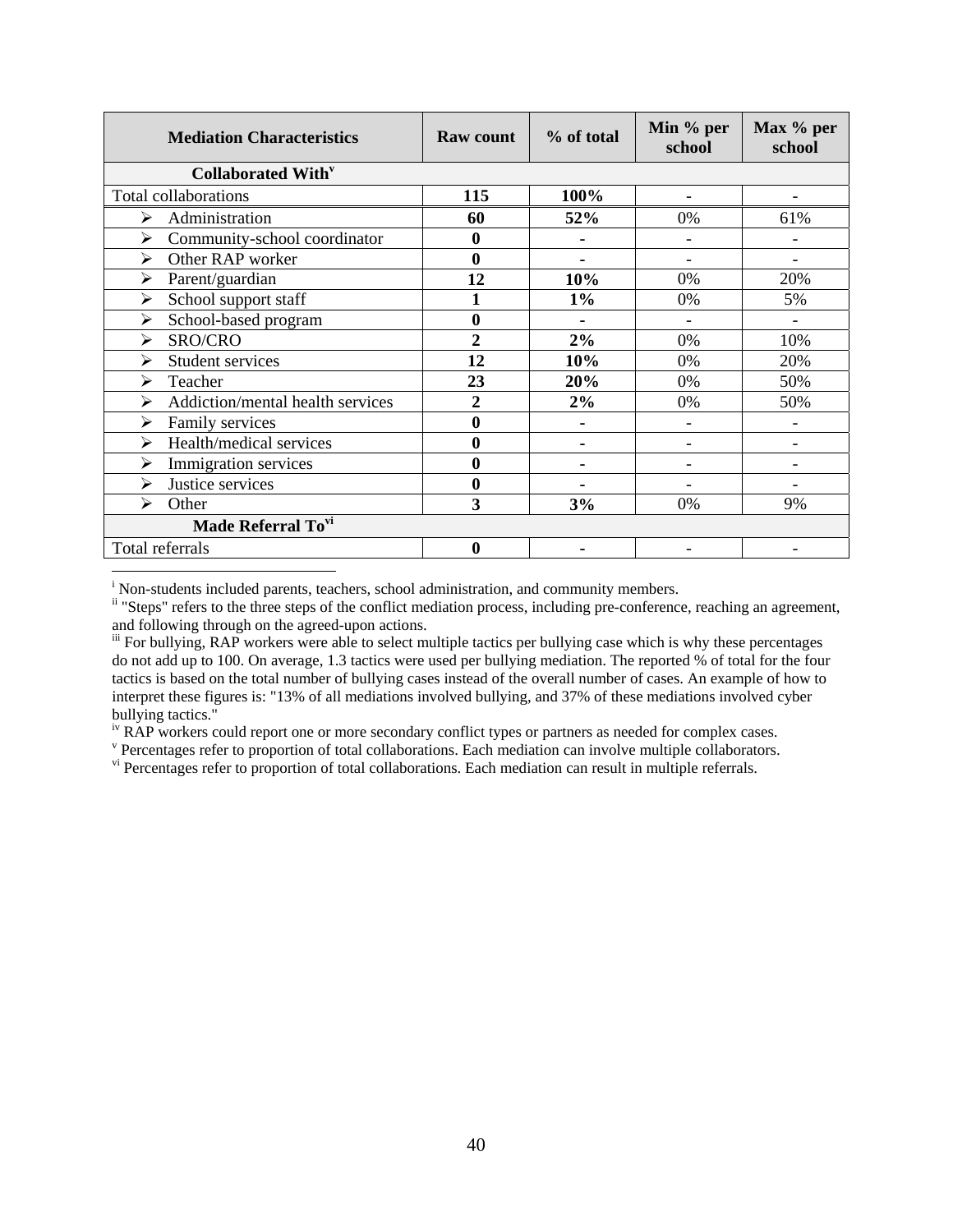# **Activity Data Summary**

| <b>Activity Characteristics</b> | <b>Raw count</b>        | % of total | Min % per<br>school | Max % per<br>school |  |  |
|---------------------------------|-------------------------|------------|---------------------|---------------------|--|--|
| <b>Total activities</b>         | 217                     | 100%       |                     |                     |  |  |
| <b>Activity type</b>            |                         |            |                     |                     |  |  |
| Presentation                    | 83                      | 38%        | 13%                 | 92%                 |  |  |
| Regular program                 | 48                      | 22%        | 0%                  | 60%                 |  |  |
| Special event                   | 66                      | 30%        | 0%                  | 71%                 |  |  |
| Workshop                        | 20                      | 9%         | 4%                  | 25%                 |  |  |
| Audience type <sup>i</sup>      |                         |            |                     |                     |  |  |
| <b>Students</b>                 | 195                     | 90%        | 58%                 | 100%                |  |  |
| <b>Staff</b>                    | 87                      | 40%        | 6%                  | 94%                 |  |  |
| Parents                         | 11                      | 5%         | 0%                  | 12%                 |  |  |
| Community members               | 20                      | 9%         | 0%                  | 25%                 |  |  |
| Other                           | 15                      | 7%         | 0%                  | 13%                 |  |  |
| Audience gender                 |                         |            |                     |                     |  |  |
| Female-only                     | 39                      | 18%        | 0%                  | 56%                 |  |  |
| Male-only                       | $\overline{\mathbf{3}}$ | $1\%$      | 0%                  | 4%                  |  |  |
| Mixed gender                    | 175                     | 81%        | 40%                 | 100%                |  |  |
| <b>Audience grade</b>           |                         |            |                     |                     |  |  |
| Grade 9 only                    | 56                      | 26%        | 0%                  | 58%                 |  |  |
| Grade 10 only                   | 10                      | 5%         | 0%                  | 24%                 |  |  |
| Grade 11 only                   | $\overline{2}$          | $1\%$      | 0%                  | 8%                  |  |  |
| Grade 12 only                   | 9                       | 4%         | 0%                  | 8%                  |  |  |
| Lower grades $(9,10)$ only      | 6                       | 3%         | 0%                  | 25%                 |  |  |
| Upper grades $(11,12)$ only     | 23                      | 11%        | 0%                  | 23%                 |  |  |
| Elementary school               | 33                      | 15%        | 0%                  | 24%                 |  |  |
| All/mixed grades                | 62                      | 29%        | 0%                  | 56%                 |  |  |
| No grade                        | 16                      | 7%         | 0%                  | 15%                 |  |  |
| <b>Activity date (by month)</b> |                         |            |                     |                     |  |  |
| September                       | 36                      | 17%        | 0%                  | 42%                 |  |  |
| October                         | 28                      | 13%        | 0%                  | 17%                 |  |  |
| November                        | 27                      | 12%        | 0%                  | 25%                 |  |  |
| December                        | 26                      | 12%        | 0%                  | 75%                 |  |  |
| January                         | 10                      | 5%         | 0%                  | 6%                  |  |  |
| February                        | 17                      | 8%         | 0%                  | 12%                 |  |  |
| March                           | 22                      | 10%        | 0%                  | 13%                 |  |  |
| April                           | 20                      | 9%         | 0%                  | 25%                 |  |  |
| May                             | 25                      | 12%        | 0%                  | 15%                 |  |  |
| June                            | 6                       | 3%         | 0%                  | 6%                  |  |  |
| <b>Activity</b> goal            |                         |            |                     |                     |  |  |
| <b>Build</b> assets             | 107                     | 49%        | 28%                 | 85%                 |  |  |
| Put assets into action          | 21                      | 10%        | 0%                  | 25%                 |  |  |
| <b>Build relationships</b>      | 55                      | 25%        | 0%                  | 50%                 |  |  |
| Raise program awareness         | 34                      | 16%        | 8%                  | 47%                 |  |  |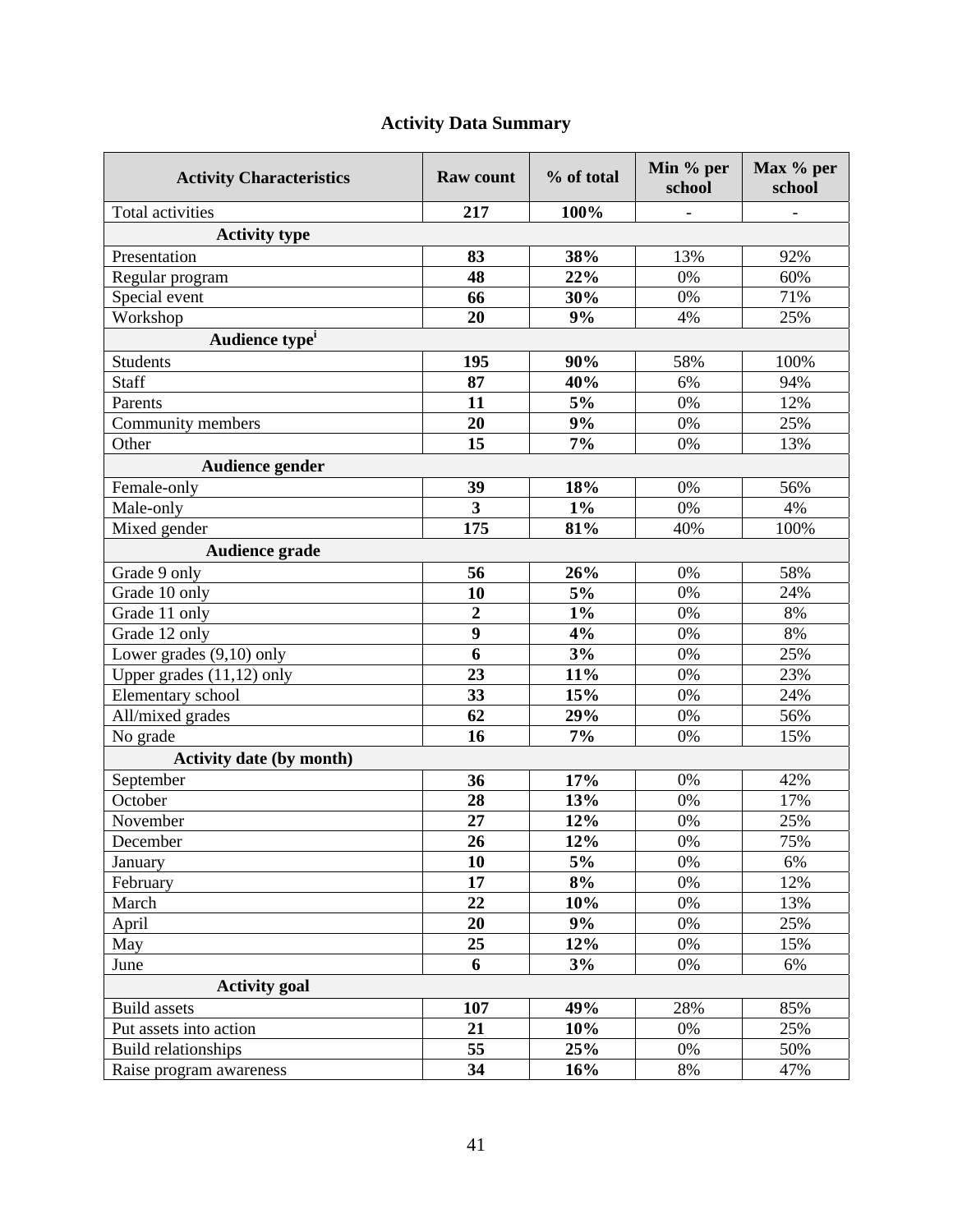| <b>Activity Characteristics</b>                                   | <b>Raw count</b>        | % of total     | Min % per<br>school      | Max % per<br>school      |  |
|-------------------------------------------------------------------|-------------------------|----------------|--------------------------|--------------------------|--|
| <b>Asset Development</b> ii                                       |                         |                |                          |                          |  |
| At least one asset targeted                                       | 128                     |                |                          |                          |  |
| More than one asset targeted                                      | 111                     | 87%            | 61%                      | 100%                     |  |
| Average # of assets targeted                                      | 5.2                     |                | 2.0                      | 8.1                      |  |
| At least one skill set targeted                                   | 108                     | 84%            | 67%                      | 100%                     |  |
| More than one skill set targeted                                  | 85                      | 66%            | 29%                      | 100%                     |  |
| Average # of skill sets targeted                                  | 2.4                     |                | 1.0                      | 3.6                      |  |
| Communication<br>$\blacktriangleright$                            | 74                      | 58%            | 14%                      | 89%                      |  |
| $\overline{\text{Conf}}$ lict resolution<br>$\blacktriangleright$ | 63                      | 49%            | 0%                       | 74%                      |  |
| $\blacktriangleright$<br>Healthy personal choices                 | 55                      | 43%            | 11%                      | 57%                      |  |
| <b>Healthy relationships</b><br>$\blacktriangleright$             | 77                      | 60%            | 22%                      | 93%                      |  |
| Positive school environment<br>$\blacktriangleright$              | 43                      | 34%            | 0%                       | 78%                      |  |
| At least one trait targeted                                       | 104                     | 81%            | 56%                      | 100%                     |  |
| More than one trait targeted                                      | 79                      | 62%            | 0%                       | 95%                      |  |
| Average # of traits targeted                                      | 2.8                     | ä,             | 0.6                      | 4.7                      |  |
| Belonging<br>$\blacktriangleright$                                | 26                      | 20%            | 0%                       | 53%                      |  |
| ➤<br>Empathy                                                      | 31                      | 24%            | 0%                       | 74%                      |  |
| Empowerment<br>➤                                                  | 58                      | 45%            | 0%                       | 79%                      |  |
| $\blacktriangleright$<br>Engagement                               | 28                      | 22%            | 0%                       | 74%                      |  |
| Respect for others<br>$\blacktriangleright$                       | 56                      | 44%            | 0%                       | 89%                      |  |
| Responsibility<br>$\blacktriangleright$                           | 63                      | 49%            | 0%                       | 88%                      |  |
| Self-awareness<br>➤                                               | 47                      | 37%            | 0%                       | 76%                      |  |
| Self-esteem<br>➤                                                  | 9                       | 7%             | 0%                       | 17%                      |  |
| $\blacktriangleright$<br>Sense of safety                          | $\overline{37}$         | 29%            | 0%                       | 78%                      |  |
| $\blacktriangleright$<br><b>Trust</b>                             | $\overline{\mathbf{4}}$ | 3%             | 0%                       | 16%                      |  |
| <b>Initiator</b>                                                  |                         |                |                          |                          |  |
| Administration                                                    | 18                      | 8%             | 0%                       | 50%                      |  |
| <b>Community-School Coordinator</b>                               | 10                      | 5%             | 0%                       | 16%                      |  |
| Elder                                                             | $\bf{0}$                |                | $\overline{\phantom{a}}$ |                          |  |
| <b>External Service Agency</b>                                    | $\overline{\mathbf{4}}$ | $2\%$          | 0%                       | 4%                       |  |
| <b>RAP Worker</b>                                                 | 71                      | 33%            | 8%                       | 100%                     |  |
| Rotarian                                                          | $\boldsymbol{2}$        | $1\%$          | 0%                       | 3%                       |  |
| <b>School Division</b>                                            | 4                       | $2\%$          | 0%                       | 8%                       |  |
| SRO/CRO                                                           | 7                       | 3%             | 0%                       | 15%                      |  |
| <b>Student Services</b>                                           | $\overline{\mathbf{3}}$ | $1\%$          | 0%                       | 5%                       |  |
| <b>Students</b>                                                   | $\mathbf{1}$            | $0\%$          | 0%                       | 2%                       |  |
| Teacher                                                           | 80                      | 37%            | $0\%$                    | 62%                      |  |
| Other                                                             | 17                      | 8%             | 0%                       | 13%                      |  |
| Collaborated With <sup>iii</sup>                                  |                         |                |                          |                          |  |
| Total activities involving collaborators                          | 35                      | 52%            | 0%                       | 72%                      |  |
| <b>Total collaborations</b>                                       | 192                     | 100%           | $\equiv$                 | $\overline{\phantom{0}}$ |  |
| Average # collaborations per case                                 | 0.9                     | $\blacksquare$ | 0.0                      | 1.6                      |  |
| $\blacktriangleright$<br>Administration                           | 10                      | 5%             | 0%                       | 13%                      |  |
| Community-School Coordinator<br>≻                                 | 8                       | 4%             | 0%                       | 25%                      |  |
| Elder<br>➤                                                        | $\overline{2}$          | $1\%$          | 0%                       | 3%                       |  |
| <b>External Service Agency</b><br>$\blacktriangleright$           | 21                      | 11%            | 0%                       | 22%                      |  |